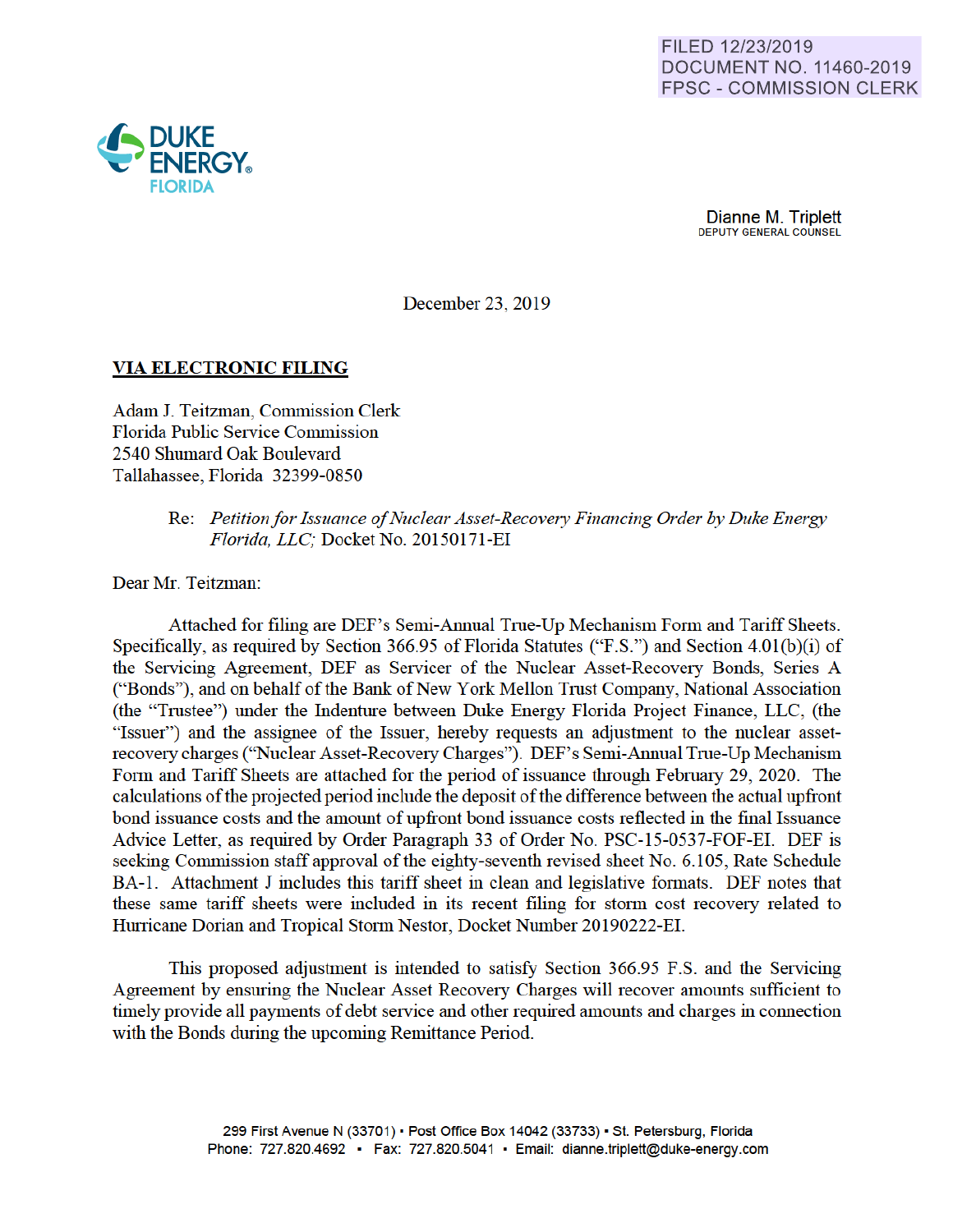Adam J. Teitzman, Commission Clerk Re: *Docket Number 20150171-EI* December 23, 2019 Page Two

In accordance with the Servicing Agreement, the proposed adjustments to the charges will be effective for the March 2020 billing month subject to the Commission staff administratively approving the adjustments, including, if applicable, the correction of any mathematical errors by the Commission staff.

Thank you for your assistance in this matter. Please feel free to call me at (727) 820-4692 should you have any questions concerning this filing.

Respectfully,

*/s/ Dianne M. Triplett*

Dianne M. Triplett

DMT/cmk Enclosures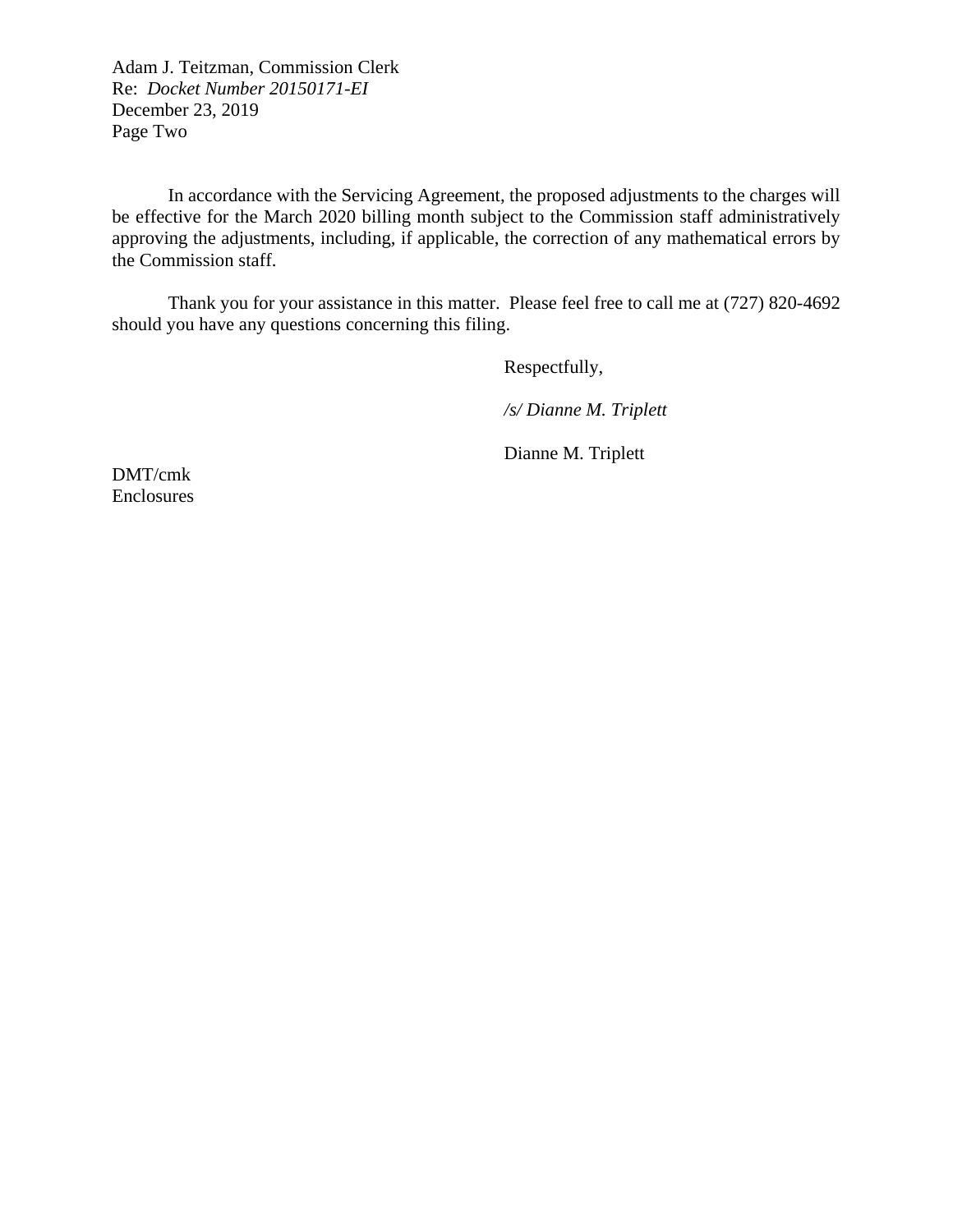# **CERTIFICATE OF SERVICE**

I HEREBY CERTIFY that a true and correct copy of the foregoing has been furnished via electronic mail to the following this 23<sup>rd</sup> day of December, 2019.

 */s/ Dianne M. Triplett*

|                                                                                                                                                                                                                                                                                                                        | Attorney                                                                                                                                                                                                                                                                                                                                                             |
|------------------------------------------------------------------------------------------------------------------------------------------------------------------------------------------------------------------------------------------------------------------------------------------------------------------------|----------------------------------------------------------------------------------------------------------------------------------------------------------------------------------------------------------------------------------------------------------------------------------------------------------------------------------------------------------------------|
| Theresa L. Tan<br>Office of the General Counsel<br>Florida Public Service Commission<br>2540 Shumard Oak Blvd.<br>Tallahassee, FL 32399-0850<br><u>ltan@psc.state.fl.us</u><br>Jon C. Moyle, Jr. / Karen A. Putnal<br>118 North Gadsden Street<br>Tallahassee, FL 32301<br>jmoyle@moylelaw.com<br>kputnal@moylelaw.com | C. Rehwinkel / J. Kelly<br><b>Office of Public Counsel</b><br>c/o The Florida Legislature<br>111 West Madison Street, Room 812<br>Tallahassee, FL 32399-1400<br>rehwinkel.charles@leg.state.fl.us<br>kelly.jr@leg.state.fl.us<br>James W. Brew<br><b>Stone Law Firm</b><br>1025 Thomas Jefferson Street, NW<br>Eighth Floor, West Tower<br>Washington, DC 20007-5201 |
| Robert Scheffel Wright / John T. LaVia, III<br><b>Gardner Law Firm</b><br>1300 Thomaswood Drive<br>Tallahassee, FL 32308<br>schef@gbwlegal.com<br>jlavia@gbwlegal.com                                                                                                                                                  | jbrew@smxblaw.com                                                                                                                                                                                                                                                                                                                                                    |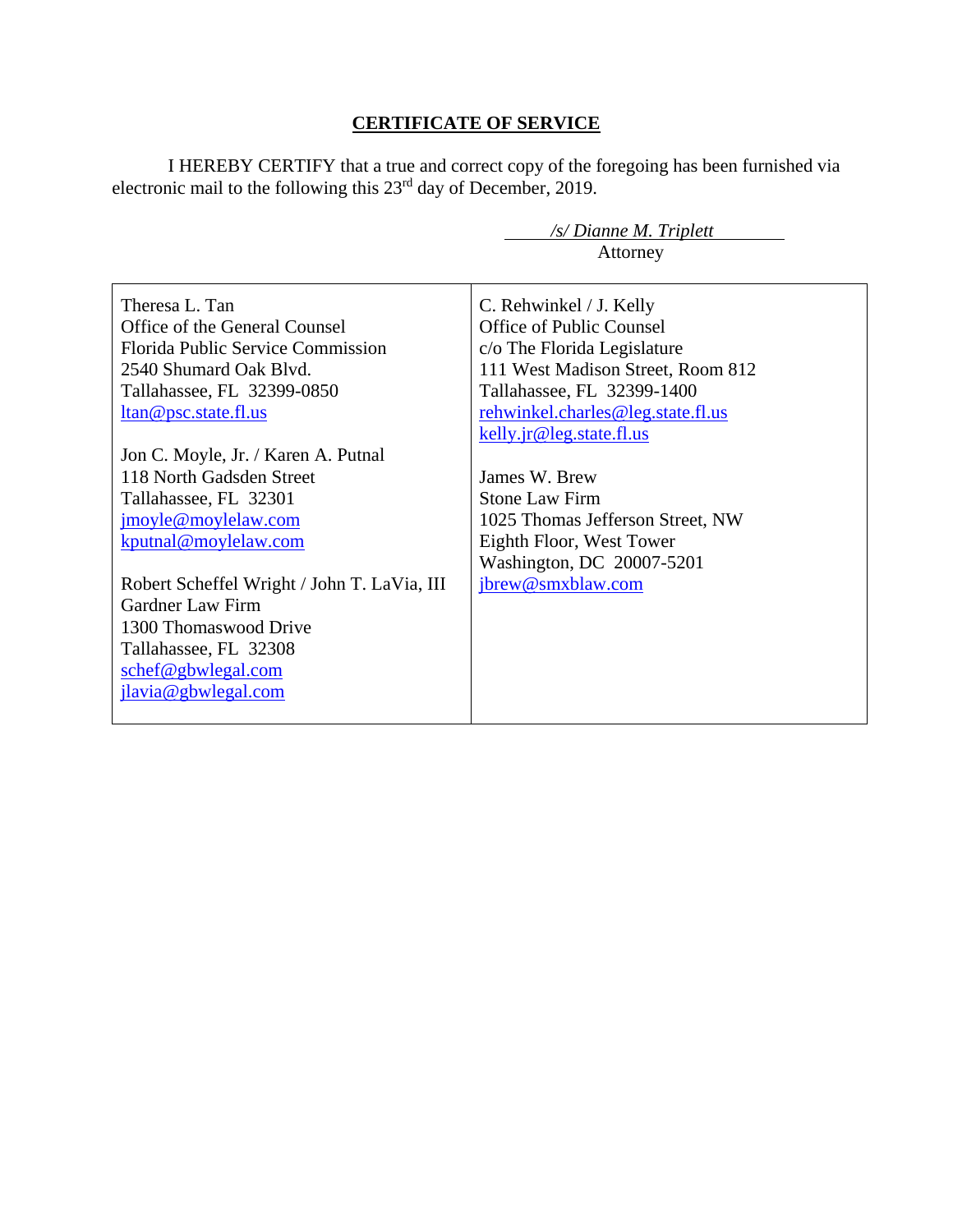# Nuclear Asset- Recovery Charge True-up Mechanism Form For the Period September 1, 2019 through February 29, 2020

|                                                                                        | Description                                                                                                                                                                                                                                                                                                                                                                                                                                                                                                                                                                                                | Calculation of the<br>True-up (1)                                                                                                                             | Projected Revenue<br>Requirement to be<br>Billed and Collected (2) |                             | Revenue Requirement<br>for Projected<br><b>Remittance Period</b><br>$(1)+(2)=(3)$ |  |
|----------------------------------------------------------------------------------------|------------------------------------------------------------------------------------------------------------------------------------------------------------------------------------------------------------------------------------------------------------------------------------------------------------------------------------------------------------------------------------------------------------------------------------------------------------------------------------------------------------------------------------------------------------------------------------------------------------|---------------------------------------------------------------------------------------------------------------------------------------------------------------|--------------------------------------------------------------------|-----------------------------|-----------------------------------------------------------------------------------|--|
| $\mathbf{1}$                                                                           | Nuclear Asset-Recovery Bond Repayment Charge (remitted to SPE)                                                                                                                                                                                                                                                                                                                                                                                                                                                                                                                                             |                                                                                                                                                               |                                                                    |                             |                                                                                   |  |
| $\overline{c}$<br>3<br>4<br>5<br>6<br>$\overline{7}$<br>8<br>9<br>10<br>11<br>12<br>13 | True-up for the Prior Remittance Period Beginning March 1, 2019 and Ending August 31, 2019:<br>Prior Remittance Period Revenue Requirements<br>Prior Remittance Period Actual Cash Receipt Transfers Interest income:<br>Cash Receipts Transferred to the SPE<br>Interest income on Subaccounts at the SPE<br>Total Current Period Actual Cash Receipts Transfers and Interest Income (Line $6 + 7$ )<br>(Over)/Under Collections of Prior Remittance Period Requirements (Line 4+8)<br>Cash in Excess Funds Subaccount<br>Cumulative (Over)/Under Collections through Prior Remittance Period (Line 9+10) | $\zeta$<br>40,929,960<br>\$<br>(41,659,671)<br>\$<br>(293, 279)<br>(41, 952, 951)<br>(1,022,991)<br>\$<br>\$<br>(1,022,991)                                   |                                                                    | \$                          | (1,022,991)                                                                       |  |
| 14<br>15<br>16<br>17<br>18<br>19<br>20<br>21<br>22<br>23<br>24                         | Current Remittance Period Beginning September 1, 2019 and Ending February 29, 2020<br>Principal<br>Interest<br>Servicing Costs & Other Ongoing Expenses<br>Return on Capital<br>Total Current Remittance Period Revenue Requirement (Line 15+16+17+18)<br>(billed and collected)<br>Current Remittance Period Cash Receipt Transfers and Interest Income:<br>Cash Receipts Transferred to SPE<br>Interest Income on Subaccounts at SPE                                                                                                                                                                     | \$<br>28,975,103<br>14,763,030<br>453,173<br>100,696<br>\$<br>44,292,002<br>$(A)$ \$<br>$(25,872,169)$ (B) \$<br>(A)<br>$(128, 817)$ (B)<br>Ś<br>(26.000.986) | (19,302,271)<br>(158, 179)<br>\$<br>(19,460,450)                   |                             |                                                                                   |  |
| 25<br>26<br>27<br>28<br>29<br>30<br>31<br>32<br>33                                     | Total Current Remittance Period Cash Receipt Transfers and Interest Income (Line 22+23)<br>Estimated Current Remittance Period (Over)/Under Collection (Line 19+24)<br>Projected Remittance Period Beginning March 1, 2020 and Ending August 31, 2020<br>Principal<br>Interest<br>Servicing Costs & Other Ongoing Expenses<br>Return on Capital<br>Interest Income on Subaccounts at SPE                                                                                                                                                                                                                   |                                                                                                                                                               | Ś<br>25,838,046<br>14,546,216<br>453,173<br>100,696<br>(238, 144)  | \$                          | (1, 169, 434)                                                                     |  |
| 34<br>35<br>28<br>29<br>30<br>31<br>32                                                 | Projected Remittance Period Revenue Requirement (Line 29+30+31+32+33)<br>Total Revenue to be Collected During Projected Remittance Period (Line 11+25+34)<br>Less Revenue Collected in 1st Month of Projected Remittance Period at Prior Charge<br>Remaining Revenue to be Collected at New Charge<br>Forecasted MWh Sales for the Projected Remittance Period (adjusted for uncollectibles)<br>Average Retail Nuclear Asset-Recovery Charge per MWh (Line 38/39)                                                                                                                                          |                                                                                                                                                               | Ŝ.<br>40.699.987                                                   | \$<br>\$<br>\$<br>\$<br>(C) | 40.699.987<br>38,507,562<br>5,330,522<br>33,177,040<br>16,177,065<br>205          |  |

Notes:

(A) Amounts are based on actual remittances from September 1, 2019 through November 30, 2019.

(B) Includes estimated remittance amounts for December 1, 2019 through February 29, 2020.

(C) Allocation of this amount to each rate class is shown on Allocators schedule.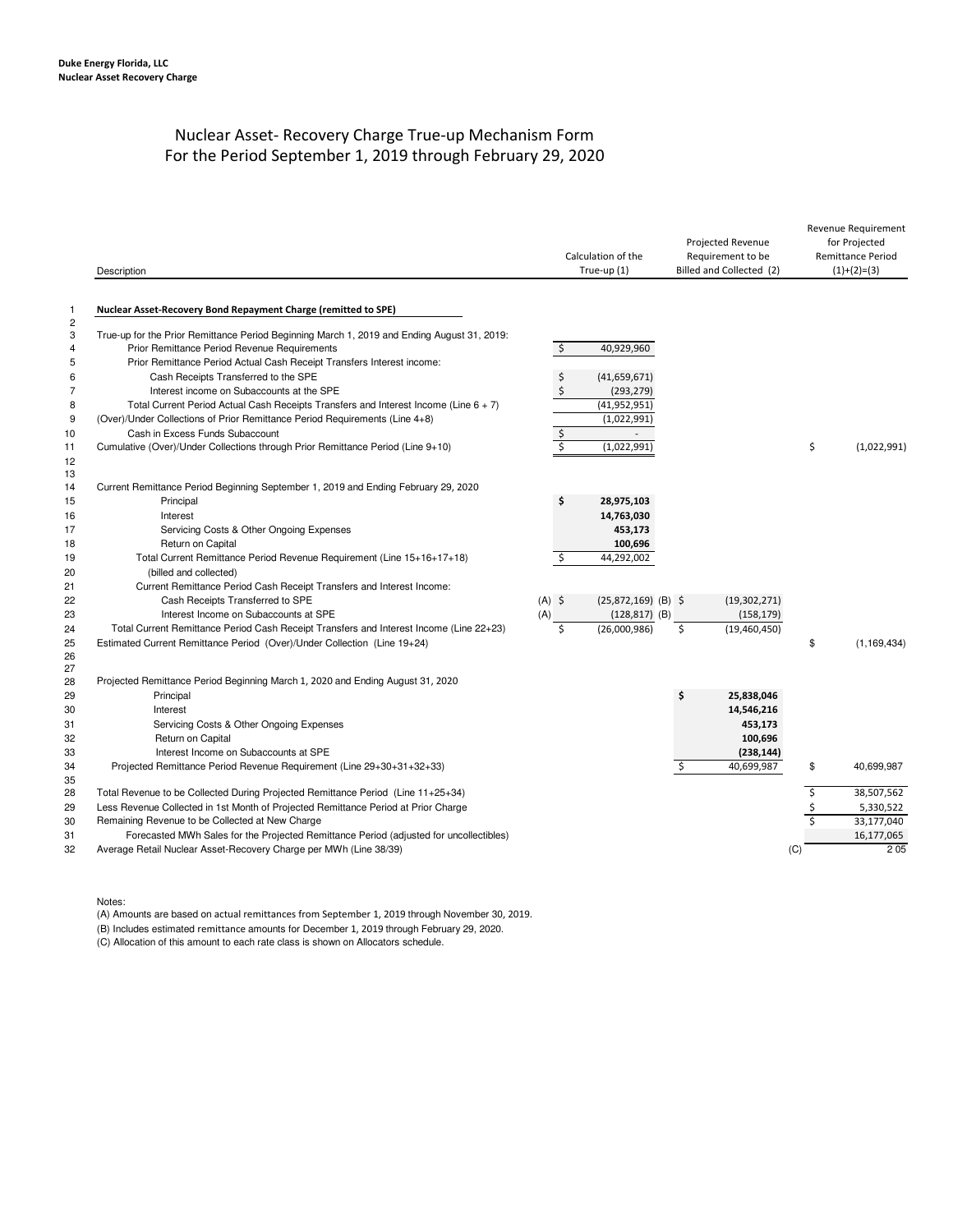# Attachment A

# **Duke Energy Florida, LLC Nuclear Asset Recovery Charge Bond Amortization Schedule**

| <b>Tranche</b> | <b>Interest Payment</b>                              | Principal  |
|----------------|------------------------------------------------------|------------|
| Series A 2018  | 75.928                                               | 28,975,103 |
| Series A 2021  | 1,298,250                                            |            |
| Series A 2026  | 5,532,840                                            |            |
| Series A 2032  | 3,572,500                                            |            |
| Series A 2035  | 4,283,512                                            |            |
|                | <b>Current Remittance Period Total</b><br>14,763,030 | 28,975,103 |

| Amortization Schedule |                                       |                 |            |                      |                         |  |  |  |  |
|-----------------------|---------------------------------------|-----------------|------------|----------------------|-------------------------|--|--|--|--|
| Series A 2018         |                                       |                 |            |                      |                         |  |  |  |  |
| Payment date          | <b>Beginning Principal</b><br>balance | <b>Interest</b> | Principal  | <b>Total Payment</b> | <b>Ending Principal</b> |  |  |  |  |
| 6/22/2016             | 183,000,000                           |                 |            |                      |                         |  |  |  |  |
| 3/1/2017              | 183,000,000                           | 1,513,837       | 35,700,000 | 37,213,837           | 147,300,000             |  |  |  |  |
| 9/1/2017              | 147,300,000                           | 880,854         | 27,000,000 | 27,880,854           | 120,300,000             |  |  |  |  |
| 3/1/2018              | 120,300,000                           | 719,394         | 28,331,638 | 29,051,032           | 91,968,362              |  |  |  |  |
| 9/1/2018              | 91,968,362                            | 549,971         | 25,149,061 | 25,699,032           | 66,819,301              |  |  |  |  |
| 3/1/2019              | 66,819,301                            | 399,579         | 28,651,452 | 29,051,031           | 38,167,849              |  |  |  |  |
| 9/1/2019              | 38,167,849                            | 228,244         | 25,470,788 | 25,699,032           | 12,697,061              |  |  |  |  |
| 3/1/2020              | 12,697,061                            | 75,928          | 12,697,061 | 12,772,989           |                         |  |  |  |  |

| Series A 2021 |                            |                 |                          |                      |                         |  |  |  |
|---------------|----------------------------|-----------------|--------------------------|----------------------|-------------------------|--|--|--|
|               | <b>Beginning Principal</b> |                 |                          |                      |                         |  |  |  |
| Payment date  | balance                    | <b>Interest</b> | Principal                | <b>Total Payment</b> | <b>Ending Principal</b> |  |  |  |
| 6/22/2016     | 150,000,000                |                 |                          |                      |                         |  |  |  |
| 3/1/2017      | 150,000,000                | 1,795,913       |                          | 1,795,913            | 150,000,000             |  |  |  |
| 9/1/2017      | 150,000,000                | 1,298,250       |                          | 1,298,250            | 150,000,000             |  |  |  |
| 3/1/2018      | 150,000,000                | 1,298,250       | $\overline{\phantom{a}}$ | 1,298,250            | 150,000,000             |  |  |  |
| 9/1/2018      | 150,000,000                | 1,298,250       |                          | 1,298,250            | 150,000,000             |  |  |  |
| 3/1/2019      | 150,000,000                | 1,298,250       |                          | 1,298,250            | 150,000,000             |  |  |  |
| 9/1/2019      | 150,000,000                | 1,298,250       |                          | 1,298,250            | 150,000,000             |  |  |  |
| 3/1/2020      | 150,000,000                | 1,298,250       | 16,278,042               | 17,576,292           | 133,721,958             |  |  |  |
| 9/1/2020      | 133,721,958                | 1,157,364       | 25,838,046               | 26,995,410           | 107,883,912             |  |  |  |
| 3/1/2021      | 107,883,912                | 933,735         | 29,410,703               | 30,344,438           | 78,473,209              |  |  |  |
| 9/1/2021      | 78,473,209                 | 679,186         | 26,309,871               | 26,989,057           | 52,163,338              |  |  |  |
| 3/1/2022      | 52,163,338                 | 451,474         | 29,886,557               | 30,338,031           | 22,276,781              |  |  |  |
| 9/1/2022      | 22,276,781                 | 192,806         | 22,276,781               | 22,469,587           |                         |  |  |  |

# **Amortization Schedule**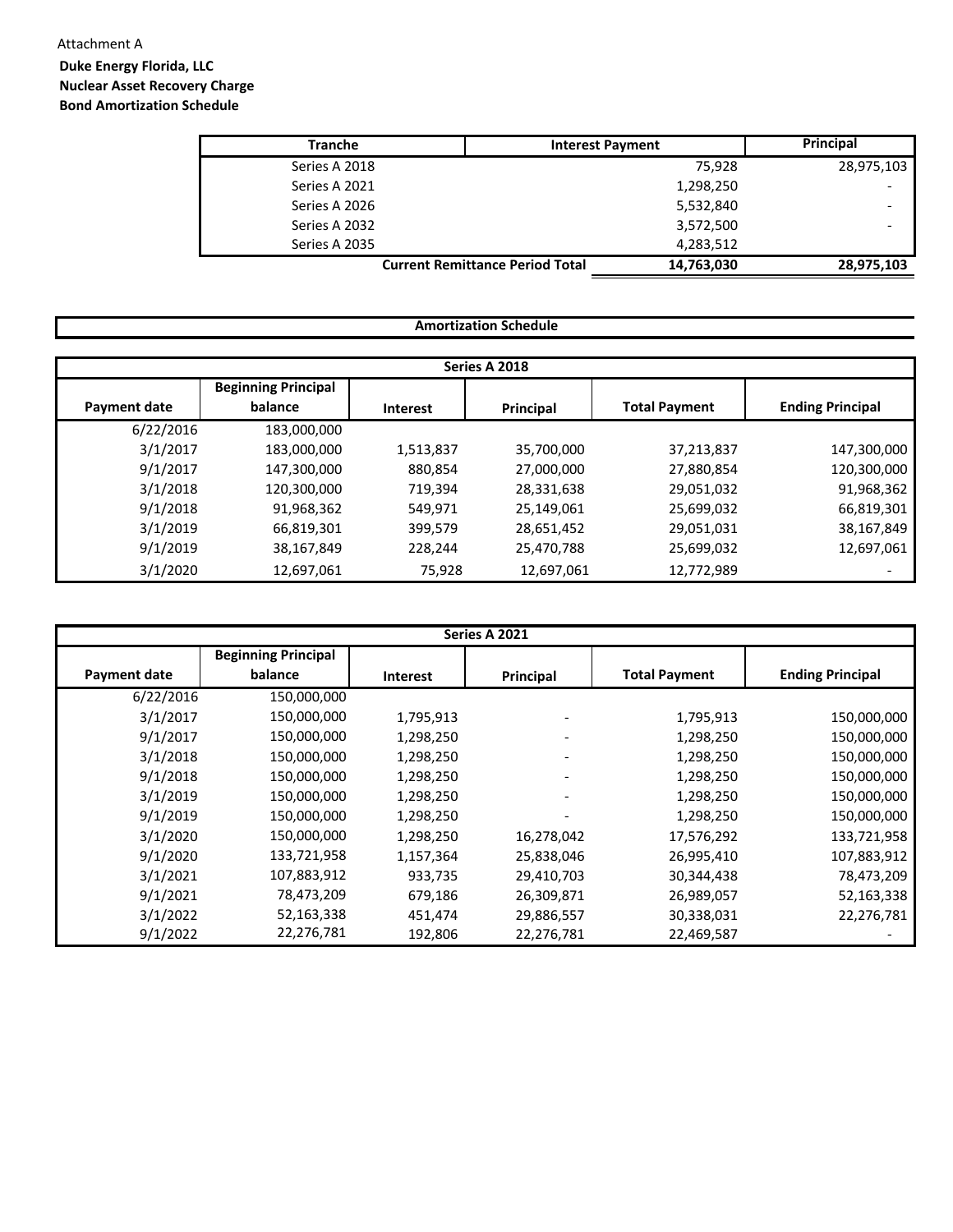| Series A 2026       |                            |                 |            |                      |                         |  |  |  |
|---------------------|----------------------------|-----------------|------------|----------------------|-------------------------|--|--|--|
|                     | <b>Beginning Principal</b> |                 |            |                      |                         |  |  |  |
| <b>Payment date</b> | balance                    | <b>Interest</b> | Principal  | <b>Total Payment</b> | <b>Ending Principal</b> |  |  |  |
| 6/22/2016           | 436,000,000                |                 |            |                      | 436,000,000             |  |  |  |
| 3/1/2017            | 436,000,000                | 7,653,762       |            | 7,653,762            | 436,000,000             |  |  |  |
| 9/1/2017            | 436,000,000                | 5,532,840       |            | 5,532,840            | 436,000,000             |  |  |  |
| 3/1/2018            | 436,000,000                | 5,532,840       |            | 5,532,840            | 436,000,000             |  |  |  |
| 9/1/2018            | 436,000,000                | 5,532,840       |            | 5,532,840            | 436,000,000             |  |  |  |
| 3/1/2019            | 436,000,000                | 5,532,840       |            | 5,532,840            | 436,000,000             |  |  |  |
| 9/1/2019            | 436,000,000                | 5,532,840       |            | 5,532,840            | 436,000,000             |  |  |  |
| 3/1/2020            | 436,000,000                | 5,532,840       |            | 5,532,840            | 436,000,000             |  |  |  |
| 9/1/2020            | 436,000,000                | 5,532,840       |            | 5,532,840            | 436,000,000             |  |  |  |
| 3/1/2021            | 436,000,000                | 5,532,840       |            | 5,532,840            | 436,000,000             |  |  |  |
| 9/1/2021            | 436,000,000                | 5,532,840       |            | 5,532,840            | 436,000,000             |  |  |  |
| 3/1/2022            | 436,000,000                | 5,532,840       |            | 5,532,840            | 436,000,000             |  |  |  |
| 9/1/2022            | 436,000,000                | 5,532,840       | 4,513,007  | 10,045,847           | 431,486,993             |  |  |  |
| 3/1/2023            | 431,486,993                | 5,475,570       | 30,067,871 | 35,543,441           | 401,419,122             |  |  |  |
| 9/1/2023            | 401,419,122                | 5,094,009       | 27,090,398 | 32,184,407           | 374,328,724             |  |  |  |
| 3/1/2024            | 374,328,724                | 4,750,232       | 30,780,229 | 35,530,461           | 343,548,495             |  |  |  |
| 9/1/2024            | 343,548,495                | 4,359,630       | 27,811,537 | 32,171,167           | 315,736,958             |  |  |  |
| 3/1/2025            | 315,736,958                | 4,006,702       | 31,510,255 | 35,516,957           | 284,226,703             |  |  |  |
| 9/1/2025            | 284,226,703                | 3,606,837       | 28,550,560 | 32,157,397           | 255,676,143             |  |  |  |
| 3/1/2026            | 255,676,143                | 3,244,530       | 32,258,387 | 35,502,917           | 223,417,756             |  |  |  |
| 9/1/2026            | 223,417,756                | 2,835,171       | 29,307,913 | 32,143,084           | 194,109,843             |  |  |  |
| 3/1/2027            | 194,109,843                | 2,463,254       | 33,025,075 | 35,488,329           | 161,084,768             |  |  |  |
| 9/1/2027            | 161,084,768                | 2,044,166       | 30,084,050 | 32,128,216           | 131,000,718             |  |  |  |
| 3/1/2028            | 131,000,718                | 1,662,399       | 33,810,777 | 35,473,176           | 97,189,941              |  |  |  |
| 9/1/2028            | 97,189,941                 | 1,233,340       | 30,879,436 | 32,112,776           | 66,310,505              |  |  |  |
| 3/1/2029            | 66,310,505                 | 841,480         | 34,615,955 | 35,457,435           | 31,694,550              |  |  |  |
| 9/1/2029            | 31,694,550                 | 402,204         | 31,694,550 | 32,096,754           |                         |  |  |  |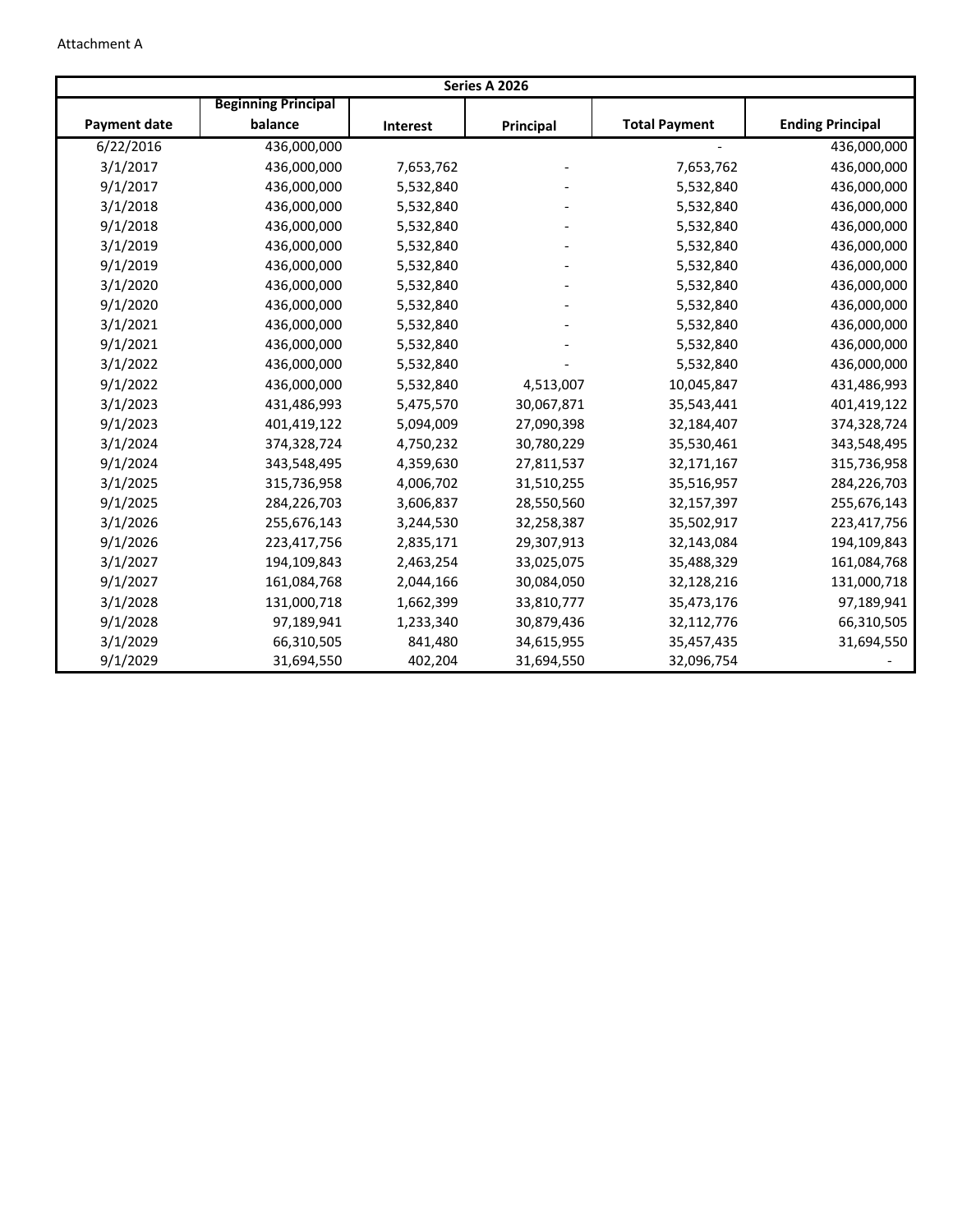| Series A 2032       |                            |           |            |                      |                         |  |  |  |  |
|---------------------|----------------------------|-----------|------------|----------------------|-------------------------|--|--|--|--|
|                     | <b>Beginning Principal</b> |           |            |                      |                         |  |  |  |  |
| <b>Payment date</b> | balance                    | Interest  | Principal  | <b>Total Payment</b> | <b>Ending Principal</b> |  |  |  |  |
| 6/22/2016           | 250,000,000                |           |            |                      | 250,000,000             |  |  |  |  |
| 3/1/2017            | 250,000,000                | 4,941,958 |            | 4,941,958            | 250,000,000             |  |  |  |  |
| 9/1/2017            | 250,000,000                | 3,572,500 |            | 3,572,500            | 250,000,000             |  |  |  |  |
| 3/1/2018            | 250,000,000                | 3,572,500 |            | 3,572,500            | 250,000,000             |  |  |  |  |
| 9/1/2018            | 250,000,000                | 3,572,500 |            | 3,572,500            | 250,000,000             |  |  |  |  |
| 3/1/2019            | 250,000,000                | 3,572,500 |            | 3,572,500            | 250,000,000             |  |  |  |  |
| 9/1/2019            | 250,000,000                | 3,572,500 |            | 3,572,500            | 250,000,000             |  |  |  |  |
| 3/1/2020            | 250,000,000                | 3,572,500 |            | 3,572,500            | 250,000,000             |  |  |  |  |
| 9/1/2020            | 250,000,000                | 3,572,500 |            | 3,572,500            | 250,000,000             |  |  |  |  |
| 3/1/2021            | 250,000,000                | 3,572,500 |            | 3,572,500            | 250,000,000             |  |  |  |  |
| 9/1/2021            | 250,000,000                | 3,572,500 |            | 3,572,500            | 250,000,000             |  |  |  |  |
| 3/1/2022            | 250,000,000                | 3,572,500 |            | 3,572,500            | 250,000,000             |  |  |  |  |
| 9/1/2022            | 250,000,000                | 3,572,500 |            | 3,572,500            | 250,000,000             |  |  |  |  |
| 3/1/2023            | 250,000,000                | 3,572,500 |            | 3,572,500            | 250,000,000             |  |  |  |  |
| 9/1/2023            | 250,000,000                | 3,572,500 |            | 3,572,500            | 250,000,000             |  |  |  |  |
| 3/1/2024            | 250,000,000                | 3,572,500 |            | 3,572,500            | 250,000,000             |  |  |  |  |
| 9/1/2024            | 250,000,000                | 3,572,500 |            | 3,572,500            | 250,000,000             |  |  |  |  |
| 3/1/2025            | 250,000,000                | 3,572,500 |            | 3,572,500            | 250,000,000             |  |  |  |  |
| 9/1/2025            | 250,000,000                | 3,572,500 |            | 3,572,500            | 250,000,000             |  |  |  |  |
| 3/1/2026            | 250,000,000                | 3,572,500 |            | 3,572,500            | 250,000,000             |  |  |  |  |
| 9/1/2026            | 250,000,000                | 3,572,500 |            | 3,572,500            | 250,000,000             |  |  |  |  |
| 3/1/2027            | 250,000,000                | 3,572,500 |            | 3,572,500            | 250,000,000             |  |  |  |  |
| 9/1/2027            | 250,000,000                | 3,572,500 |            | 3,572,500            | 250,000,000             |  |  |  |  |
| 3/1/2028            | 250,000,000                | 3,572,500 |            | 3,572,500            | 250,000,000             |  |  |  |  |
| 9/1/2028            | 250,000,000                | 3,572,500 |            | 3,572,500            | 250,000,000             |  |  |  |  |
| 3/1/2029            | 250,000,000                | 3,572,500 |            | 3,572,500            | 250,000,000             |  |  |  |  |
| 9/1/2029            | 250,000,000                | 3,572,500 |            | 3,572,500            | 250,000,000             |  |  |  |  |
| 3/1/2030            | 250,000,000                | 3,572,500 | 35,642,769 | 39,215,269           | 214,357,231             |  |  |  |  |
| 9/1/2030            | 214,357,231                | 3,063,165 | 32,800,896 | 35,864,061           | 181,556,335             |  |  |  |  |
| 3/1/2031            | 181,556,335                | 2,594,440 | 36,627,716 | 39,222,156           | 144,928,619             |  |  |  |  |
| 9/1/2031            | 144,928,619                | 2,071,030 | 33,795,337 | 35,866,367           | 111,133,282             |  |  |  |  |
| 3/1/2032            | 111,133,282                | 1,588,095 | 37,641,455 | 39,229,550           | 73,491,827              |  |  |  |  |
| 9/1/2032            | 73,491,827                 | 1,050,198 | 34,822,526 | 35,872,724           | 38,669,301              |  |  |  |  |
| 3/1/2033            | 38,669,301                 | 552,584   | 38,669,301 | 39,221,885           |                         |  |  |  |  |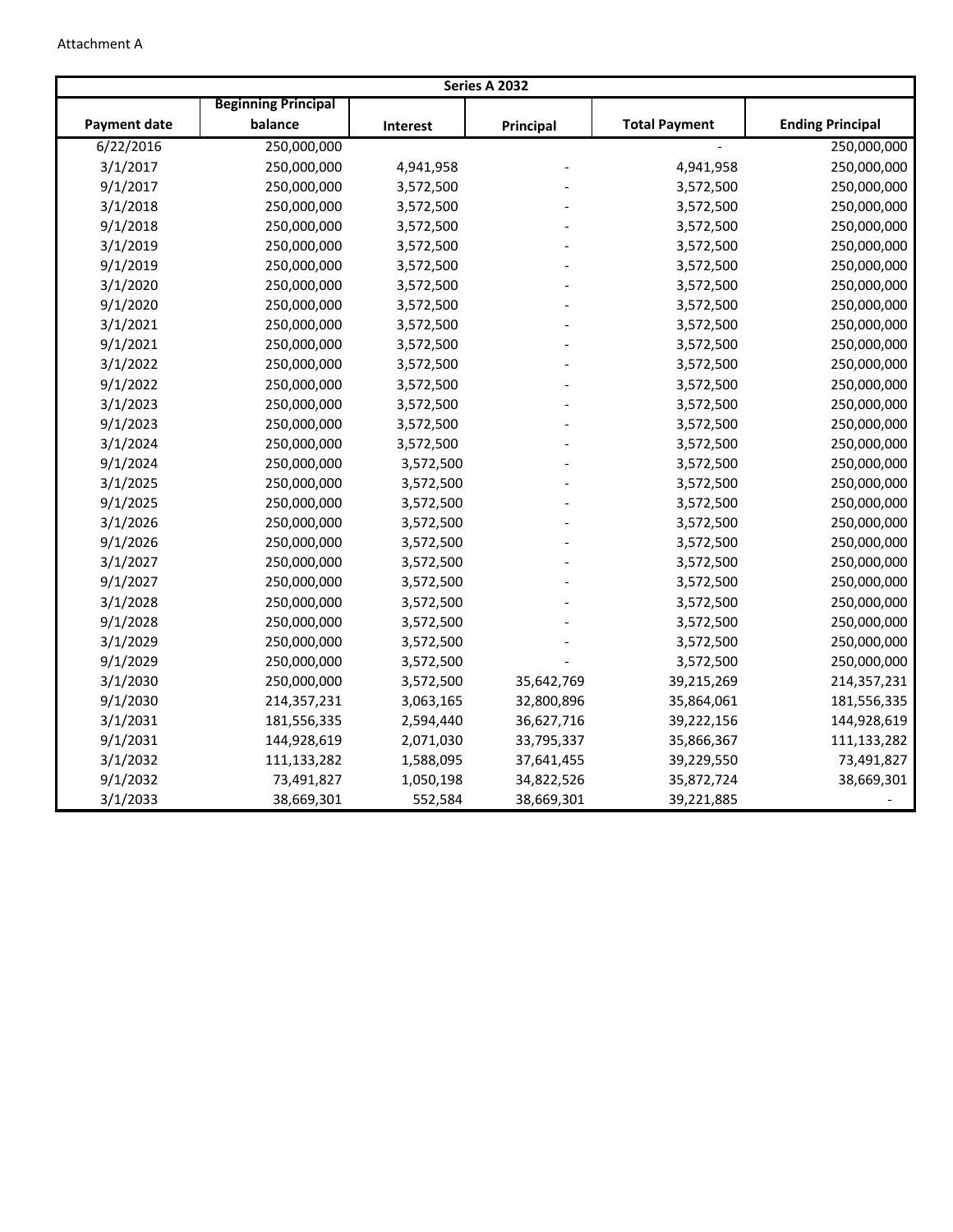| Series A 2035       |                            |           |            |                      |                         |  |  |
|---------------------|----------------------------|-----------|------------|----------------------|-------------------------|--|--|
|                     | <b>Beginning Principal</b> |           |            |                      |                         |  |  |
| <b>Payment date</b> | balance                    | Interest  | Principal  | <b>Total Payment</b> | <b>Ending Principal</b> |  |  |
| 6/22/2016           | 275,290,000                |           |            |                      | 275,290,000             |  |  |
| 3/1/2017            | 275,290,000                | 5,925,525 |            | 5,925,525            | 275,290,000             |  |  |
| 9/1/2017            | 275,290,000                | 4,283,512 |            | 4,283,512            | 275,290,000             |  |  |
| 3/1/2018            | 275,290,000                | 4,283,512 |            | 4,283,512            | 275,290,000             |  |  |
| 9/1/2018            | 275,290,000                | 4,283,512 |            | 4,283,512            | 275,290,000             |  |  |
| 3/1/2019            | 275,290,000                | 4,283,512 |            | 4,283,512            | 275,290,000             |  |  |
| 9/1/2019            | 275,290,000                | 4,283,512 |            | 4,283,512            | 275,290,000             |  |  |
| 3/1/2020            | 275,290,000                | 4,283,512 |            | 4,283,512            | 275,290,000             |  |  |
| 9/1/2020            | 275,290,000                | 4,283,512 |            | 4,283,512            | 275,290,000             |  |  |
| 3/1/2021            | 275,290,000                | 4,283,512 |            | 4,283,512            | 275,290,000             |  |  |
| 9/1/2021            | 275,290,000                | 4,283,512 |            | 4,283,512            | 275,290,000             |  |  |
| 3/1/2022            | 275,290,000                | 4,283,512 |            | 4,283,512            | 275,290,000             |  |  |
| 9/1/2022            | 275,290,000                | 4,283,512 |            | 4,283,512            | 275,290,000             |  |  |
| 3/1/2023            | 275,290,000                | 4,283,512 |            | 4,283,512            | 275,290,000             |  |  |
| 9/1/2023            | 275,290,000                | 4,283,512 |            | 4,283,512            | 275,290,000             |  |  |
| 3/1/2024            | 275,290,000                | 4,283,512 |            | 4,283,512            | 275,290,000             |  |  |
| 9/1/2024            | 275,290,000                | 4,283,512 |            | 4,283,512            | 275,290,000             |  |  |
| 3/1/2025            | 275,290,000                | 4,283,512 |            | 4,283,512            | 275,290,000             |  |  |
| 9/1/2025            | 275,290,000                | 4,283,512 |            | 4,283,512            | 275,290,000             |  |  |
| 3/1/2026            | 275,290,000                | 4,283,512 |            | 4,283,512            | 275,290,000             |  |  |
| 9/1/2026            | 275,290,000                | 4,283,512 |            | 4,283,512            | 275,290,000             |  |  |
| 3/1/2027            | 275,290,000                | 4,283,512 |            | 4,283,512            | 275,290,000             |  |  |
| 9/1/2027            | 275,290,000                | 4,283,512 |            | 4,283,512            | 275,290,000             |  |  |
| 3/1/2028            | 275,290,000                | 4,283,512 |            | 4,283,512            | 275,290,000             |  |  |
| 9/1/2028            | 275,290,000                | 4,283,512 |            | 4,283,512            | 275,290,000             |  |  |
| 3/1/2029            | 275,290,000                | 4,283,512 |            | 4,283,512            | 275,290,000             |  |  |
| 9/1/2029            | 275,290,000                | 4,283,512 |            | 4,283,512            | 275,290,000             |  |  |
| 3/1/2030            | 275,290,000                | 4,283,512 |            | 4,283,512            | 275,290,000             |  |  |
| 9/1/2030            | 275,290,000                | 4,283,512 |            | 4,283,512            | 275,290,000             |  |  |
| 3/1/2031            | 275,290,000                | 4,283,512 |            | 4,283,512            | 275,290,000             |  |  |
| 9/1/2031            | 275,290,000                | 4,283,512 |            | 4,283,512            | 275,290,000             |  |  |
| 3/1/2032            | 275,290,000                | 4,283,512 |            | 4,283,512            | 275,290,000             |  |  |
| 9/1/2032            | 275,290,000                | 4,283,512 |            | 4,283,512            | 275,290,000             |  |  |
| 3/1/2033            | 275,290,000                | 4,283,512 |            | 4,283,512            | 275,290,000             |  |  |
| 9/1/2033            | 275,290,000                | 4,283,512 | 36,034,982 | 40,318,494           | 239,255,018             |  |  |
| 3/1/2034            | 239,255,018                | 3,722,808 | 39,846,849 | 43,569,657           | 199,408,169             |  |  |
| 9/1/2034            | 199,408,169                | 3,102,791 | 37,215,663 | 40,318,454           | 162,192,506             |  |  |
| 3/1/2035            | 162,192,506                | 2,523,715 | 41,045,925 | 43,569,640           | 121,146,581             |  |  |
| 9/1/2035            | 121,146,581                | 1,885,041 | 38,533,420 | 40,418,461           | 82,613,161              |  |  |
| 3/1/2036            | 82,613,161                 | 1,285,461 | 42,288,887 | 43,574,348           | 40,324,274              |  |  |
| 9/1/2036            | 40,324,274                 | 627,446   | 40,324,274 | 40,951,720           |                         |  |  |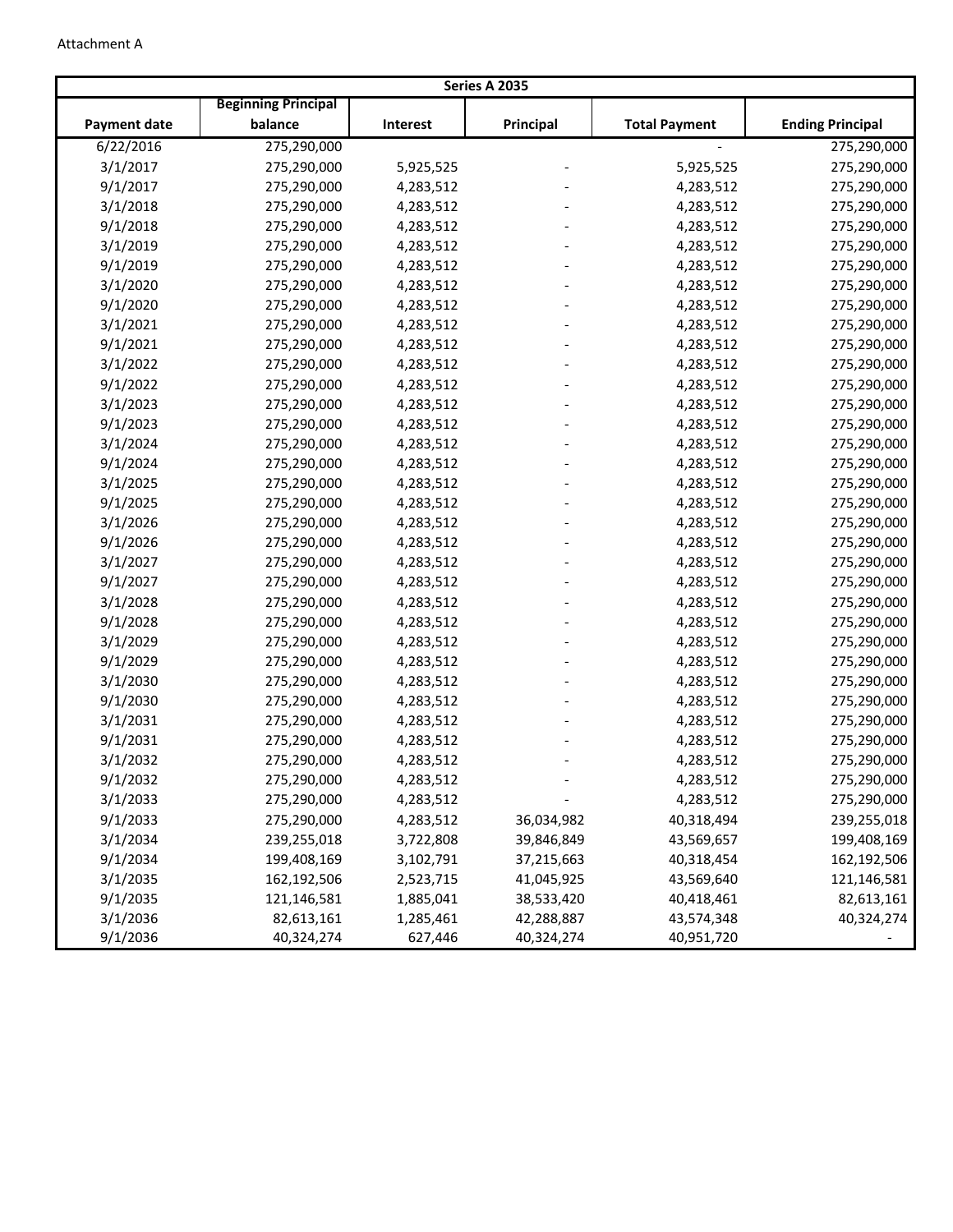|                     |                            |            | <b>Total</b> |                      |                         |
|---------------------|----------------------------|------------|--------------|----------------------|-------------------------|
|                     | <b>Beginning Principal</b> |            |              |                      |                         |
| <b>Payment date</b> | balance                    | Interest   | Principal    | <b>Total Payment</b> | <b>Ending Principal</b> |
| 6/22/2016           | 1,294,290,000              |            |              |                      | 1,294,290,000           |
| 3/1/2017            | 1,294,290,000              | 21,830,995 | 35,700,000   | 57,530,995           | 1,258,590,000           |
| 9/1/2017            | 1,258,590,000              | 15,567,956 | 27,000,000   | 42,567,956           | 1,231,590,000           |
| 3/1/2018            | 1,231,590,000              | 15,406,496 | 28,331,638   | 43,738,134           | 1,203,258,362           |
| 9/1/2018            | 1,203,258,362              | 15,237,073 | 25,149,061   | 40,386,134           | 1,178,109,301           |
| 3/1/2019            | 1,178,109,301              | 15,086,682 | 28,651,452   | 43,738,134           | 1,149,457,849           |
| 9/1/2019            | 1,149,457,849              | 14,915,346 | 25,470,788   | 40,386,134           | 1,123,987,061           |
| 3/1/2020            | 1,123,987,061              | 14,763,031 | 28,975,103   | 43,738,134           | 1,095,011,958           |
| 9/1/2020            | 1,095,011,958              | 14,546,216 | 25,838,046   | 40,384,262           | 1,069,173,912           |
| 3/1/2021            | 1,069,173,912              | 14,322,588 | 29,410,703   | 43,733,291           | 1,039,763,209           |
| 9/1/2021            | 1,039,763,209              | 14,068,038 | 26,309,871   | 40,377,909           | 1,013,453,338           |
| 3/1/2022            | 1,013,453,338              | 13,840,326 | 29,886,557   | 43,726,883           | 983,566,781             |
| 9/1/2022            | 983,566,781                | 13,581,658 | 26,789,788   | 40,371,446           | 956,776,993             |
| 3/1/2023            | 956,776,993                | 13,331,582 | 30,067,871   | 43,399,453           | 926,709,122             |
| 9/1/2023            | 926,709,122                | 12,950,021 | 27,090,398   | 40,040,419           | 899,618,724             |
| 3/1/2024            | 899,618,724                | 12,606,244 | 30,780,229   | 43,386,473           | 868,838,495             |
| 9/1/2024            | 868,838,495                | 12,215,643 | 27,811,537   | 40,027,180           | 841,026,958             |
| 3/1/2025            | 841,026,958                | 11,862,714 | 31,510,255   | 43,372,969           | 809,516,703             |
| 9/1/2025            | 809,516,703                | 11,462,849 | 28,550,560   | 40,013,409           | 780,966,143             |
| 3/1/2026            | 780,966,143                | 11,100,543 | 32,258,387   | 43,358,930           | 748,707,756             |
| 9/1/2026            | 748,707,756                | 10,691,184 | 29,307,913   | 39,999,097           | 719,399,843             |
| 3/1/2027            | 719,399,843                | 10,319,266 | 33,025,075   | 43,344,341           | 686,374,768             |
| 9/1/2027            | 686,374,768                | 9,900,178  | 30,084,050   | 39,984,228           | 656,290,718             |
| 3/1/2028            | 656,290,718                | 9,518,412  | 33,810,777   | 43,329,189           | 622,479,941             |
| 9/1/2028            | 622,479,941                | 9,089,353  | 30,879,436   | 39,968,789           | 591,600,505             |
| 3/1/2029            | 591,600,505                | 8,697,493  | 34,615,955   | 43,313,448           | 556,984,550             |
| 9/1/2029            | 556,984,550                | 8,258,216  | 31,694,550   | 39,952,766           | 525,290,000             |
| 3/1/2030            | 525,290,000                | 7,856,012  | 35,642,769   | 43,498,781           | 489,647,231             |
| 9/1/2030            | 489,647,231                | 7,346,677  | 32,800,896   | 40,147,573           | 456,846,335             |
| 3/1/2031            | 456,846,335                | 6,877,952  | 36,627,716   | 43,505,668           | 420,218,619             |
| 9/1/2031            | 420,218,619                | 6,354,542  | 33,795,337   | 40,149,879           | 386,423,282             |
| 3/1/2032            | 386,423,282                | 5,871,607  | 37,641,455   | 43,513,062           | 348,781,827             |
| 9/1/2032            | 348,781,827                | 5,333,711  | 34,822,526   | 40,156,237           | 313,959,301             |
| 3/1/2033            | 313,959,301                | 4,836,097  | 38,669,301   | 43,505,398           | 275,290,000             |
| 9/1/2033            | 275,290,000                | 4,283,512  | 36,034,982   | 40,318,494           | 239,255,018             |
| 3/1/2034            | 239,255,018                | 3,722,808  | 39,846,849   | 43,569,657           | 199,408,169             |
| 9/1/2034            | 199,408,169                | 3,102,791  | 37,215,663   | 40,318,454           | 162,192,506             |
| 3/1/2035            | 162,192,506                | 2,523,715  | 41,045,925   | 43,569,640           | 121,146,581             |
| 9/1/2035            | 121,146,581                | 1,885,041  | 38,533,420   | 40,418,461           | 82,613,161              |
| 3/1/2036            | 82,613,161                 | 1,285,461  | 42,288,887   | 43,574,348           | 40,324,274              |
| 9/1/2036            | 40,324,274                 | 627,446    | 40,324,274   | 40,951,720           |                         |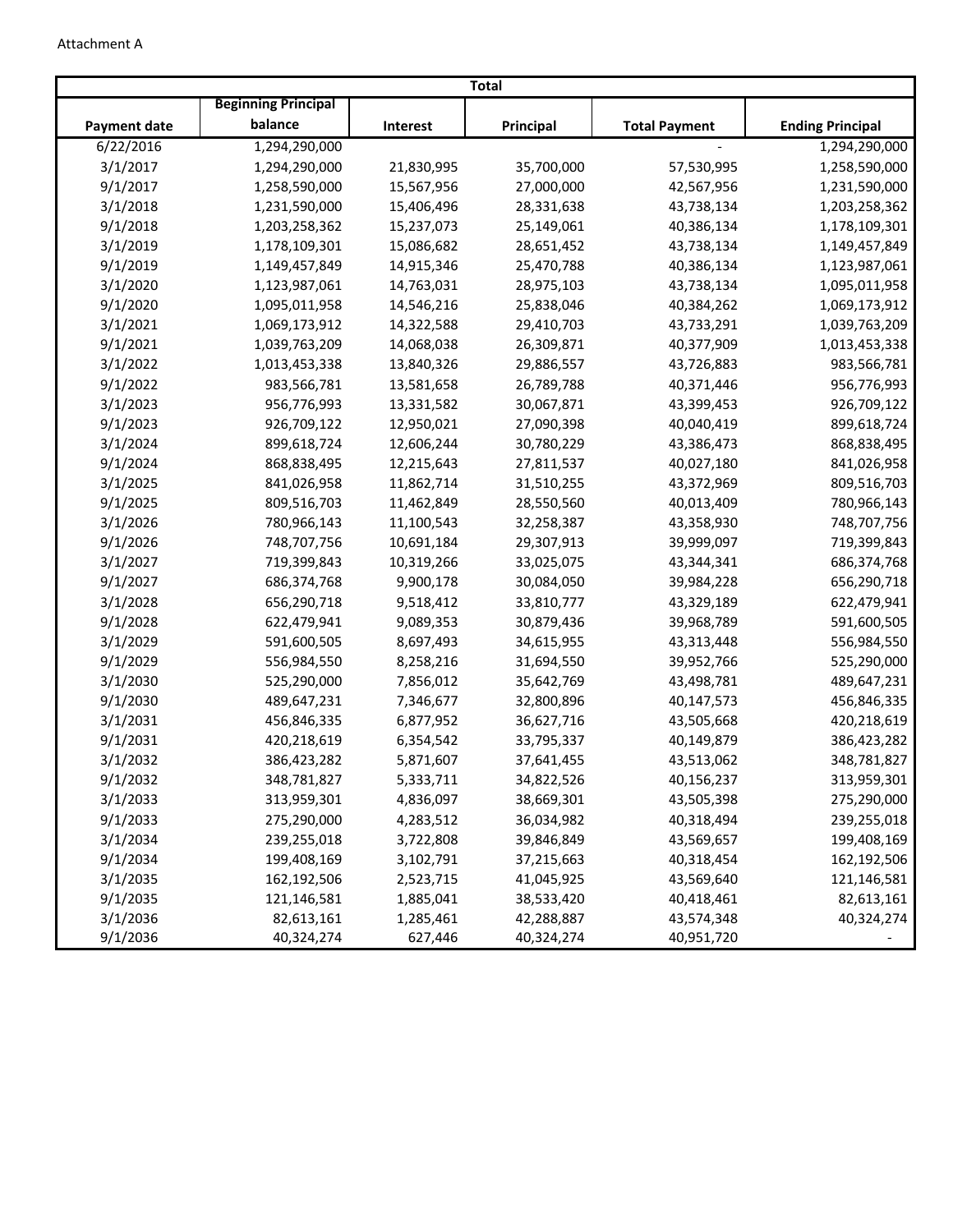| Days sales outstanding            | 27.3   |
|-----------------------------------|--------|
| <b>Estimated Charge-offs rate</b> | 0.20%  |
| Net to send to SPE                | 99.80% |

|           |                |                     |                     |                      |                     |                    |                                     |                        |              |              | Scheduled                 |                  |
|-----------|----------------|---------------------|---------------------|----------------------|---------------------|--------------------|-------------------------------------|------------------------|--------------|--------------|---------------------------|------------------|
|           | Day of         |                     |                     | <b>Billed</b>        | <b>Bond AR from</b> | <b>Deemed</b>      |                                     | Actual Business Day of | Day          |              | <b>Trustee</b><br>Receipt | <b>Total ACH</b> |
|           | week           | <b>Billing Date</b> | <b>Total Billed</b> | <b>Uncollectible</b> | <b>DEF</b>          |                    | Receipt day  Day of week   received |                        |              | week Amount  | Date                      | Amount           |
| Cycle day |                |                     |                     |                      |                     |                    |                                     |                        |              |              |                           |                  |
|           |                |                     |                     |                      |                     | June 2019 Billings |                                     |                        |              |              |                           |                  |
| 1         | 5              | 5/31/2019           | 425,092.52          | 850.19               | 424,242.33          | 6/27/2019          | 4                                   | 6/27/2019              | 4            | 424,242.33   | 6/27/2019                 | 424,242.33       |
| 2         |                | 6/3/2019            | 506,452.94          | 1,012.91             | 505,440.03          | 6/30/2019          |                                     | 7/1/2019               | 1            | 505,440.03   | 7/2/2019                  |                  |
| 3         | 2              | 6/4/2019            | 350,511.90          | 701.02               | 349,810.88          | 7/1/2019           |                                     | 7/1/2019               | $\mathbf{1}$ | 349,810.88   | 7/2/2019                  |                  |
|           | 3              | 6/5/2019            | 457,655.77          | 915.31               | 456,740.46          | 7/2/2019           | 2                                   | 7/2/2019               | 2            | 456,740.46   | 7/2/2019                  | 1,311,991.37     |
| 5         |                | 6/6/2019            | 414,605.60          | 829.21               | 413,776.39          | 7/3/2019           | 3                                   | 7/3/2019               | 3            | 413,776.39   | 7/5/2019                  |                  |
| 6         | 5              | 6/7/2019            | 392,650.01          | 785.30               | 391,864.71          | 7/4/2019           |                                     | 7/4/2019               | 4            | 391,864.71   | 7/5/2019                  | 805,641.10       |
|           |                | 6/10/2019           | 495,698.42          | 991.40               | 494,707.02          | 7/7/2019           |                                     | 7/8/2019               | $\mathbf{1}$ | 494,707.02   | 7/9/2019                  |                  |
| 8         | 2              | 6/11/2019           | 346,346.73          | 692.69               | 345,654.04          | 7/8/2019           |                                     | 7/8/2019               | $\mathbf{1}$ | 345,654.04   | 7/9/2019                  |                  |
| q         | 3              | 6/12/2019           | 381,391.73          | 762.78               | 380,628.95          | 7/9/2019           | 2                                   | 7/9/2019               | 2            | 380,628.95   | 7/9/2019                  | 1,220,990.01     |
| 10        | 4              | 6/13/2019           | 344,577.22          | 689.15               | 343,888.07          | 7/10/2019          | 3                                   | 7/10/2019              | 3            | 343,888.07   | 7/11/2019                 |                  |
| 11        | 5              | 6/14/2019           | 373,451.28          | 746.90               | 372,704.38          | 7/11/2019          |                                     | 7/11/2019              | 4            | 372,704.38   | 7/11/2019                 | 716,592.45       |
| 12        |                | 6/17/2019           | 455,138.62          | 910.28               | 454,228.34          | 7/14/2019          |                                     | 7/15/2019              | 1            | 454,228.34   | 7/16/2019                 |                  |
| 13        | 2              | 6/18/2019           | 489,308.36          | 978.62               | 488,329.74          | 7/15/2019          |                                     | 7/15/2019              | 1            | 488,329.74   | 7/16/2019                 |                  |
| 14        | 3              | 6/19/2019           | 475,714.68          | 951.43               | 474,763.25          | 7/16/2019          | 2                                   | 7/16/2019              | 2            | 474,763.25   | 7/16/2019                 | 1,417,321.33     |
| 15        | 4              | 6/20/2019           | 306,320.44          | 612.64               | 305,707.80          | 7/17/2019          | 3                                   | 7/17/2019              | 3            | 305,707.80   | 7/18/2019                 |                  |
| 16        | 5              | 6/21/2019           | 447,104.42          | 894.21               | 446,210.21          | 7/18/2019          | 4                                   | 7/18/2019              | 4            | 446,210.21   | 7/18/2019                 | 751,918.01       |
| 17        |                | 6/24/2019           | 313,345.68          | 626.69               | 312,718.99          | 7/21/2019          |                                     | 7/22/2019              | 1            | 312,718.99   | 7/23/2019                 |                  |
| 18        | $\overline{2}$ | 6/25/2019           | 383,897.58          | 767.80               | 383,129.78          | 7/22/2019          |                                     | 7/22/2019              | 1            | 383,129.78   | 7/23/2019                 |                  |
| 19        | 3              | 6/26/2019           | 340,136.34          | 680.27               | 339,456.07          | 7/23/2019          | 2                                   | 7/23/2019              | 2            | 339,456.07   | 7/23/2019                 | 1,035,304.84     |
| 20        |                | 6/27/2019           | 57,400.74           | 114.80               | 57,285.94           | 7/24/2019          | 3                                   | 7/24/2019              | 3            | 57,285.94    | 7/25/2019                 |                  |
| 21        | 5              | 6/28/2019           | 374,072.57          | 748.15               | 373,324.42          | 7/25/2019          | 4                                   | 7/25/2019              |              | 373,324.42   | 7/25/2019                 | 430,610.36       |
|           |                |                     | 8,130,873.55        | 16,261.75            | 8,114,611.80        |                    |                                     |                        |              | 8,114,611.80 |                           | 8,114,611.80     |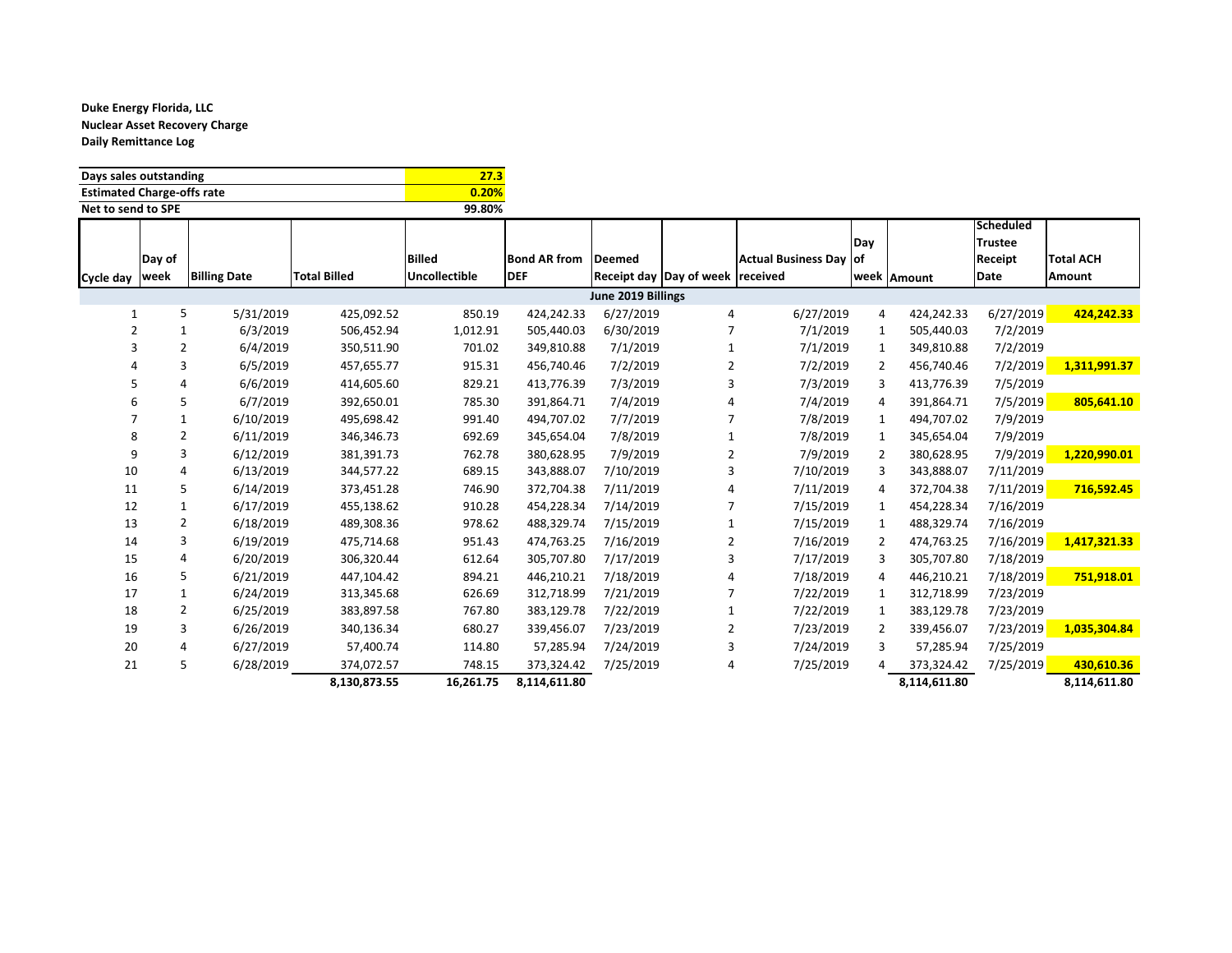| Days sales outstanding            | 27.3   |
|-----------------------------------|--------|
| <b>Estimated Charge-offs rate</b> | 0.20%  |
| Net to send to SPE                | 99.80% |

|                  |                |                     |                     |               |                     |                    |                                |                        |                |                          | <b>Scheduled</b> |                  |
|------------------|----------------|---------------------|---------------------|---------------|---------------------|--------------------|--------------------------------|------------------------|----------------|--------------------------|------------------|------------------|
|                  |                |                     |                     |               |                     |                    |                                |                        | Day            |                          | <b>Trustee</b>   |                  |
|                  | Day of         |                     |                     | <b>Billed</b> | <b>Bond AR from</b> | Deemed             |                                | Actual Business Day of |                |                          | Receipt          | <b>Total ACH</b> |
| Cycle day   week |                | <b>Billing Date</b> | <b>Total Billed</b> | Uncollectible | <b>DEF</b>          |                    | <b>Receipt day Day of week</b> | received               |                | week Amount              | Date             | Amount           |
|                  |                |                     |                     |               |                     | July 2019 Billings |                                |                        |                |                          |                  |                  |
| 1                | 1              | 7/1/2019            | 644,612.44          | 1,289.22      | 643,323.22          | 7/28/2019          | 7                              | 7/29/2019              | 1              | 643,323.22               | 7/30/2019        |                  |
| $\overline{2}$   | $\overline{2}$ | 7/2/2019            | 318,278.50          | 636.56        | 317,641.94          | 7/29/2019          |                                | 7/29/2019              | 1              | 317,641.94               | 7/30/2019        |                  |
| 3                | 3              | 7/3/2019            | 310,659.83          | 621.32        | 310,038.51          | 7/30/2019          | $\overline{2}$                 | 7/30/2019              | 2              | 310,038.51               | 7/30/2019        | 1,271,003.67     |
|                  |                | 7/4/2019            | <b>HOLIDAY</b>      |               |                     | 7/31/2019          | 3                              | 7/31/2019              | 3              | $\overline{\phantom{a}}$ | 8/1/2019         |                  |
|                  | 5              | 7/5/2019            | 474,671.65          | 949.34        | 473,722.31          | 8/1/2019           |                                | 8/1/2019               | 4              | 473,722.31               | 8/1/2019         | 473,722.31       |
| 5                | 1              | 7/8/2019            | 458,794.37          | 917.59        | 457,876.78          | 8/4/2019           |                                | 8/5/2019               | $\mathbf{1}$   | 457,876.78               | 8/6/2019         |                  |
|                  | 2              | 7/9/2019            | 441,088.99          | 882.18        | 440,206.81          | 8/5/2019           | $\mathbf{1}$                   | 8/5/2019               | $\mathbf{1}$   | 440,206.81               | 8/6/2019         |                  |
|                  | 3              | 7/10/2019           | 501,917.43          | 1,003.83      | 500.913.60          | 8/6/2019           | 2                              | 8/6/2019               | 2              | 500,913.60               | 8/6/2019         | 1,398,997.19     |
| 8                |                | 7/11/2019           | 335,669.95          | 671.34        | 334,998.61          | 8/7/2019           | 3                              | 8/7/2019               | 3              | 334,998.61               | 8/8/2019         |                  |
| 9                | 5.             | 7/12/2019           | 391,063.78          | 782.13        | 390.281.65          | 8/8/2019           |                                | 8/8/2019               | 4              | 390,281.65               | 8/8/2019         | 725,280.26       |
| 10               | $\mathbf{1}$   | 7/15/2019           | 381,163.65          | 762.33        | 380,401.32          | 8/11/2019          |                                | 8/12/2019              | 1              | 380,401.32               | 8/13/2019        |                  |
| 11               | $\overline{2}$ | 7/16/2019           | 403,961.07          | 807.92        | 403,153.15          | 8/12/2019          | 1                              | 8/12/2019              | 1              | 403,153.15               | 8/13/2019        |                  |
| 12               | 3              | 7/17/2019           | 459,457.97          | 918.92        | 458,539.05          | 8/13/2019          | $\overline{2}$                 | 8/13/2019              | 2              | 458,539.05               | 8/13/2019        | 1,242,093.52     |
| 13               |                | 7/18/2019           | 490,109.78          | 980.22        | 489,129.56          | 8/14/2019          | 3                              | 8/14/2019              | 3              | 489,129.56               | 8/15/2019        |                  |
| 14               | 5              | 7/19/2019           | 503,079.66          | 1,006.16      | 502,073.50          | 8/15/2019          |                                | 8/15/2019              | $\overline{4}$ | 502,073.50               | 8/15/2019        | 991,203.06       |
| 15               |                | 7/22/2019           | 406,300.59          | 812.60        | 405,487.99          | 8/18/2019          | 7                              | 8/19/2019              | $\mathbf{1}$   | 405,487.99               | 8/20/2019        |                  |
| 16               | 2              | 7/23/2019           | 425,534.75          | 851.07        | 424,683.68          | 8/19/2019          |                                | 8/19/2019              | 1              | 424,683.68               | 8/20/2019        |                  |
| 17               | 3              | 7/24/2019           | 321,688.48          | 643.38        | 321,045.10          | 8/20/2019          | 2                              | 8/20/2019              | 2              | 321,045.10               | 8/20/2019        | 1,151,216.77     |
| 18               | 4              | 7/25/2019           | 380,136.86          | 760.27        | 379,376.59          | 8/21/2019          | 3                              | 8/21/2019              | 3              | 379,376.59               | 8/22/2019        |                  |
| 19               | 5              | 7/26/2019           | 337,299.56          | 674.60        | 336,624.96          | 8/22/2019          | Δ                              | 8/22/2019              | 4              | 336,624.96               | 8/22/2019        | 716,001.55       |
| 20               | 1              | 7/29/2019           | 23,705.07           | 47.41         | 23,657.66           | 8/25/2019          |                                | 8/26/2019              | 1              | 23,657.66                | 8/27/2019        |                  |
| 21               | $\overline{2}$ | 7/30/2019           | 30,673.66           | 61.35         | 30,612.31           | 8/26/2019          | 1                              | 8/26/2019              |                | 30,612.31                | 8/27/2019        |                  |
|                  |                |                     | 8,039,868.04        | 16,079.74     | 8,023,788.30        |                    |                                |                        |                | 8,023,788.30             |                  | 7,969,518.33     |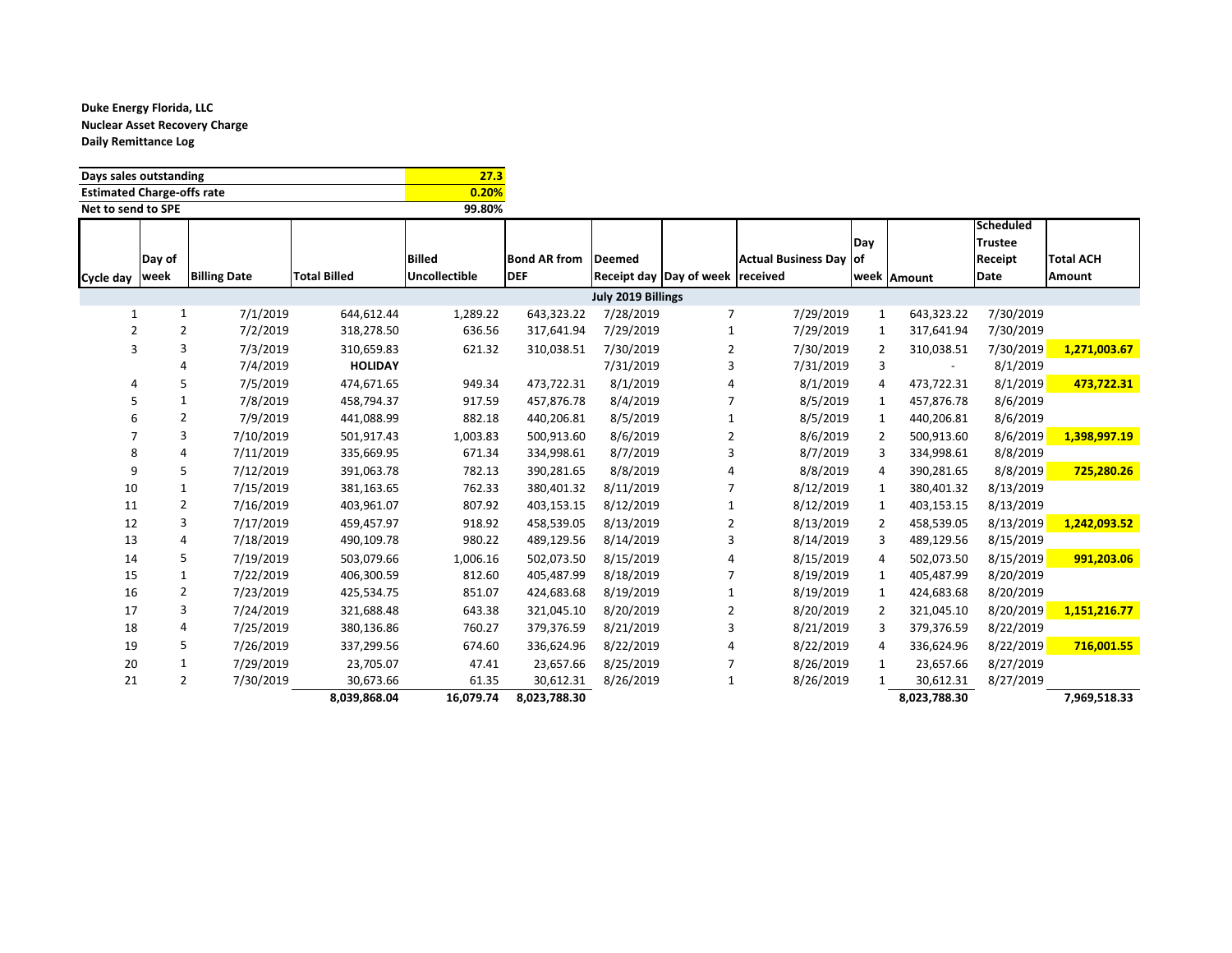| Days sales outstanding            | 27.3   |
|-----------------------------------|--------|
| <b>Estimated Charge-offs rate</b> | 0.20%  |
| Net to send to SPE                | 99.80% |

|                |                |                     |                     |                      |                     |                             |                                  |                               |                |              | <b>Scheduled</b> |                  |
|----------------|----------------|---------------------|---------------------|----------------------|---------------------|-----------------------------|----------------------------------|-------------------------------|----------------|--------------|------------------|------------------|
|                |                |                     |                     |                      |                     |                             |                                  |                               | Day            |              | <b>Trustee</b>   |                  |
|                | Day of         |                     |                     | <b>Billed</b>        | <b>Bond AR from</b> | <b>Deemed</b>               |                                  | <b>Actual Business Day of</b> |                |              | Receipt          | <b>Total ACH</b> |
| Cycle day      | week           | <b>Billing Date</b> | <b>Total Billed</b> | <b>Uncollectible</b> | <b>DEF</b>          |                             | Receipt day Day of week received |                               |                | week Amount  | Date             | Amount           |
|                |                |                     |                     |                      |                     | <b>August 2019 Billings</b> |                                  |                               |                |              |                  |                  |
| 1              | 3              | 7/31/2019           | 721,466.75          | 1,442.93             | 720,023.82          | 8/27/2019                   | 2                                | 8/27/2019                     | $\overline{2}$ | 720,023.82   | 8/27/2019        | 774,293.79       |
| $\overline{2}$ | 4              | 8/1/2019            | 628,892.93          | 1,257.79             | 627,635.14          | 8/28/2019                   | 3                                | 8/28/2019                     | 3              | 627,635.14   | 8/29/2019        |                  |
|                | 5              | 8/2/2019            | 305,497.31          | 610.99               | 304,886.32          | 8/29/2019                   |                                  | 8/29/2019                     | 4              | 304,886.32   | 8/29/2019        | 932,521.46       |
|                | 1              | 8/5/2019            | 486,937.32          | 973.87               | 485,963.45          | 9/1/2019                    |                                  | 9/3/2019                      | 2              | 485,963.45   | 9/3/2019         |                  |
|                | $\overline{2}$ | 8/6/2019            | 411,899.00          | 823.80               | 411,075.20          | 9/2/2019                    |                                  | 9/3/2019                      | 2              | 411,075.20   | 9/3/2019         |                  |
| 6              | 3              | 8/7/2019            | 388,211.48          | 776.42               | 387,435.06          | 9/3/2019                    | 2                                | 9/3/2019                      | 2              | 387,435.06   | 9/3/2019         | 1,284,473.71     |
|                | 4              | 8/8/2019            | 465,104.35          | 930.21               | 464,174.14          | 9/4/2019                    | 3                                | 9/4/2019                      | 3              | 464,174.14   | 9/5/2019         |                  |
| 8              | 5              | 8/9/2019            | 314,714.66          | 629.43               | 314,085.23          | 9/5/2019                    |                                  | 9/5/2019                      | 4              | 314,085.23   | 9/5/2019         | 778,259.37       |
| 9              | 1              | 8/12/2019           | 402,905.52          | 805.81               | 402,099.71          | 9/8/2019                    |                                  | 9/9/2019                      | 1              | 402,099.71   | 9/10/2019        |                  |
| 10             |                | 8/13/2019           | 345,250.27          | 690.50               | 344,559.77          | 9/9/2019                    |                                  | 9/9/2019                      | 1              | 344,559.77   | 9/10/2019        |                  |
| 11             | 3              | 8/14/2019           | 359,230.71          | 718.46               | 358,512.25          | 9/10/2019                   | 2                                | 9/10/2019                     | 2              | 358,512.25   | 9/10/2019        | 1,105,171.73     |
| 12             | 4              | 8/15/2019           | 417,659.52          | 835.32               | 416,824.20          | 9/11/2019                   | 3                                | 9/11/2019                     | 3              | 416,824.20   | 9/12/2019        |                  |
| 13             | 5              | 8/16/2019           | 453,746.41          | 907.49               | 452,838.92          | 9/12/2019                   |                                  | 9/12/2019                     | 4              | 452,838.92   | 9/12/2019        | 869,663.12       |
| 14             | 1              | 8/19/2019           | 396,548.30          | 793.10               | 395,755.20          | 9/15/2019                   |                                  | 9/16/2019                     | 1              | 395,755.20   | 9/17/2019        |                  |
| 15             | $\overline{2}$ | 8/20/2019           | 446,886.36          | 893.77               | 445,992.59          | 9/16/2019                   |                                  | 9/16/2019                     | 1              | 445,992.59   | 9/17/2019        |                  |
| 16             | 3              | 8/21/2019           | 359,792.17          | 719.58               | 359,072.59          | 9/17/2019                   | 2                                | 9/17/2019                     | 2              | 359,072.59   | 9/17/2019        | 1,200,820.38     |
| 17             | 4              | 8/22/2019           | 302,830.31          | 605.66               | 302,224.65          | 9/18/2019                   | 3                                | 9/18/2019                     | 3              | 302,224.65   | 9/19/2019        |                  |
| 18             | 5              | 8/23/2019           | 289,784.56          | 579.57               | 289,204.99          | 9/19/2019                   | 4                                | 9/19/2019                     | 4              | 289,204.99   | 9/19/2019        | 591,429.64       |
| 19             |                | 8/26/2019           | 317,122.65          | 634.25               | 316,488.40          | 9/22/2019                   |                                  | 9/23/2019                     | 1              | 316,488.40   | 9/24/2019        |                  |
| 20             | 2              | 8/27/2019           | 99,114.43           | 198.23               | 98,916.20           | 9/23/2019                   |                                  | 9/23/2019                     | 1              | 98,916.20    | 9/24/2019        |                  |
| 21             | 3              | 8/28/2019           | 363,840.82          | 727.68               | 363,113.14          | 9/24/2019                   | 2                                | 9/24/2019                     |                | 363,113.14   | 9/24/2019        | 778,517.74       |
|                |                |                     | 8,277,435.83        | 16,554.86            | 8,260,880.97        |                             |                                  |                               |                | 8,260,880.97 |                  | 8,315,150.94     |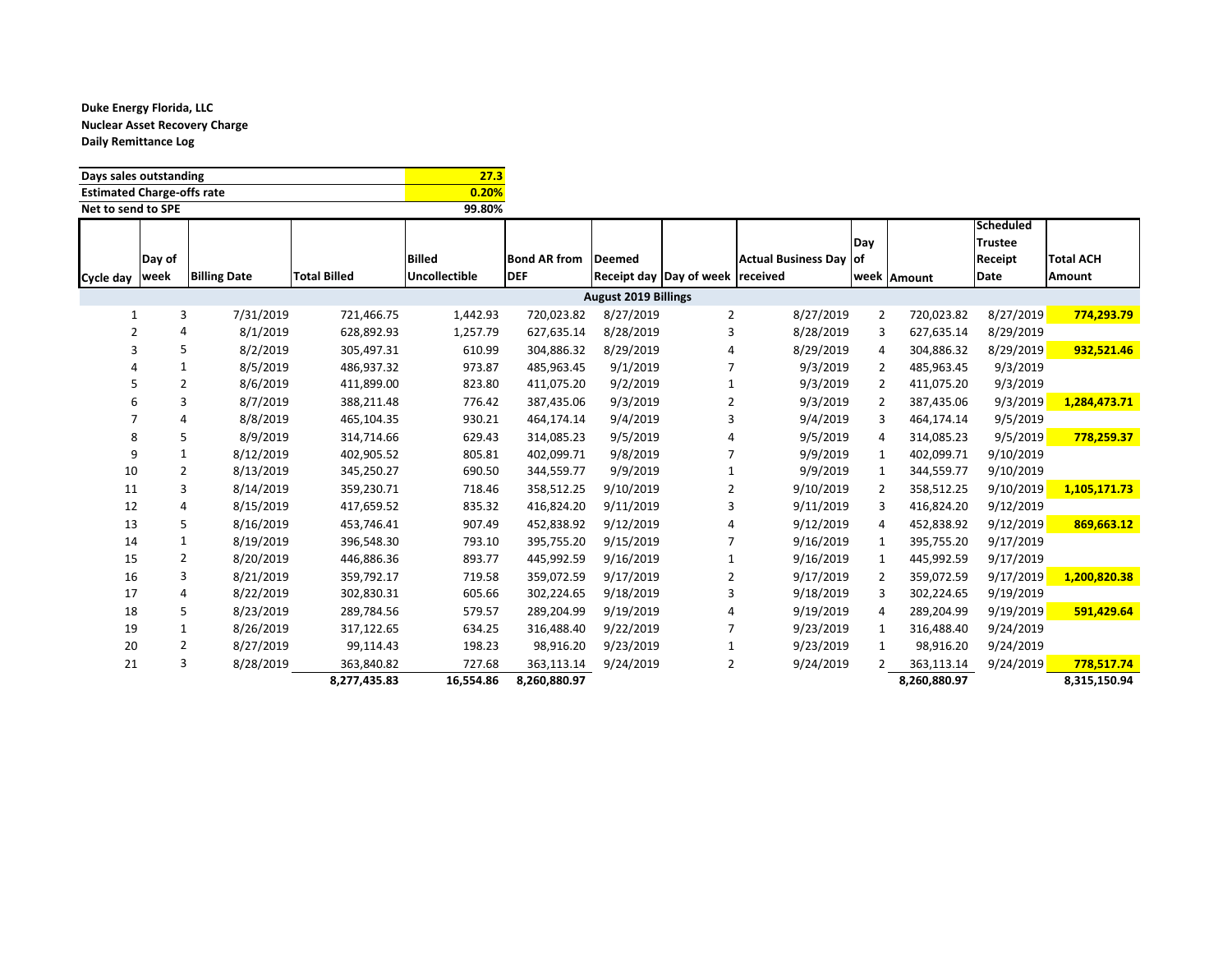| Days sales outstanding            | 27.3   |
|-----------------------------------|--------|
| <b>Estimated Charge-offs rate</b> | 0.20%  |
| Net to send to SPE                | 99.80% |

|                  |        |                     |                     |                      |                     |                         |                         |                        |                |              | <b>Scheduled</b> |                  |
|------------------|--------|---------------------|---------------------|----------------------|---------------------|-------------------------|-------------------------|------------------------|----------------|--------------|------------------|------------------|
|                  |        |                     |                     |                      |                     |                         |                         |                        | Day            |              | <b>Trustee</b>   |                  |
|                  | Day of |                     |                     | <b>Billed</b>        | <b>Bond AR from</b> | Deemed                  |                         | Actual Business Day of |                |              | Receipt          | <b>Total ACH</b> |
| Cycle day   week |        | <b>Billing Date</b> | <b>Total Billed</b> | <b>Uncollectible</b> | <b>DEF</b>          |                         | Receipt day Day of week | received               |                | week Amount  | Date             | Amount           |
|                  |        |                     |                     |                      |                     | September 2019 Billings |                         |                        |                |              |                  |                  |
| 1                | 4      | 8/29/2019           | 446,750.82          | 893.50               | 445,857.32          | 9/25/2019               | 3                       | 9/25/2019              | 3              | 445,857.32   | 9/26/2019        |                  |
| 2                |        | 8/30/2019           | 348,870.97          | 697.74               | 348,173.23          | 9/26/2019               | 4                       | 9/26/2019              | 4              | 348,173.23   | 9/26/2019        | 794,030.55       |
|                  |        |                     | 9/2/2019 HOLIDAY    |                      |                     | 9/29/2019               | 7                       | 9/30/2019              | 1              |              | 10/1/2019        |                  |
| 3                | 2      | 9/3/2019            | 608,669.12          | 1,217.34             | 607,451.78          | 9/30/2019               | 1                       | 9/30/2019              | $\mathbf{1}$   | 607,451.78   | 10/1/2019        |                  |
|                  | 3      | 9/4/2019            | 502,347.97          | 1,004.70             | 501,343.27          | 10/1/2019               | 2                       | 10/1/2019              | 2              | 501,343.27   | 10/1/2019        | 1,108,795.05     |
|                  | Δ      | 9/5/2019            | 454,083.80          | 908.17               | 453,175.63          | 10/2/2019               | 3                       | 10/2/2019              | 3              | 453,175.63   | 10/3/2019        |                  |
|                  | 5      | 9/6/2019            | 437,024.62          | 874.05               | 436.150.57          | 10/3/2019               | 4                       | 10/3/2019              | 4              | 436,150.57   | 10/3/2019        | 889,326.20       |
|                  |        | 9/9/2019            | 553,329.67          | 1,106.66             | 552,223.01          | 10/6/2019               |                         | 10/7/2019              | 1              | 552,223.01   | 10/8/2019        |                  |
| 8                | 2      | 9/10/2019           | 373,313.76          | 746.63               | 372,567.13          | 10/7/2019               | $\mathbf{1}$            | 10/7/2019              | 1              | 372,567.13   | 10/8/2019        |                  |
| 9                | 3      | 9/11/2019           | 409,093.92          | 818.19               | 408,275.73          | 10/8/2019               | 2                       | 10/8/2019              | 2              | 408,275.73   | 10/8/2019        | 1,333,065.87     |
| 10               |        | 9/12/2019           | 375,727.23          | 751.45               | 374,975.78          | 10/9/2019               | 3                       | 10/9/2019              | 3              | 374,975.78   | 10/10/2019       |                  |
| 11               | 5      | 9/13/2019           | 418,980.43          | 837.96               | 418.142.47          | 10/10/2019              |                         | 10/10/2019             | $\overline{4}$ | 418.142.47   | 10/10/2019       | 793,118.25       |
| 12               |        | 9/16/2019           | 485,288.37          | 970.58               | 484,317.79          | 10/13/2019              |                         | 10/14/2019             | $\mathbf{1}$   | 484,317.79   | 10/15/2019       |                  |
| 13               | 2      | 9/17/2019           | 545,158.99          | 1,090.32             | 544,068.67          | 10/14/2019              |                         | 10/14/2019             | 1              | 544,068.67   | 10/15/2019       |                  |
| 14               | 3      | 9/18/2019           | 530,240.77          | 1,060.48             | 529,180.29          | 10/15/2019              | 2                       | 10/15/2019             | 2              | 529,180.29   | 10/15/2019       | 1,557,566.75     |
| 15               | 4      | 9/19/2019           | 393,021.90          | 786.04               | 392,235.86          | 10/16/2019              | 3                       | 10/16/2019             | 3              | 392,235.86   | 10/17/2019       |                  |
| 16               | 5      | 9/20/2019           | 389,286.59          | 778.57               | 388,508.02          | 10/17/2019              |                         | 10/17/2019             | 4              | 388,508.02   | 10/17/2019       | 780,743.88       |
| 17               |        | 9/23/2019           | 371,481.83          | 742.96               | 370,738.87          | 10/20/2019              |                         | 10/21/2019             | 1              | 370,738.87   | 10/22/2019       |                  |
| 18               | 2      | 9/24/2019           | 425,095.33          | 850.19               | 424,245.14          | 10/21/2019              |                         | 10/21/2019             | 1              | 424,245.14   | 10/22/2019       |                  |
| 19               | 3      | 9/25/2019           | 352,195.09          | 704.39               | 351,490.70          | 10/22/2019              | 2                       | 10/22/2019             | 2              | 351,490.70   | 10/22/2019       | 1,146,474.71     |
| 20               |        | 9/26/2019           | 15,763.60           | 31.53                | 15,732.07           | 10/23/2019              | 3                       | 10/23/2019             | 3              | 15,732.07    | 10/24/2019       |                  |
| 21               | 5      | 9/27/2019           | 361,436.66          | 722.87               | 360,713.79          | 10/24/2019              | 4                       | 10/24/2019             | 4              | 360,713.79   | 10/24/2019       | 376,445.86       |
|                  |        |                     | 8,797,161.44        | 17,594.32            | 8,779,567.12        |                         |                         |                        |                | 8,779,567.12 |                  | 8,779,567.12     |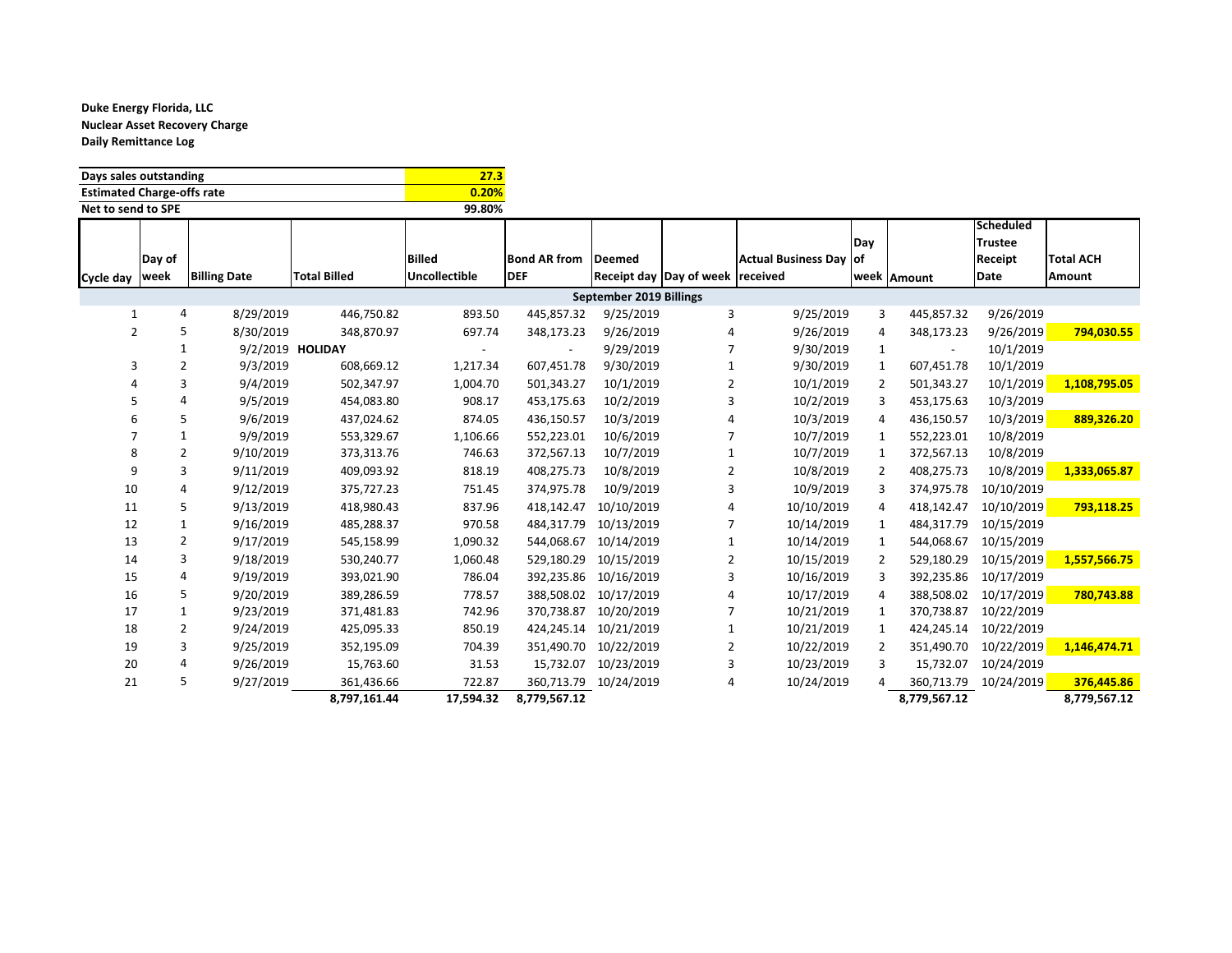| Days sales outstanding            | 27.3   |
|-----------------------------------|--------|
| <b>Estimated Charge-offs rate</b> | 0.20%  |
| Net to send to SPE                | 99.80% |

|           |              |                     |                     |                      |                     |                              |                                  |                        |                |              | Scheduled      |                  |
|-----------|--------------|---------------------|---------------------|----------------------|---------------------|------------------------------|----------------------------------|------------------------|----------------|--------------|----------------|------------------|
|           |              |                     |                     |                      |                     |                              |                                  |                        | Day            |              | <b>Trustee</b> |                  |
|           | Day of       |                     |                     | <b>Billed</b>        | <b>Bond AR from</b> | <b>Deemed</b>                |                                  | Actual Business Day of |                |              | Receipt        | <b>Total ACH</b> |
| Cycle day | week         | <b>Billing Date</b> | <b>Total Billed</b> | <b>Uncollectible</b> | <b>DEF</b>          |                              | Receipt day Day of week received |                        |                | week Amount  | Date           | Amount           |
|           |              |                     |                     |                      |                     | <b>October 2019 Billings</b> |                                  |                        |                |              |                |                  |
| 1         | $\mathbf{1}$ | 9/30/2019           | 496,747.49          | 993.49               | 495,754.00          | 10/27/2019                   | 7                                | 10/28/2019             | 1              | 495,754.00   | 10/29/2019     |                  |
| 2         | 2            | 10/1/2019           | 543,721.19          | 1,087.44             | 542,633.75          | 10/28/2019                   |                                  | 10/28/2019             | 1              | 542,633.75   | 10/29/2019     |                  |
| 3         | 3            | 10/2/2019           | 334,749.48          | 669.50               | 334,079.98          | 10/29/2019                   | 2                                | 10/29/2019             | 2              | 334,079.98   | 10/29/2019     | 1,372,467.73     |
|           |              | 10/3/2019           | 461,142.25          | 922.28               | 460,219.97          | 10/30/2019                   | 3                                | 10/30/2019             | 3              | 460,219.97   | 10/31/2019     |                  |
|           | 5            | 10/4/2019           | 418,707.61          | 837.42               | 417,870.19          | 10/31/2019                   |                                  | 10/31/2019             | 4              | 417,870.19   | 10/31/2019     | 878,090.16       |
|           |              | 10/7/2019           | 415,721.61          | 831.44               | 414,890.17          | 11/3/2019                    |                                  | 11/4/2019              | 1              | 414,890.17   | 11/5/2019      |                  |
|           | 2            | 10/8/2019           | 471,187.11          | 942.37               | 470,244.74          | 11/4/2019                    |                                  | 11/4/2019              | 1              | 470,244.74   | 11/5/2019      |                  |
| 8         | 3            | 10/9/2019           | 309,241.70          | 618.48               | 308,623.22          | 11/5/2019                    | 2                                | 11/5/2019              | $\overline{2}$ | 308,623.22   | 11/5/2019      | 1,193,758.13     |
| q         | 4            | 10/10/2019          | 367,625.63          | 735.25               | 366,890.38          | 11/6/2019                    | 3                                | 11/6/2019              | 3              | 366,890.38   | 11/7/2019      |                  |
| 10        | 5            | 10/11/2019          | 327,893.65          | 655.79               | 327,237.86          | 11/7/2019                    |                                  | 11/7/2019              | 4              | 327,237.86   | 11/7/2019      | 694,128.24       |
| 11        |              | 10/14/2019          | 391,459.97          | 782.92               | 390,677.05          | 11/10/2019                   |                                  | 11/11/2019             | 1              | 390,677.05   | 11/12/2019     |                  |
| 12        | 2            | 10/15/2019          | 399,771.92          | 799.54               | 398,972.38          | 11/11/2019                   |                                  | 11/11/2019             | 1              | 398,972.38   | 11/12/2019     |                  |
| 13        | 3            | 10/16/2019          | 438,979.15          | 877.96               | 438,101.19          | 11/12/2019                   | 2                                | 11/12/2019             | $\overline{2}$ | 438,101.19   | 11/12/2019     | 1,227,750.62     |
| 14        | 4            | 10/17/2019          | 330,235.68          | 660.47               | 329,575.21          | 11/13/2019                   |                                  | 11/13/2019             | 3              | 329,575.21   | 11/14/2019     |                  |
| 15        | 5            | 10/18/2019          | 447,779.16          | 895.56               | 446,883.60          | 11/14/2019                   |                                  | 11/14/2019             | 4              | 446,883.60   | 11/14/2019     | 776,458.81       |
| 16        |              | 10/21/2019          | 336,026.03          | 672.05               | 335,353.98          | 11/17/2019                   |                                  | 11/18/2019             | 1              | 335,353.98   | 11/19/2019     |                  |
| 17        | 2            | 10/22/2019          | 304,811.78          | 609.62               | 304,202.16          | 11/18/2019                   |                                  | 11/18/2019             | 1              | 304,202.16   | 11/19/2019     |                  |
| 18        | 3            | 10/23/2019          | 362,020.07          | 724.04               | 361,296.03          | 11/19/2019                   | 2                                | 11/19/2019             | 2              | 361,296.03   | 11/19/2019     | 1,000,852.17     |
| 19        | 4            | 10/24/2019          | 334,009.54          | 668.02               | 333,341.52          | 11/20/2019                   | 3                                | 11/20/2019             | 3              | 333,341.52   | 11/21/2019     |                  |
| 20        | 5            | 10/25/2019          | 13,936.61           | 27.87                | 13.908.74           | 11/21/2019                   |                                  | 11/21/2019             | 4              | 13,908.74    | 11/21/2019     | 347,250.26       |
| 21        |              | 10/28/2019          | 176,567.71          | 353.14               | 176,214.57          | 11/24/2019                   |                                  | 11/25/2019             |                | 176,214.57   | 11/26/2019     |                  |
|           |              |                     | 7,682,335.34        | 15,364.65            | 7,666,970.69        |                              |                                  |                        |                | 7,666,970.69 |                | 7,490,756.12     |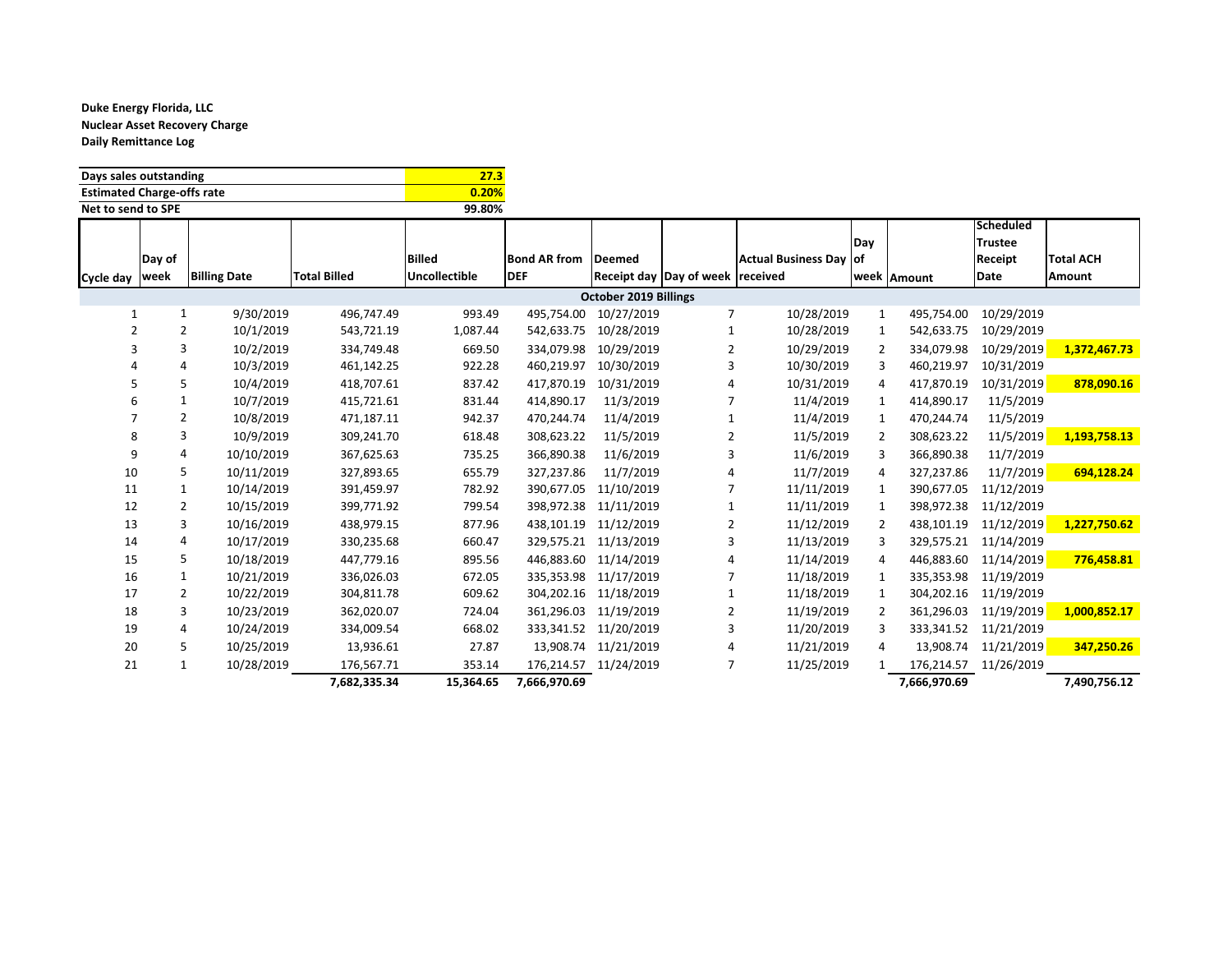| Days sales outstanding            | 27.3   |
|-----------------------------------|--------|
| <b>Estimated Charge-offs rate</b> | 0.20%  |
| Net to send to SPE                | 99.80% |

|           |                                           |                          |                     |                             |                      |                               |                                  |                        |                      |                      | Scheduled  |                  |
|-----------|-------------------------------------------|--------------------------|---------------------|-----------------------------|----------------------|-------------------------------|----------------------------------|------------------------|----------------------|----------------------|------------|------------------|
|           |                                           |                          |                     |                             |                      |                               |                                  |                        | Day                  |                      | Trustee    |                  |
|           | Day of                                    |                          |                     | <b>Billed</b>               | <b>Bond AR from</b>  | <b>Deemed</b>                 |                                  | Actual Business Day of |                      |                      | Receipt    | <b>Total ACH</b> |
| Cycle day | week                                      | <b>Billing Date</b>      | <b>Total Billed</b> | Uncollectible               | <b>DEF</b>           |                               | Receipt day Day of week received |                        |                      | week Amount          | Date       | Amount           |
|           |                                           |                          |                     |                             |                      | <b>November 2019 Billings</b> |                                  |                        |                      |                      |            |                  |
| 1         | $\overline{2}$                            | 10/29/2019               | 428,667.04          | 857.33                      | 427,809.71           | 11/25/2019                    |                                  | 11/25/2019             |                      | 427,809.71           | 11/26/2019 |                  |
|           | 3                                         | 10/30/2019               | 292,406.92          | 584.81                      | 291,822.11           | 11/26/2019                    | 2                                | 11/26/2019             | 2                    | 291,822.11           | 11/26/2019 | 895,846.39       |
| 3         | 4                                         | 10/31/2019               | 284,291.19          | 568.58                      | 283,722.61           | 11/27/2019                    | 3                                | 11/27/2019             | 3                    | 283,722.61           | 11/28/2019 |                  |
|           |                                           | 11/1/2019                | 549,576.30          | 1,099.15                    | 548,477.15           | 11/28/2019                    | 4                                | 11/28/2019             | 4                    | 548,477.15           | 11/28/2019 | 832,199.76       |
| 5.        |                                           | 11/4/2019                | 355,267.58          | 710.54                      | 354,557.04           | 12/1/2019                     |                                  | 12/2/2019              |                      | 354,557.04           | 12/3/2019  |                  |
| 6         | 2                                         | 11/5/2019                | 372,820.73          | 745.64                      | 372,075.09           | 12/2/2019                     |                                  | 12/2/2019              |                      | 372,075.09           | 12/3/2019  |                  |
|           | 3                                         | 11/6/2019                | 539,911.25          | 1,079.82                    | 538,831.43           | 12/3/2019                     | 2                                | 12/3/2019              | 2                    | 538,831.43           | 12/3/2019  | 1,265,463.56     |
|           |                                           |                          |                     |                             |                      |                               |                                  |                        |                      |                      |            |                  |
|           |                                           |                          |                     |                             |                      |                               |                                  |                        |                      |                      |            |                  |
|           |                                           | March - June remittances |                     | 24,292,968.64 already filed |                      | September remittances         |                                  | 8,511,161.29           |                      | December remittances |            | \$6,632,880      |
|           |                                           | July remittances         |                     | 9,435,095.45                |                      | October remittances           |                                  | 9,127,299.41           |                      | January remittances  |            | \$6,294,405      |
|           |                                           | August remittances       |                     | 7,931,607.60                | November remittances |                               |                                  | 8,233,707.94           | February remittances |                      |            | \$6,374,986      |
|           | Total prior remittance period collections |                          |                     | 41,659,671.69               |                      |                               |                                  | 25,872,168.64          |                      |                      |            | 19,302,271.30    |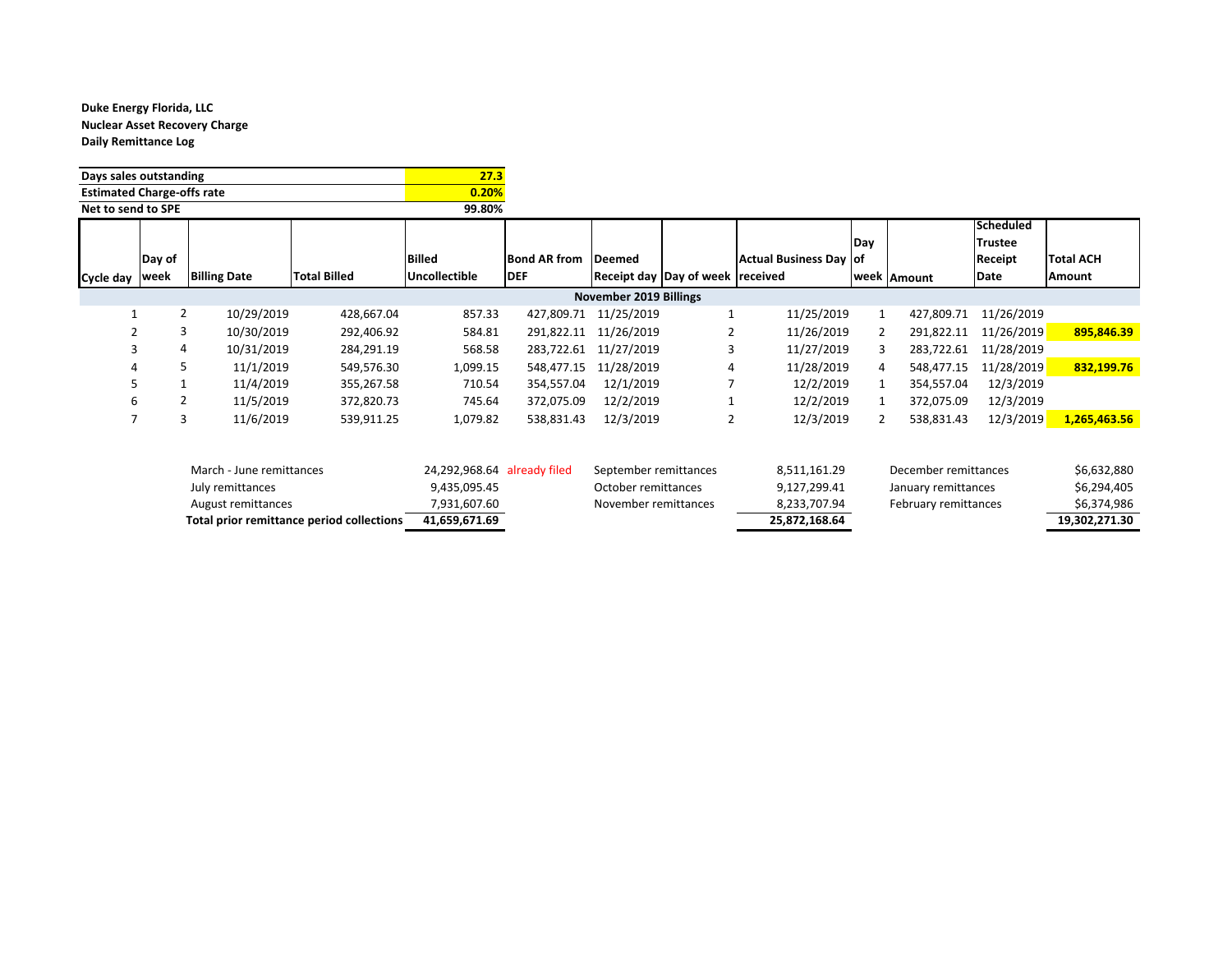**Duke Energy Florida, LLC Nuclear Asset Recovery Charge Current Remittance Period Estimated Cash Receipts September 1, 2019 - February 29, 2020**

|                             |              |                    |                 |                     |             |         |               | <b>Curtailable</b> |              |
|-----------------------------|--------------|--------------------|-----------------|---------------------|-------------|---------|---------------|--------------------|--------------|
|                             |              | <b>Residential</b> |                 | GenServ             |             |         | Interruptible | CS-1, CST-1,       |              |
|                             |              | RS-1, RST-1,       |                 | <b>Demand</b>       | GenServ     |         | IS-1, IST-1,  | CS-2, CST-2,       |              |
|                             |              | RSL-1, RSL-2,      | <b>Lighting</b> | GSD-1,              | Non-Demand  | GenServ | IS-2, IST-2,  | CS-2, CST-3,       |              |
|                             | <b>Month</b> | <b>RSS-1</b>       | $LS-1$          | <b>GSDT-1, SS-1</b> | GS-1, GST-1 | $GS-2$  | $SS-2$        | $SS-3$             | <b>Total</b> |
| <b>Rate Class Allocator</b> |              | 0.5897             | 0.0013          | 0.3092              | 0.0565      | 0.0030  | 0.0382        | 0.0021             | 1.0000       |
| <b>Collection Curve</b>     | 0            | 8.982%             | 8.982%          | 8.982%              | 8.982%      | 8.982%  | 8.982%        | 8.982%             |              |
| <b>Collection Curve</b>     |              | 90.818%            | 90.818%         | 90.818%             | 90.818%     | 90.818% | 90.818%       | 90.818%            |              |
| Write-off                   |              | 0.200%             | 0.200%          | 0.200%              | 0.200%      | 0.200%  | 0.200%        | 0.200%             |              |
| <b>Secondary Metering %</b> |              | 100.00%            | 100.00%         | 83.56%              | 99.22%      | 100.00% | 4.66%         | 0.00%              | 88.35%       |
| <b>Primary Metering %</b>   |              | 0.00%              | 0.00%           | 16.33%              | 0.55%       | 0.00%   | 62.55%        | 100.00%            | 9.85%        |
| Transmission Metering %     |              | 0.00%              | 0.00%           | 0.11%               | 0.23%       | 0.00%   | 32.79%        | 0.00%              | 1.80%        |
| Total                       |              | 100.00%            | 100.00%         | 100.00%             | 100.00%     | 100.00% | 100.00%       | 100.00%            | 100.00%      |
|                             |              |                    |                 |                     |             |         |               |                    |              |

**Prior Charge - Secondary** ₵/kWh

**Prior Charge - Primary** ₵/kWh

**Prior Charge - Transmission** ₵/kWh

|                                       | Dec-19                              | 1,429,335 | 28,412  | 1,062,973 | 162,776 | 15,330 | 169,615 | 10,537 | 2,878,978   |
|---------------------------------------|-------------------------------------|-----------|---------|-----------|---------|--------|---------|--------|-------------|
|                                       | Jan-20                              | 1,527,299 | 27,828  | 1,021,103 | 158,509 | 15,147 | 166,393 | 8,156  | 2,924,435   |
| <b>Billing Forecast (MWH)</b>         | Feb-20                              | 1,354,214 | 26,416  | 957,628   | 147,604 | 13,898 | 172,861 | 8,634  | 2,681,255   |
|                                       |                                     | 5,827,329 | 112,928 | 4,172,413 | 642,280 | 60,694 | 686,438 | 38,321 | 11,540,404  |
|                                       |                                     |           |         |           |         |        |         |        |             |
|                                       | Dec-19                              | 128,383   | 2,552   | 95,476    | 14,621  | 1,377  | 15,235  | 946    | 258,590     |
| Collectable (MWH)                     | Jan-20                              | 137,182   | 2,500   | 91,715    | 14,237  | 1,361  | 14,945  | 733    | 262,673     |
|                                       | Collect<br>Month Billed<br>Feb-20   | 121,635   | 2,373   | 86,014    | 13,258  | 1,248  | 15,526  | 776    | 240,830     |
|                                       |                                     | 387,200   | 7,424   | 273,206   | 42,116  | 3,986  | 45,707  | 2,455  | 762,093     |
|                                       |                                     |           |         |           |         |        |         |        |             |
|                                       | Collect Month<br>Billed+1<br>Dec-19 | 1,377,238 | 27,494  | 1,026,888 | 157,470 | 14,820 | 161,265 | 9,984  | 2,775,158   |
|                                       | Jan-20                              | 1,298,094 | 25,803  | 965,371   | 147,830 | 13,923 | 154,041 | 9,569  | 2,614,630   |
|                                       | Feb-20                              | 1,387,062 | 25,273  | 927,346   | 143,955 | 13,756 | 151,115 | 7,407  | 2,655,914   |
|                                       |                                     | 4,062,394 | 78,569  | 2,919,604 | 449,255 | 42,499 | 466,420 | 26,961 | 8,045,702   |
| <b>MWH at Current Charge</b>          |                                     | 4,449,594 | 85,993  | 3,192,810 | 491,370 | 46.485 | 512,127 | 29,416 | 8,807,795   |
| Current Charge - Secondary C/kWh      |                                     |           |         |           |         |        |         |        |             |
| Current Charge - Primary C/kWh        |                                     | 0.249     | 0.030   | 0.191     | 0.241   | 0.146  | 0.162   | 0.134  | 0.220       |
| Current Charge - Transmission C/kWh   |                                     | 0.247     | 0.030   | 0.189     | 0.239   | 0.145  | 0.160   | 0.133  |             |
|                                       |                                     | 0.244     | 0.029   | 0.187     | 0.236   | 0.143  | 0.159   | 0.131  |             |
| <b>Estimated Dollars Collected:</b>   | Dec-19                              | 3,748,996 | 9,014   | 2,140,000 | 414,700 | 23,647 | 281,985 | 14,538 | \$6,632,880 |
| (Diff from revenue requirement due to | Jan-20                              | 3,573,837 | 8,491   | 2,015,536 | 390,545 | 22,314 | 269,981 | 13,702 | 6,294,405   |
| charges rounded to three decimals)    | Feb-20                              | 3,756,657 | 8,294   | 1,932,163 | 378,847 | 21,907 | 266,235 | 10,883 | 6,374,986   |
|                                       |                                     |           |         |           |         |        |         |        |             |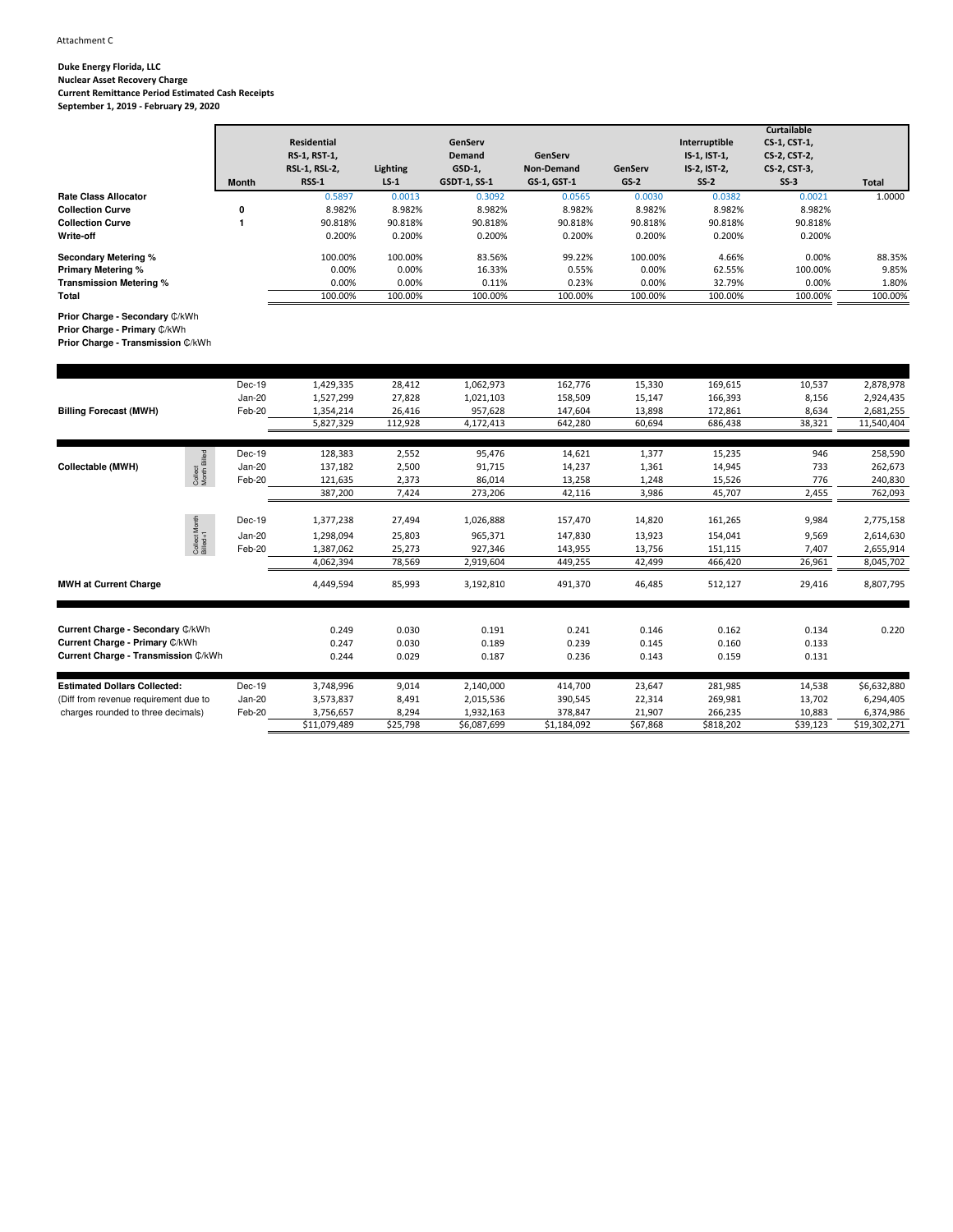**Duke Energy Florida, LLC Nuclear Asset Recovery Charge Projected Remittance Period Estimated Cash Receipts**

|                                          |               |                                                                               |                    | <b>DSO</b>                                                                 |                                      | 27.3                              |                                                         |                                                                              |              |
|------------------------------------------|---------------|-------------------------------------------------------------------------------|--------------------|----------------------------------------------------------------------------|--------------------------------------|-----------------------------------|---------------------------------------------------------|------------------------------------------------------------------------------|--------------|
| Month New Charge Goes Into Effect:       |               | 3/1/20                                                                        |                    | <b>Collection Period Length (mths):</b>                                    |                                      | 6                                 |                                                         |                                                                              |              |
| <b>Period End Date:</b>                  | <b>Month</b>  | 9/1/20<br><b>Residential</b><br>RS-1, RST-1,<br>RSL-1, RSL-2,<br><b>RSS-1</b> | Lighting<br>$LS-1$ | <b>Revenue Requirement:</b><br>GenServ<br>Demand<br>GSD-1,<br>GSDT-1, SS-1 | GenServ<br>Non-Demand<br>GS-1, GST-1 | \$38,507,562<br>GenServ<br>$GS-2$ | Interruptible<br>IS-1, IST-1,<br>IS-2, IST-2,<br>$SS-2$ | <b>Curtailable</b><br>CS-1, CST-1,<br>CS-2, CST-2,<br>CS-2, CST-3,<br>$SS-3$ | <b>Total</b> |
| <b>Rate Class Allocator</b>              |               | 59.275%                                                                       | 0.127%             | 30.018%                                                                    | 5.909%                               | 0.341%                            | 4.156%                                                  | 0.173%                                                                       | 100.00%      |
| <b>Collection Curve</b>                  | 0             | 8.982%                                                                        | 8.982%             | 8.982%                                                                     | 8.982%                               | 8.982%                            | 8.982%                                                  | 8.982%                                                                       |              |
| <b>Collection Curve</b>                  | 1             | 90.818%                                                                       | 90.818%            | 90.818%                                                                    | 90.818%                              | 90.818%                           | 90.818%                                                 | 90.818%                                                                      |              |
| Write-off                                |               | 0.200%                                                                        | 0.200%             | 0.200%                                                                     | 0.200%                               | 0.200%                            | 0.200%                                                  | 0.200%                                                                       |              |
|                                          |               |                                                                               |                    |                                                                            |                                      |                                   |                                                         |                                                                              |              |
| <b>Secondary Metering %</b>              |               | 100.00%                                                                       | 100.00%            | 83.56%                                                                     | 99.22%                               | 100.00%                           | 4.66%                                                   | 0.00%                                                                        | 88.35%       |
| Primary Metering %                       |               | 0.00%                                                                         | 0.00%              | 16.33%                                                                     | 0.55%                                | 0.00%                             | 62.55%                                                  | 100.00%                                                                      | 9.85%        |
| Transmission Metering %                  |               | 0.00%                                                                         | 0.00%              | 0.11%                                                                      | 0.23%                                | 0.00%                             | 32.79%                                                  | 0.00%                                                                        | 1.80%        |
| Total                                    |               | 100.00%                                                                       | 100.00%            | 100.00%                                                                    | 100.00%                              | 100.00%                           | 100.00%                                                 | 100.00%                                                                      | 100.00%      |
| Prior Charge - Secondary C/kWh           |               | 0.249                                                                         | 0.030              | 0.191                                                                      | 0.241                                | 0.146                             | 0.162                                                   | 0.134                                                                        | 0.22         |
| Prior Charge - Primary C/kWh             |               | 0.247                                                                         | 0.030              | 0.189                                                                      | 0.239                                | 0.145                             | 0.160                                                   | 0.133                                                                        |              |
| Prior Charge - Transmission C/kWh        |               | 0.244                                                                         | 0.029              | 0.187                                                                      | 0.236                                | 0.143                             | 0.159                                                   | 0.131                                                                        |              |
|                                          |               |                                                                               |                    |                                                                            |                                      |                                   |                                                         |                                                                              |              |
|                                          |               |                                                                               |                    |                                                                            |                                      |                                   |                                                         |                                                                              |              |
|                                          | Feb-20        | 1,354,214                                                                     | 26,416             | 957,628                                                                    | 147,604                              | 13,898                            | 172,861                                                 | 8,634                                                                        | 2,681,255    |
|                                          | Mar-20        | 1,253,758                                                                     | 26,413             | 960,465                                                                    | 148,073                              | 13,934                            | 172,802                                                 | 8,634                                                                        | 2,584,078    |
|                                          | Apr-20        | 1,286,030                                                                     | 27,884             | 1,028,144                                                                  | 158,809                              | 15,028                            | 179,070                                                 | 8,954                                                                        | 2,703,918    |
|                                          | May-20        | 1,501,825                                                                     | 29,479             | 1,087,967                                                                  | 168,473                              | 16,017                            | 181,980                                                 | 9,080                                                                        | 2,994,821    |
| <b>Billing Forecast (MWH)</b>            | <b>Jun-20</b> | 1,975,869                                                                     | 33,079             | 1,225,462                                                                  | 190,443                              | 18,247                            | 192,263                                                 | 9,589                                                                        | 3,644,953    |
|                                          | <b>Jul-20</b> | 2,198,763                                                                     | 33,413             | 1,265,413                                                                  | 196,009                              | 18,909                            | 208,163                                                 | 10,450                                                                       | 3,931,120    |
|                                          | Aug-20        | 2,345,446                                                                     | 34,533             | 1,314,843                                                                  | 203,840                              | 19,731                            | 212,992                                                 | 10,688                                                                       | 4,142,071    |
|                                          |               | 11,915,904                                                                    | 211,216            | 7,839,922                                                                  | 1,213,250                            | 115,763                           | 1,320,130                                               | 66,029                                                                       | 22,682,215   |
|                                          |               |                                                                               |                    |                                                                            |                                      |                                   |                                                         |                                                                              |              |
|                                          | Mar-20        | 112,612                                                                       | 2,372              | 86,269                                                                     | 13,300                               | 1,252                             | 15,521                                                  | 776                                                                          | 232,102      |
|                                          | Apr-20        | 115,511                                                                       | 2,505              | 92,348                                                                     | 14,264                               | 1,350                             | 16,084                                                  | 804                                                                          | 242,866      |
|                                          | May-20        | 134,894                                                                       | 2,648              | 97,721                                                                     | 15,132                               | 1,439                             | 16,345                                                  | 816                                                                          | 268,995      |
| Collectable (MWH)                        | <b>Jun-20</b> | 177,473                                                                       | 2,971              | 110,071                                                                    | 17,106                               | 1,639                             | 17,269                                                  | 861                                                                          | 327,390      |
|                                          | <b>Jul-20</b> | 197,493                                                                       | 3,001              | 113,659                                                                    | 17,606                               | 1,698                             | 18,697                                                  | 939                                                                          | 353,093      |
| Collect Month Billed                     | Aug-20        | 210,668                                                                       | 3,102              | 118,099                                                                    | 18,309                               | 1,772                             | 19,131                                                  | 960                                                                          | 372,041      |
|                                          |               | 948,651                                                                       | 16,599             | 618,168                                                                    | 95,716                               | 9,149                             | 103,048                                                 | 5,155                                                                        | 1,796,486    |
|                                          |               |                                                                               |                    |                                                                            |                                      |                                   |                                                         |                                                                              |              |
|                                          | Mar-20        | 1,229,870                                                                     | 23,990             | 869,698                                                                    | 134,051                              | 12,622                            | 156,989                                                 | 7,842                                                                        | 2,435,062    |
|                                          | Apr-20        | 1,138,637                                                                     | 23,988             | 872,275                                                                    | 134,477                              | 12,654                            | 156,935                                                 | 7,841                                                                        | 2,346,808    |
|                                          | May-20        | 1,167,947                                                                     | 25,324             | 933,740                                                                    | 144,228                              | 13,648                            | 162,628                                                 | 8,131                                                                        | 2,455,644    |
|                                          | <b>Jun-20</b> | 1,363,927                                                                     | 26,772             | 988,070                                                                    | 153,003                              | 14,546                            | 165,270                                                 | 8,247                                                                        | 2,719,836    |
|                                          | <b>Jul-20</b> | 1,794,445                                                                     | 30,041             | 1,112,940                                                                  | 172,957                              | 16,572                            | 174,609                                                 | 8,709                                                                        | 3,310,273    |
| Collect Month Billed+1                   | Aug-20        | 1,996,873                                                                     | 30,345             | 1,149,223                                                                  | 178,011                              | 17,172                            | 189,049                                                 | 9,490                                                                        | 3,570,164    |
|                                          |               | 8,691,699                                                                     | 160,460            | 5,925,947                                                                  | 916,727                              | 87,215                            | 1,005,480                                               | 50,260                                                                       | 16,837,788   |
|                                          |               |                                                                               |                    |                                                                            |                                      |                                   |                                                         |                                                                              |              |
| <b>MWH at Prior Charge</b>               |               | 1,229,870                                                                     | 23,990             | 869,698                                                                    | 134,051                              | 12,622                            | 156,989                                                 | 7,842                                                                        | 2,435,062    |
| <b>MWH at New Charge</b>                 |               | 8,410,480                                                                     | 153,069            | 5,674,416                                                                  | 878,392                              | 83,742                            | 951,539                                                 | 47,574                                                                       | 16,199,212   |
|                                          |               |                                                                               |                    |                                                                            |                                      |                                   |                                                         |                                                                              |              |
| <b>Calculation of New Charge:</b>        |               |                                                                               |                    |                                                                            |                                      |                                   |                                                         |                                                                              |              |
| <b>Collections Required</b>              |               | \$22,825,171                                                                  | \$48,939           | \$11,559,391                                                               | \$2,275,482                          | \$131,452                         | \$1,600,386                                             | \$66,741                                                                     | \$38,507,562 |
| Less Collections at Prior Charge         |               | \$3,062,376                                                                   | \$7,197            | \$1,658,245                                                                | \$323,033                            | \$18,428                          | \$250.814                                               | \$10,429                                                                     | \$5,330,522  |
| <b>Collections at New Charge</b>         |               | \$19,762,795                                                                  | \$41,742           | \$9,901,146                                                                | \$1,952,449                          | \$113,024                         | \$1,349,572                                             | \$56,312                                                                     | \$33,177,040 |
| <b>MWH Collected at New Charge</b>       |               | 8,410,480                                                                     | 153,069            | 5,674,416                                                                  | 878,392                              | 83,742                            | 951,539                                                 | 47,574                                                                       | 16,199,212   |
| <b>MWH at Effective Secondary Meter:</b> |               |                                                                               |                    |                                                                            |                                      |                                   |                                                         |                                                                              |              |
| Secondary                                |               | 8,410,480                                                                     | 153,069            | 4,741,673                                                                  | 871,574                              | 83,742                            | 44,372                                                  | $\overline{\phantom{a}}$                                                     | 14,304,911   |
| Primary                                  |               |                                                                               |                    | 917,170                                                                    | 4,762                                |                                   | 589,216                                                 | 47,098                                                                       | 1,558,245    |
| Transmission                             |               |                                                                               |                    | 6,183                                                                      | 1,967                                |                                   | 305,759                                                 |                                                                              | 313,909      |
| Total                                    |               | 8,410,480                                                                     | 153,069            | 5,665,025                                                                  | 878,303                              | 83,742                            | 939,347                                                 | 47,098                                                                       | 16,177,065   |
|                                          |               |                                                                               |                    |                                                                            |                                      |                                   |                                                         |                                                                              |              |
| New Charge - Secondary C/kWh             |               | 0.235                                                                         | 0.027              | 0.175                                                                      | 0.222                                | 0.135                             | 0.144                                                   | 0.120                                                                        | 0.205        |
| New Charge - Primary C/kWh               |               | 0.233                                                                         | 0.027              | 0.173                                                                      | 0.220                                | 0.134                             | 0.143                                                   | 0.119                                                                        |              |
| New Charge - Transmission C/kWh          |               | 0.230                                                                         | 0.026              | 0.172                                                                      | 0.218                                | 0.132                             | 0.141                                                   | 0.118                                                                        |              |
|                                          |               |                                                                               |                    |                                                                            |                                      |                                   |                                                         |                                                                              |              |
|                                          | Mar-20        | \$3,327,015                                                                   | \$7,838            | \$1,808,931                                                                | \$352,556                            | \$20,118                          | \$272,915                                               | \$11,352                                                                     | \$5,800,725  |
| (Diff from revenue requirement           | Apr-20        | 2,947,249                                                                     | 7,153              | 1,684,908                                                                  | 330,175                              | 18,905                            | 246,363                                                 | 10,288                                                                       | 5,245,041    |
| due to charges rounded to                | May-20        | 3,061,676                                                                     | 7,552              | 1,801,654                                                                  | 353,747                              | 20,367                            | 254,841                                                 | 10,647                                                                       | 5,510,484    |
| <b>Estimated Dollars Collected:</b>      | <b>Jun-20</b> | 3,622,290                                                                     | 8,031              | 1,918,125                                                                  | 377,608                              | 21,850                            | 259,919                                                 | 10,838                                                                       | 6,218,661    |
|                                          | <b>Jul-20</b> | 4,681,054                                                                     | 8,921              | 2,142,503                                                                  | 423,010                              | 24,665                            | 275,250                                                 | 11,481                                                                       | 7,566,884    |
|                                          | Aug-20        | 5,187,720                                                                     | 9,031              | 2,213,633                                                                  | 435,791                              | 25,575                            | 296,430                                                 | 12,436                                                                       | 8,180,616    |
|                                          |               | \$22,827,004                                                                  | \$48,526           | \$11,569,754                                                               | \$2,272,887                          | \$131,480                         | \$1,605,718                                             | \$67,042                                                                     | \$38,522,411 |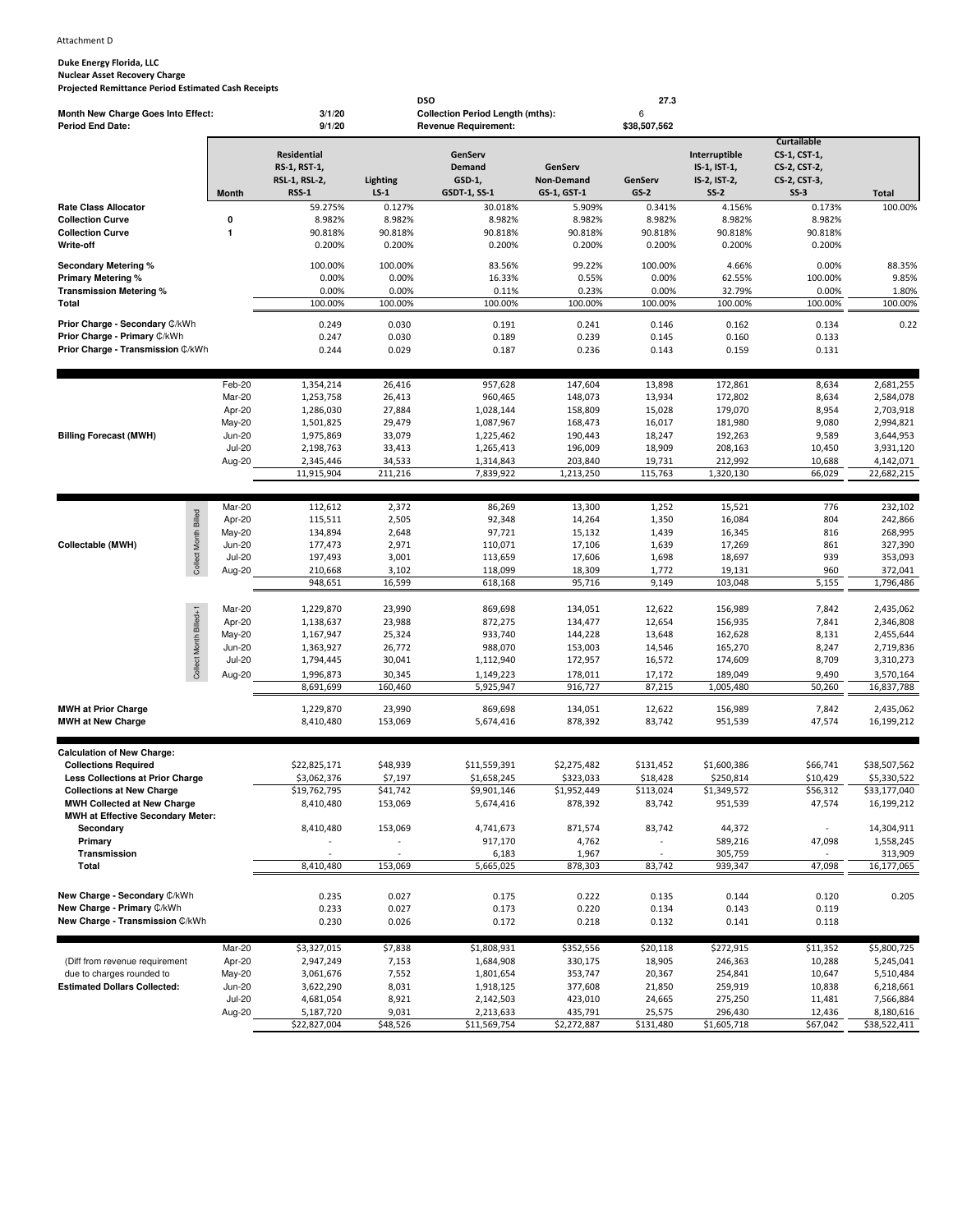**Duke Energy Florida, LLC Nuclear Asset Recovery ChargeMonthly Billable MWH - Fall 2020 Forecast**

## **Monthly Billable MWH Forecast**

|                  | <b>Total PUC</b> | Residential | Lighting | <b>GenServ Demand</b> | <b>GenServ Non-Demand</b> | GenServ | Interruptible | Curtailable |
|------------------|------------------|-------------|----------|-----------------------|---------------------------|---------|---------------|-------------|
| November 1, 2019 | 3,055,736        | 1,516,481   | 30,273   | 1,130,710             | 173,391                   | 16,318  | 177.569       | 10,994      |
| December 1, 2019 | 2,878,978        | 1,429,335   | 28,412   | 1,062,973             | 162,776                   | 15,330  | 169,615       | 10,537      |
| January 1, 2020  | 2,924,435        | 1,527,299   | 27,828   | 1,021,103             | 158,509                   | 15,147  | 166,393       | 8,156       |
| February 1, 2020 | 2,681,255        | 1,354,214   | 26,416   | 957,628               | 147,604                   | 13,898  | 172,861       | 8,634       |
| March 1, 2020    | 2,584,078        | 1,253,758   | 26,413   | 960,465               | 148,073                   | 13,934  | 172.802       | 8,634       |
| April 1, 2020    | 2.703.918        | 1.286.030   | 27.884   | 1,028,144             | 158.809                   | 15,028  | 179.070       | 8,954       |
| May 1, 2020      | 2.994.821        | 1,501,825   | 29,479   | 1,087,967             | 168,473                   | 16,017  | 181.980       | 9,080       |
| June 1, 2020     | 3,644,953        | 1,975,869   | 33,079   | 1,225,462             | 190,443                   | 18,247  | 192,263       | 9,589       |
| July 1, 2020     | 3,931,120        | 2,198,763   | 33,413   | 1,265,413             | 196,009                   | 18,909  | 208,163       | 10,450      |
| August 1, 2020   | 4.142.071        | 2.345.446   | 34,533   | 1,314,843             | 203,840                   | 19,731  | 212,992       | 10,688      |
|                  |                  |             |          |                       |                           |         |               |             |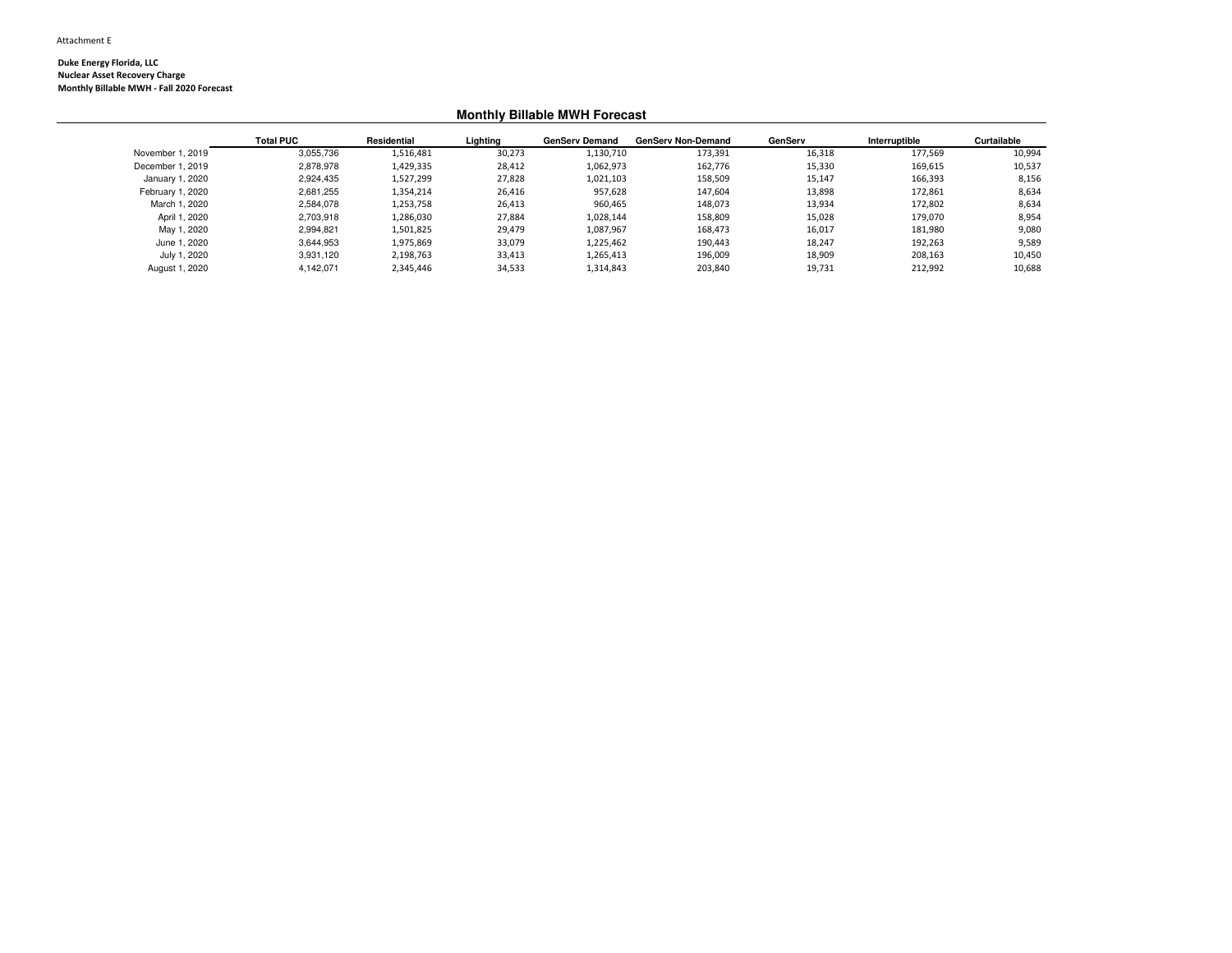#### **DUKE ENERGY FLORIDA, LLC Calculation of the Energy & Demand Allocation % by Rate ClassMarch 2020 - August 2020**

(5) Column 2 / Column 4

(6) Column 3 / Column 4

(7) Column 5 / 8,784 hours

(1) (2) (3) (4) (5) (6) (7) (8) (9) (10) AnnualAverage 12CPP
annual
Average  $\overline{P}$ Annual
Average  $\overline{P}$ Annual
Average  $\overline{P}$ Annual  $\overline{P}$ Load FactorSales<br>at Meter Avg 12 CP<br>at Meter Delivery Sales at Source Avg 12 CP Average Demand<br>Efficiency (Generation) at Source Demand Allocator 12CP Demand Demand at Meterat Meter at Meter Efficiency<br>(mWh) (MW) Factor (Generation) at Source<br>(mWh) (MW) Demand<br>(mWh) Allocator Allocator Allocator Rate Class (%) (mWh) (MW) Factor (mWh) (MW) (mWh) (%) (%) (%) **Residential RS-1, RST-1, RSL-1, RSL-2, RSS-1**Secondary 0.548 8,410,480 1,747.90 0.9356728 8,988,698 1,868.07 1,023.30 52.164% 59.867% 59.275% **General Service Non-DemandGS-1, GST-1** Secondary 0.576 871,567 172.36 0.9356728 931,487 184.21 106.04 5.406% 5.903% 5.865% Primary 0.576 4,813 0.95 0.9735768 4,944 0.98 0.56 0.029% 0.031% 0.031% Transmission 0.576 2,011 0.40 0.9835768 2,045 0.40 0.23 0.012% $0.012\%$  0.013% 0.013%<br>5.446% 5.948% 5.909% 5.446% 5.948% 5.909% **General Service**GS-2 Second **2** Secondary 1.000 83,742 9.53 0.9356728 89,499 10.19 10.19 0.519% 0.327% 0.341% **General Service DemandGSD-1, GSDT-1** Secondary 0.742 4,723,069 724.28 0.9356728 5,047,779 774.07 574.66 29.294%29.294% 24.807% 25.152%<br>5.509% 4.665% 4.730% Primary $y = 0.742$  924,238 141.73 0.9735768 949,322 145.58 108.07 5.509% 4.665% 4.730% Secondary Del/ Primary Mtr 0.742 18,472 2.83 0.9735768 18,974 2.91 2.16 0.110% 0.093% 0.095% Transm Del/ Primary Mtr 0.742 <sup>567</sup> 0.09 0.9735768 <sup>582</sup> 0.09 0.07 0.003% $0.003\%$   $0.003\%$   $0.000\%$   $0.000\%$   $0.000\%$ Transmission 0.742 <sup>0</sup> 0.00 0.9735768 <sup>0</sup> 0.00 0.00 0.000% $0.000\%$   $0.000\%$   $0.013\%$   $0.011\%$   $0.011\%$ **SS-1** Primary 0.796 2,238 0.32 0.9735768 2,298 0.33 0.26 0.013% 0.011% 0.011% Transm Del/ Transm Mtr 0.796 4,445 0.64 0.9835768 4,519 0.65 0.51 0.026%0.026% 0.021% 0.021%<br>0.008% 0.007% 0.007% Transm Del/ Primary Mtr 0.796 1,388 0.20 0.9735768 1,425 0.20 0.16 0.008%0.007% 0.007%<br>29.606% 30.018% 34.964% 29.606% 30.018% **Curtailable CS-1, CST-1, CS-2, CST-2, SS-3**Secondaryy 1.082 2 0 0.00 0.9356728 0 0.00 0.00 0.000 0.000% 0.000% 0.000% Primary 1.082 46,207 4.86 0.9735768 47,461 4.99 5.40 0.275% 0.160% 0.169% **SS-33** Primary 1.248 1,367 0.12 0.9735768 1,404 0.13 0.16 0.16 0.008% 0.004% 0.004% 0.284% 0.164% 0.173% **Interruptible IS-1, IST-1, IS-2, IST-2**Secondary $y = 0.911$  42,020 5.25 0.9356728 44,909 5.61 5.11 0.261%0.261% 0.180% 0.186%<br>0.013% 0.009% 0.009% Sec Del/Primary Mtr $r \hspace{2.5cm} 0.911$  2,111 0.26 0.9735768 2,169 0.27 0.25 0.013% 0.009% 0.009% Primary Del / Primary Mtr 0.911 583,530 72.90 0.9735768 599,367 74.88 68.23 3.478% 2.400% 2.483% Primary Del / Transm Mtr 0.911 4,327 0.54 0.9835768 4,399 0.55 0.50 0.026%0.026% 0.018% 0.018%<br>0.622% 0.429% 0.444% Transm Del/ Transm Mtr 0.911 105,467 13.18 0.9835768 107,228 13.40 12.21 0.622%0.622% 0.429% 0.444%<br>0.762% 0.526% 0.544% Transm Del/ Primary Mtr0.911<br>0.686 127,879 15.98 0.9735768 131,350 16.41 14.95 0.762% 0.526% 0.544% **SS-2** Primary 0.686 4,396 0.73 0.9735768 4,515 0.75 0.51 0.026%0.026% 0.024% 0.024% 0.024% 0.258% 0.236% 0.238% Transm Del/ Transm Mtrr 0.686 43,681 7.25 0.9835768 44,410 7.37 5.06 0.258% 0.236% 0.238% Transm Del/ Primary Mtrr **0.686**  38,127 6.33 0.9735768 39,162 6.50 4.46 0.227% 0.208% 0.210% 5.673% 4.030% 4.156% **Lighting LS-1** (Secondary) 10.191 153,069 1.71 0.9356728 163,593 1.83 18.62 0.949% 0.059% 0.127% 16,199,212 2,930.34 17,231,539 3,120.36 1,961.70 100.000% 100.000% 100.000% Notes: (1) Average 12CP load factor based on load research study filed July 31, 20188 and the contract of the contract of the contract of the contract of the contract of the contract of the contract of the contract of the contract of the contract of the contract of the contract of the contract of the cont RS/RLM 59.275%<br>LTG 0.127% (2) Projected kWh sales for the recovery period. LTGLTG 0.127%<br>SS1 0.039% 0.039%(3) Calculated: Column 2 / (8,784 hours x Column 1) SS1 0.472%

(4) Based on system average line loss analysis for 2018 $8 \t\t\t 0.472\%$ 0.004%  $\frac{1}{3}$  ss3 0.004% 3.684%  $\frac{1}{1}$  IS 3.684% 5.909%s and the contract of the contract of the contract of the contract of the contract of the contract of the contract of the contract of the contract of the contract of the contract of the contract of the contract of the cont 0.341% (8) Column 7/ Total Column 7 $\frac{1}{2}$  0.341% 29.980%(9) Column 6/ Total Column 66 and the contract of the contract of the contract of the contract of the contract of the contract of the contract of the contract of the contract of the contract of the contract of the contract of the contract of the cont 0.169% (10) Column 8 x 1/13 + Column 9 x 12/133 CS contracts the contract of the contract of the contract of the contract of  $C$  contracts of  $C$  contracts of  $C$  contracts of  $C$  contracts of  $C$  contracts of  $C$  contracts of  $C$  contracts of  $C$  contracts of  $C$  co 100.000%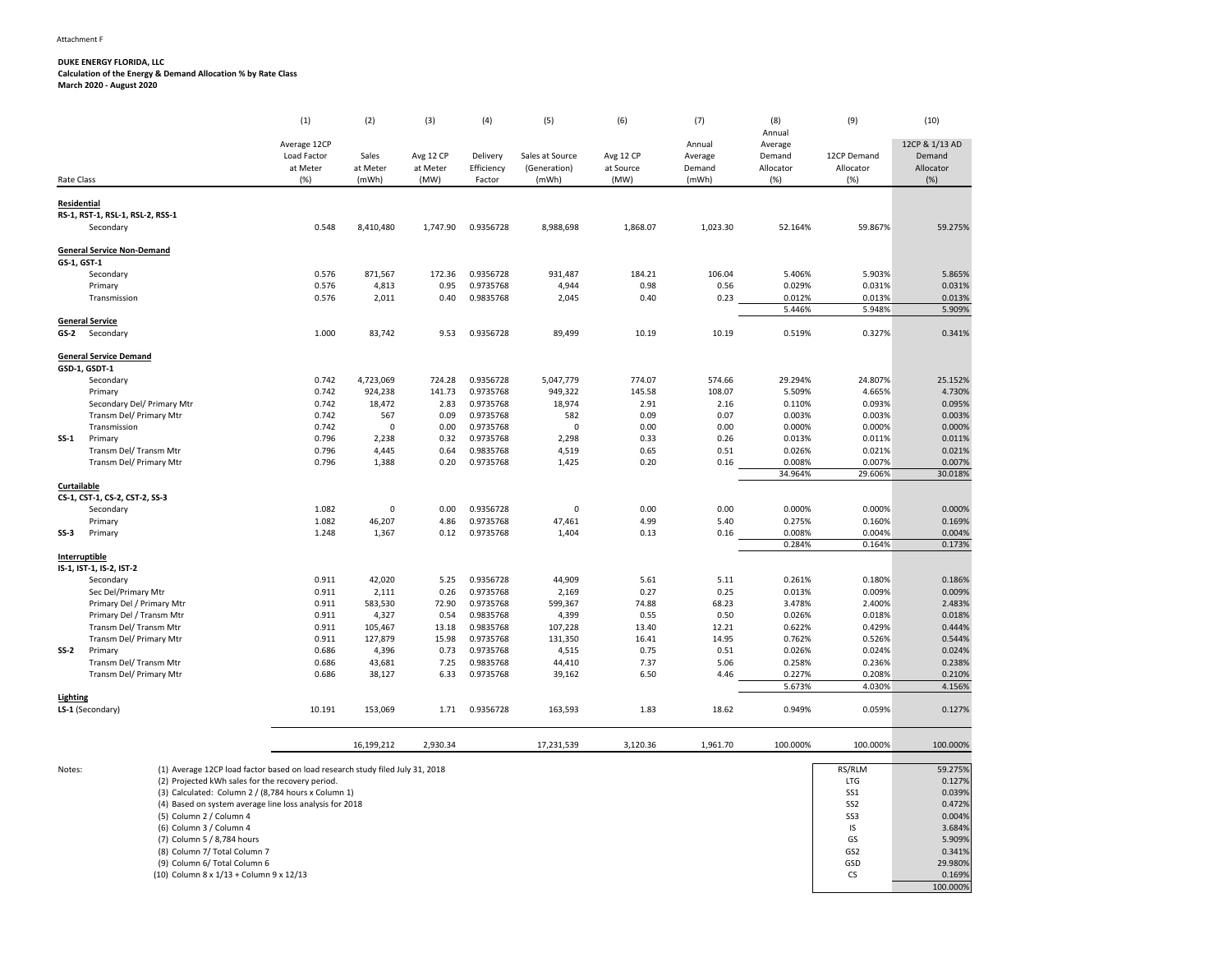# Attachment G

# **Duke Energy Florida, LLC**

## **Nuclear Asset Recovery Charge**

**Interest Income on Sub Accounts**

|                                              |            | <b>INTEREST INCOME ON SUB ACCOUNTS</b> |               |               |            |            |                        |  |  |  |
|----------------------------------------------|------------|----------------------------------------|---------------|---------------|------------|------------|------------------------|--|--|--|
|                                              | $Sep-19$   | $Oct-19$                               | <b>Nov-19</b> | <b>Dec-19</b> | Jan-20     | Feb-20     | <b>Total Projected</b> |  |  |  |
| <b>Beginning Balance</b>                     | 6,471,450  | 16,080,944                             | 25,231,890    | 33,495,426    | 40,170,708 | 46,518,301 | 6,471,450              |  |  |  |
| <b>Capital Contribution</b>                  |            |                                        |               |               |            |            |                        |  |  |  |
| <b>Excess Funds Account</b>                  | 1,022,991  |                                        |               |               |            |            | 1,022,991              |  |  |  |
| <b>Monthly Remittance activity</b>           | 8,511,161  | 9,127,299                              | 8,233,708     |               |            |            | 25,872,169             |  |  |  |
| <b>Interest Earned</b>                       | 75,342     | 23,647                                 | 29,828        |               |            |            | 128,817                |  |  |  |
| <b>Estimated Monthly Remittance Activity</b> |            |                                        |               | 6,632,880     | 6,294,405  | 6,374,986  | 19,302,271             |  |  |  |
| <b>Estimated Interest to be Earned</b>       |            |                                        |               | 42.402        | 53,187     | 62,590     | 158,179                |  |  |  |
| <b>Ending Balance</b>                        | 16,080,944 | 25,231,890                             | 33,495,426    | 40,170,708    | 46,518,301 | 52,955,877 | 52,955,877             |  |  |  |
| <i>*</i> Calculated Rate                     |            |                                        |               | 0.144%        | 0.144%     | 0.144%     |                        |  |  |  |

|                                              |               |            |            | <b>PROJECTED INTEREST INCOME ON SUB ACCOUNTS</b> |               |               |                        |
|----------------------------------------------|---------------|------------|------------|--------------------------------------------------|---------------|---------------|------------------------|
|                                              | <b>Mar-20</b> | Apr-20     | $Mav-20$   | <b>Jun-20</b>                                    | <b>Jul-20</b> | <b>Aug-20</b> | <b>Total Projected</b> |
| <b>Beginning Balance</b>                     | 8,663,875     | 14,536,421 | 19,798,212 | 25.333.486                                       | 31,584,733    | 39,192,712    | 8,663,875              |
| <b>Excess Funds Account</b>                  |               |            |            |                                                  |               |               |                        |
| <b>Estimated Monthly Remittance Activity</b> | 5,800,725     | 5,245,041  | 5,510,484  | 6,218,661                                        | 7,566,884     | 8,180,616     | 38,522,411             |
| <b>Estimated Interest to be Earned</b>       | 71.821        | 16.751     | 24.790     | 32.585                                           | 41.095        | 51.102        | 238,144                |
| <b>Ending Balance</b>                        | 14,536,421    | 19,798,212 | 25,333,486 | 31,584,733                                       | 39,192,712    | 47.424.430    | 47,424,430             |
| *Calculated Rate                             | 0.144%        | 0.144%     | 0.144%     | 0.144%                                           | 0.144%        | 0.144%        |                        |
|                                              |               |            |            |                                                  |               |               |                        |

*\*Interest rate for actual interest income received is calculated using the average of the prior beginning and ending account balance. The rate calculated is used to estimate theinterest income for the projection period as that represents a full month's actual investment activity.*

*NOTE: Payments to satisfy revenue requirements are assumed to be made on the first of the month, therefore included with the beginning balance for the purpose of interest income estimate.*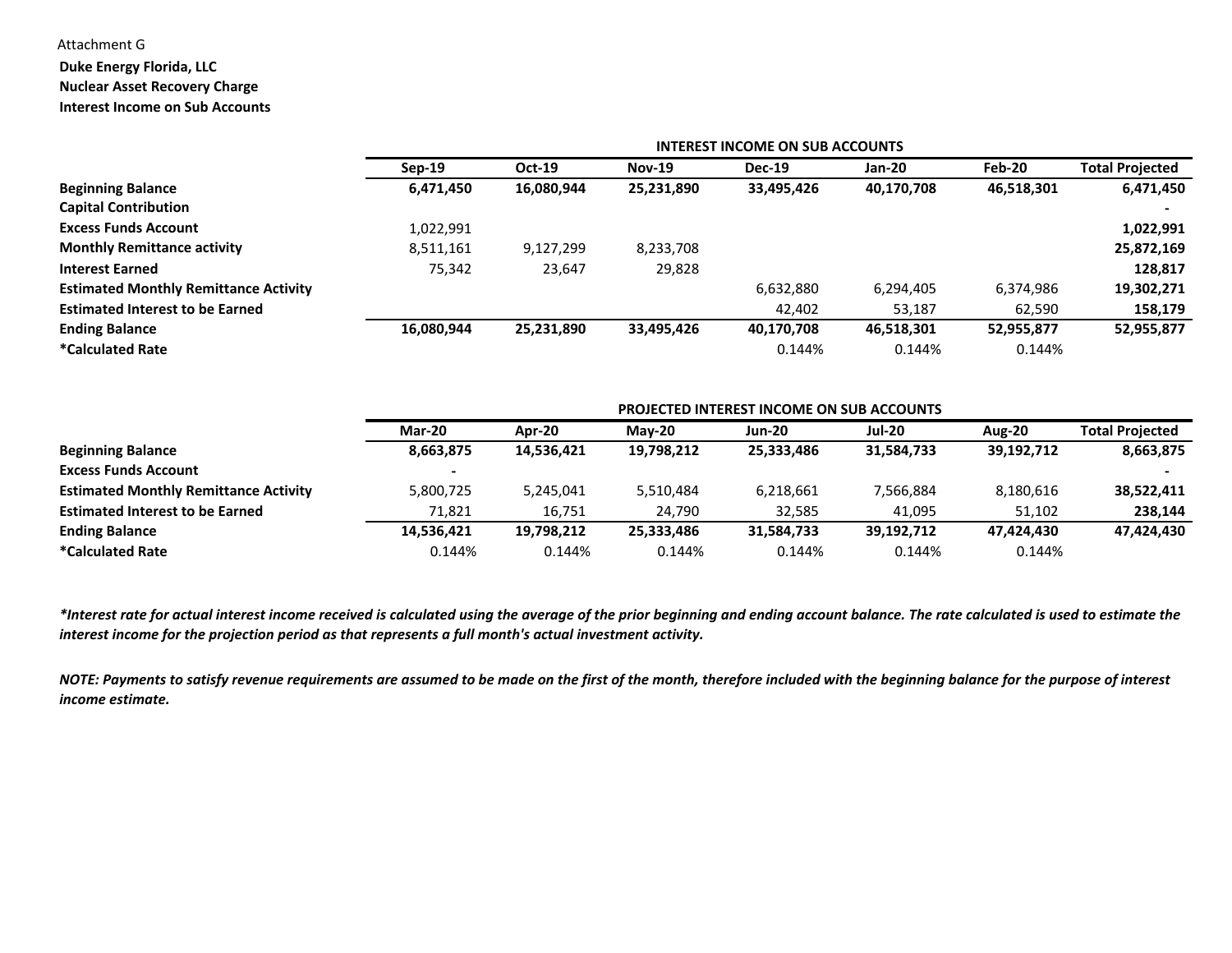| March 1, 2019 to August 31, 2019 |        |                                                                  |                      |  |  |  |  |
|----------------------------------|--------|------------------------------------------------------------------|----------------------|--|--|--|--|
|                                  |        |                                                                  | <b>Period Actual</b> |  |  |  |  |
|                                  |        |                                                                  | <b>Costs</b>         |  |  |  |  |
| \$                               |        |                                                                  | 323,573              |  |  |  |  |
|                                  | 25,000 |                                                                  | 25,000               |  |  |  |  |
|                                  | 25,000 |                                                                  |                      |  |  |  |  |
|                                  | 31,250 |                                                                  | 27,872               |  |  |  |  |
|                                  | 15,000 |                                                                  |                      |  |  |  |  |
|                                  | 25,000 |                                                                  | 43,000               |  |  |  |  |
|                                  | 5,000  |                                                                  | 5,400                |  |  |  |  |
|                                  | 2,500  |                                                                  | 1,000                |  |  |  |  |
|                                  | 850    |                                                                  | 7,725                |  |  |  |  |
| \$                               |        | \$                                                               | 433,570              |  |  |  |  |
|                                  |        | \$                                                               | 100,696              |  |  |  |  |
|                                  |        | <b>Filed Estimated</b><br>Costs<br>323,573<br>453,173<br>100,696 |                      |  |  |  |  |

**Variance \$ (19,603)**

*\*\* Annual totals remained unchanged after filing IAL. Projected period amounts are based on 6 months of the estimated costs.*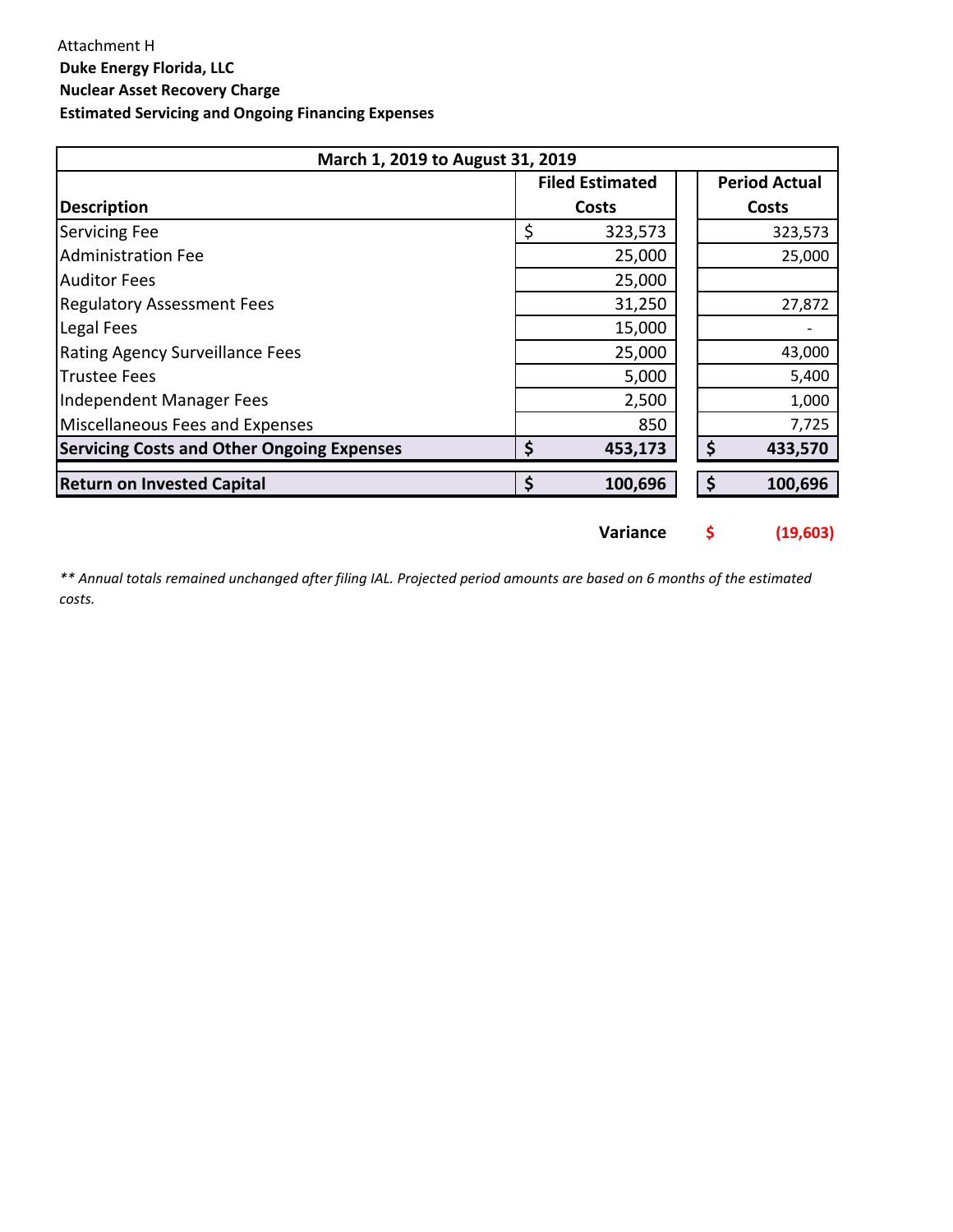# Attachment I

# **Duke Energy Florida, LLC Nuclear Asset Recovery Charge Revenue Requirement Variance Analysis**

# **Estimated Revenue Requirement from Prior Filing**

| \$<br>28,975,103 |
|------------------|
| 14,763,030       |
| 453,173          |
| 100,696          |
| 44,292,002       |
|                  |
|                  |

| Total Actual Remittance Period Revenue Requirement                   | 44,272,399       |
|----------------------------------------------------------------------|------------------|
| Return on Capital                                                    | 100,696          |
| Servicing Costs & Other Ongoing Expenses                             | 433,570          |
| Interest                                                             | 14,763,030       |
| Principal                                                            | \$<br>28,975,103 |
| Remittance Period Beginning March 1, 2019 and Ending August 31, 2019 |                  |

# **Variance**

| Remittance Period Beginning March 1, 2019 and Ending August 31, 2019 |          |
|----------------------------------------------------------------------|----------|
| Principal                                                            | \$       |
| Interest                                                             |          |
| Servicing Costs & Other Ongoing Expenses                             | (19,603) |
| Return on Capital                                                    |          |
| Total Remittance Period Revenue Requirement Increase/(Decrease)      | (19,603) |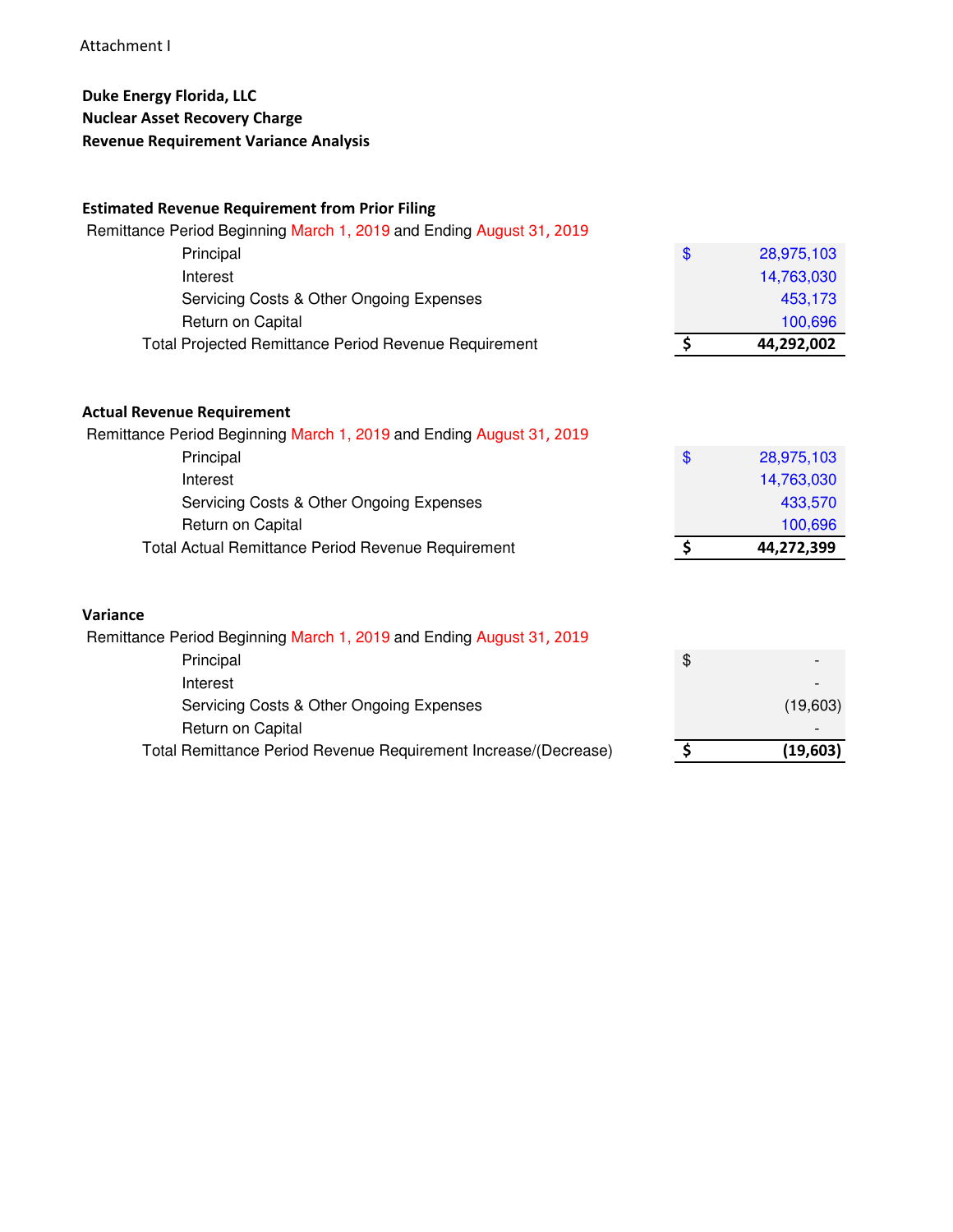Attachment J

# **Duke Energy Florida, LLC Nuclear Asset Recovery Charge Current vs Proposed Rate Projection Comparison**

|                                                                                                             | <b>WITHOUT TRUE-UP ADJUSTMENT</b><br>Projected remittance period at Current Rates |              |              |                |                |                |  |  |  |
|-------------------------------------------------------------------------------------------------------------|-----------------------------------------------------------------------------------|--------------|--------------|----------------|----------------|----------------|--|--|--|
|                                                                                                             | Mar-20                                                                            | Apr-20       | $M$ ay-20    | <b>Jun-20</b>  | <b>Jul-20</b>  | <b>Aug-20</b>  |  |  |  |
| <b>Beginning Balance</b>                                                                                    | (2, 192, 425)                                                                     |              |              |                |                |                |  |  |  |
| <b>Collections</b><br>Actual Collections (net of charge-offs)<br>Projected Collections (net of charge-offs) | (55,835,832)                                                                      | (55,636,817) | (55,923,023) | (56, 678, 127) | ( \$8,116,138) | ( \$8,770,446) |  |  |  |
| <b>Revenue Requirement</b>                                                                                  |                                                                                   |              |              |                |                | 40,699,987     |  |  |  |
| <b>Interest Income</b>                                                                                      | (71, 821)                                                                         | (16, 762)    | (25, 109)    | (33, 486)      | (42, 626)      | (53, 363)      |  |  |  |
| <b>Net Monthly Activity</b>                                                                                 | (8,100,078)                                                                       | (5,653,579)  | (5,948,132)  | (6,711,613)    | (8, 158, 764)  | 31,876,178     |  |  |  |
| (Over)/Under Balance                                                                                        | (8, 100, 078)                                                                     | (13,753,657) | (19,701,789) | (26, 413, 402) | (34, 572, 166) | (2,695,988)    |  |  |  |

|                                            |               |                                                            | <b>WITH TRUE-UP ADJUSTMENT</b> |                |                |               |  |  |  |  |
|--------------------------------------------|---------------|------------------------------------------------------------|--------------------------------|----------------|----------------|---------------|--|--|--|--|
|                                            |               | Projected remittance period, assuming September 1 increase |                                |                |                |               |  |  |  |  |
|                                            | Mar-20        | Apr-20                                                     | $May-20$                       | <b>Jun-20</b>  | <b>Jul-20</b>  | <b>Aug-20</b> |  |  |  |  |
| <b>Beginning Balance</b>                   | (2, 192, 425) |                                                            |                                |                |                |               |  |  |  |  |
| <b>Collections</b>                         |               |                                                            |                                |                |                |               |  |  |  |  |
| Actual Collections (net of charge-offs)    |               |                                                            |                                |                |                |               |  |  |  |  |
| Projected Collections (net of charge-offs) | (5,800,725)   | (5,245,041)                                                | (5,510,484)                    | (6,218,661)    | (7, 566, 884)  | (8, 180, 616) |  |  |  |  |
| <b>Revenue Requirement</b>                 |               |                                                            |                                |                |                | 40,699,987    |  |  |  |  |
| <b>Interest Income</b>                     | (71, 821)     | (16, 751)                                                  | (24,790)                       | (32, 585)      | (41,095)       | (51, 102)     |  |  |  |  |
| <b>Net Monthly Activity</b>                | (8,064,971)   | (5,261,792)                                                | (5,535,274)                    | (6, 251, 246)  | (7,607,979)    | 32,468,269    |  |  |  |  |
| (Over)/Under Balance                       | (8,064,971)   | (13, 326, 762)                                             | (18,862,036)                   | (25, 113, 283) | (32, 721, 262) | (252, 993)    |  |  |  |  |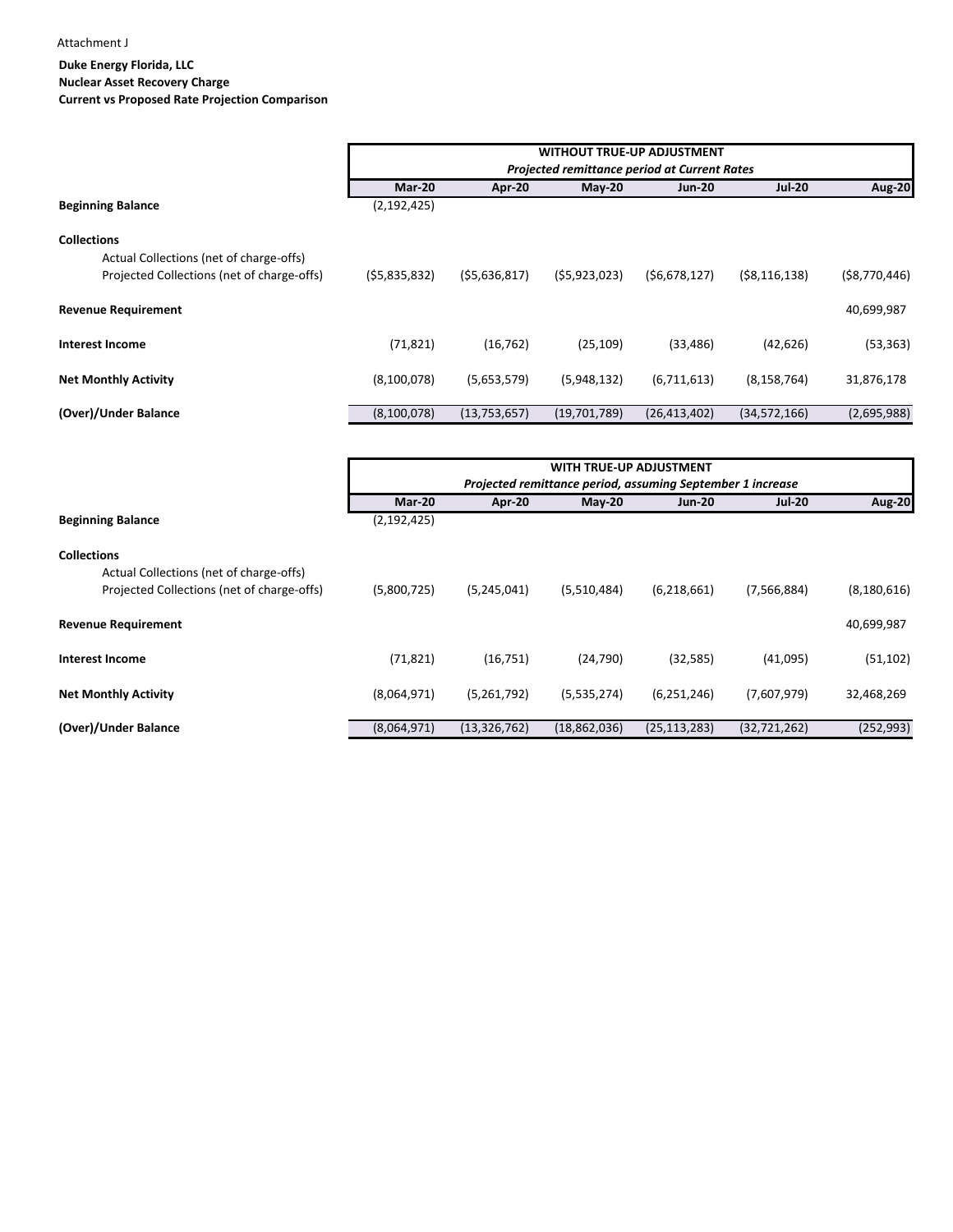

# **SECTION NO. VI EIGHTY-SIXTH SEVENTH REVISED SHEET NO. 6.105 CANCELS EIGHTY-FIFTH SIXTH REVISED SHEET NO. 6.105**

## **RATE SCHEDULE BA-1 BILLING ADJUSTMENTS**

**Applicable:**

To the Rate Per Month provision in each of the Company's filed rate schedules which reference the billing adjustments set forth below.

|                                                      |           |                                   | <b>COST RECOVERY FACTORS</b> |                                               |                          |                          |                |                     |                       |                     |
|------------------------------------------------------|-----------|-----------------------------------|------------------------------|-----------------------------------------------|--------------------------|--------------------------|----------------|---------------------|-----------------------|---------------------|
| Rate                                                 |           | Fuel Cost Recovery <sup>(1)</sup> |                              | ECCR <sup>(2)</sup>                           |                          | CCR <sup>(3)</sup>       |                | ECRC <sup>(4)</sup> | ASC <sup>(5)</sup>    | SCRS <sup>(6)</sup> |
| <b>Schedule/Metering</b>                             | Levelized | <b>On-Peak</b>                    | Off-Peak                     |                                               |                          |                          |                |                     |                       |                     |
| Level                                                | ¢/ kWh    | ¢/ kWh                            | ¢/ kWh                       | ¢/ kWh                                        | \$/ kW                   | ¢/ kWh                   | \$/ kW         | ¢/ kWh              | ¢/ kWh                | c/kWh               |
| RS-1, RST-1, RSL-1,<br>RSL-2, RSS-1 (Sec.)           |           | 4.308                             | 2.921                        | 0.339                                         |                          | 1.200                    |                | 0.079               | 0.2490.<br>235        | 0.534               |
| < 1000                                               | 3.067     |                                   |                              |                                               |                          |                          |                |                     |                       |                     |
| >1000                                                | 4.067     |                                   |                              |                                               |                          |                          |                |                     |                       |                     |
| GS-1, GST-1                                          |           |                                   |                              |                                               |                          |                          |                |                     |                       |                     |
| Secondary                                            | 3.350     | 4.308                             | 2.921                        | 0.327                                         | $\blacksquare$           | 1.147                    | $\blacksquare$ | 0.079               | 0.2410.<br>222        | 0.444               |
| Primary                                              | 3.317     | 4.266                             | 2.892                        | 0.324                                         | $\overline{\phantom{a}}$ | 1.136                    | $\blacksquare$ | 0.078               | 0.2390.<br>220        | 0.440               |
| Transmission                                         | 3.283     | 4.222                             | 2.863                        | 0.320                                         | $\blacksquare$           | 1.124                    | $\blacksquare$ | 0.077               | 0.2360.<br>218        | 0.435               |
| GS-2 (Sec.)                                          | 3.350     | $\mathbf{r}$                      | $\sim$                       | 0.226                                         | $\blacksquare$           | 0.690                    | $\blacksquare$ | 0.075               | 0.1460.<br>135        | 0.207               |
| GSD-1, GSDT-1, SS-<br>$1*$                           |           |                                   |                              |                                               |                          |                          |                |                     |                       |                     |
| Secondary                                            | 3.350     | 4.308                             | 2.921                        |                                               | 1.09                     | $\blacksquare$           | 3.60           | 0.076               | 0.1910.<br>175        | 0.320               |
| Primary                                              | 3.317     | 4.266                             | 2.892                        | $\blacksquare$                                | 1.08                     | $\blacksquare$           | 3.56           | 0.075               | 0.1890.<br>173        | 0.317               |
| Transmission                                         | 3.283     | 4.222                             | 2.863                        |                                               | 1.07                     | $\overline{\phantom{a}}$ | 3.53           | 0.074               | 0.1870.<br>172        | 0.314               |
| CS-1, CST-1, CS-2,<br>CST-2, CS-3, CST-3,<br>$SS-3*$ |           |                                   |                              |                                               |                          |                          |                |                     |                       |                     |
| Secondary                                            | 3.350     | 4.308                             | 2.921                        |                                               | 0.46                     | $\blacksquare$           | 1.38           | 0.072               | 0.1340.<br>120        | 0.518               |
| Primary                                              | 3.317     | 4.266                             | 2.892                        |                                               | 0.46                     | $\blacksquare$           | 1.37           | 0.071               | 0.1330.<br>119        | 0.513               |
| Transmission                                         | 3.283     | 4.222                             | 2.863                        | $\blacksquare$                                | 0.45                     | $\blacksquare$           | 1.35           | 0.071               | 0.1310.<br>118        | 0.508               |
| IS-1, IST-1, IS-2, IST-<br>2, SS-2*                  |           |                                   |                              |                                               |                          |                          |                |                     |                       |                     |
| Secondary                                            | 3.350     | 4.308                             | 2.921                        | $\overline{\phantom{a}}$                      | 0.95                     | $\blacksquare$           | 3.00           | 0.073               | 0.1620.<br><u>144</u> | 0.199               |
| Primary                                              | 3.317     | 4.266                             | 2.892                        | $\blacksquare$                                | 0.94                     | $\blacksquare$           | 2.97           | 0.072               | 0.1600.<br><u>143</u> | 0.197               |
| Transmission                                         | 3.283     | 4.222                             | 2.863                        | $\blacksquare$                                | 0.93                     | $\overline{a}$           | 2.94           | 0.072               | 0.1590.<br>141        | 0.195               |
| $LS-1$ (Sec.)                                        | 3.181     | $\mathbf{r}$                      | $\blacksquare$               | 0.103                                         | ä,                       | 0.147                    | $\blacksquare$ | 0.070               | $0.0300$ .<br>027     | 0.379               |
| *SS-1, SS-2, SS-3<br>Monthly                         |           |                                   |                              |                                               |                          |                          |                |                     |                       |                     |
| Secondary                                            |           |                                   |                              |                                               | 0.106                    | $\overline{a}$           | 0.349          |                     |                       |                     |
| Primary                                              |           |                                   |                              |                                               | 0.105                    | $\blacksquare$           | 0.346          |                     |                       |                     |
| Transmission                                         |           |                                   |                              | $\blacksquare$                                | 0.104                    | $\blacksquare$           | 0.342          | $\blacksquare$      |                       |                     |
| Daily                                                |           |                                   |                              |                                               |                          |                          |                |                     |                       |                     |
| Secondary                                            |           |                                   |                              |                                               | 0.050                    | $\blacksquare$           | 0.166          |                     |                       |                     |
| Primary                                              |           |                                   |                              | $\overline{\phantom{a}}$                      | 0.050                    | $\blacksquare$           | 0.164          |                     |                       |                     |
| Transmission                                         |           |                                   |                              |                                               | 0.049                    |                          | 0.163          | $\overline{a}$      |                       |                     |
| GSLM-1, GSLM-2                                       |           |                                   |                              | See appropriate General Service rate schedule |                          |                          |                |                     |                       |                     |

#### **(1) Fuel Cost Recovery Factor:**

 The Fuel Cost Recovery Factors applicable to the Fuel Charge under the Company's various rate schedules are normally determined annually by the Florida Public Service Commission for the billing months of January through December. These factors are designed to recover the costs of fuel and purchased power (other than capacity payments) incurred by the Company to provide electric service to its customers and are

**ISSUED BY: Javier J. Portuondo, Managing Director Rates & Regulatory Strategy – FL**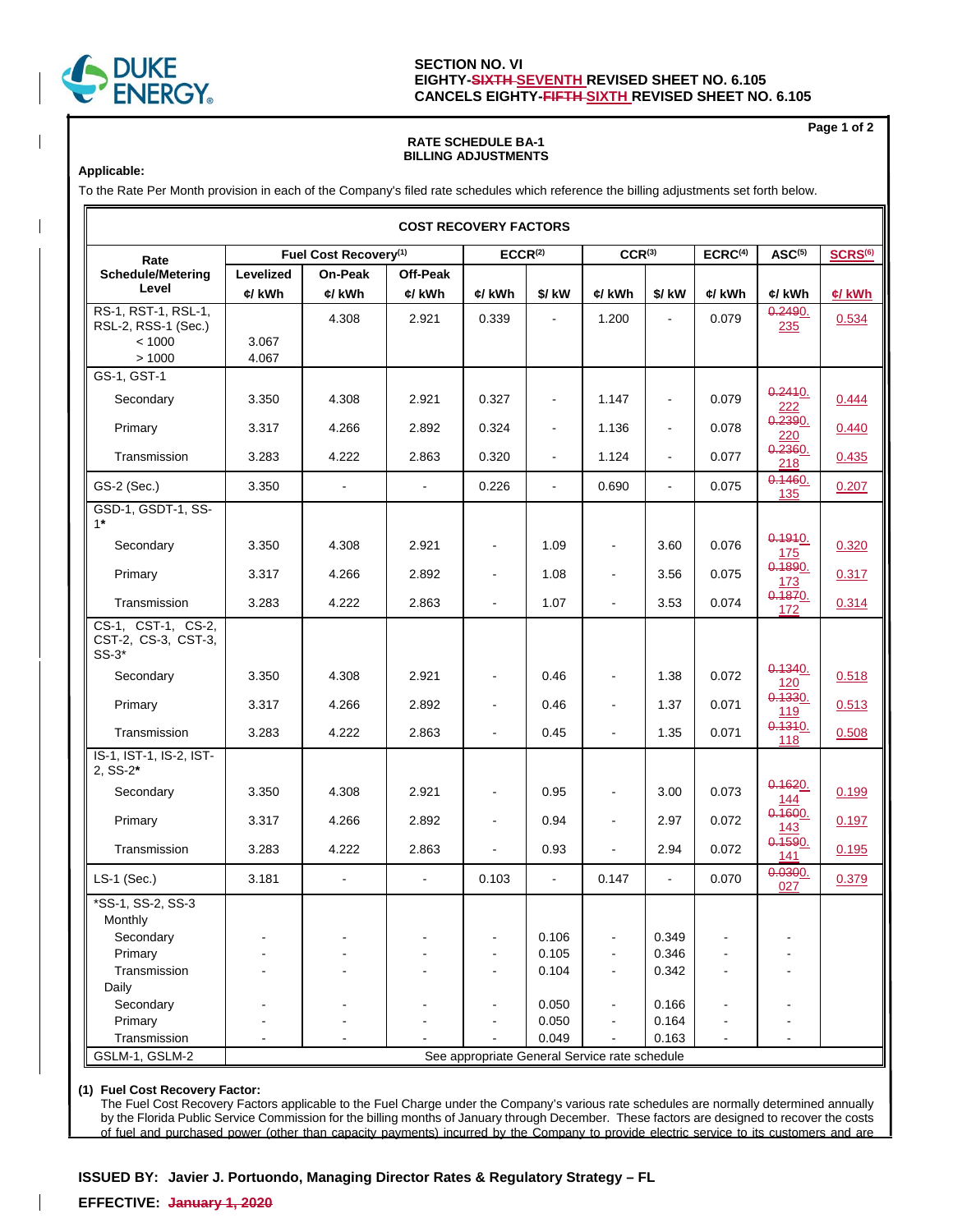

**Page 2 of 2** 

adjusted to reflect changes in these costs from one period to the next. Revisions to the Fuel Cost Recovery Factors within the descr bed period may be determined in the event of a significant change in costs.

#### **(2) Energy Conservation Cost Recovery Factor:**

 The Energy Conservation Cost Recovery (ECCR) Factor applicable to the Energy Charge under the Company's various rate schedules is normally determined annually by the Florida Public Service Commission for twelve-month periods beginning with the billing month of January. This factor is designed to recover the costs incurred by the Company under its approved Energy Conservation Programs and is adjusted to reflect changes in these costs from one period to the next. For time of use demand rates the ECCR charge will be included in the base demand only.

(Continued on Page No. 2)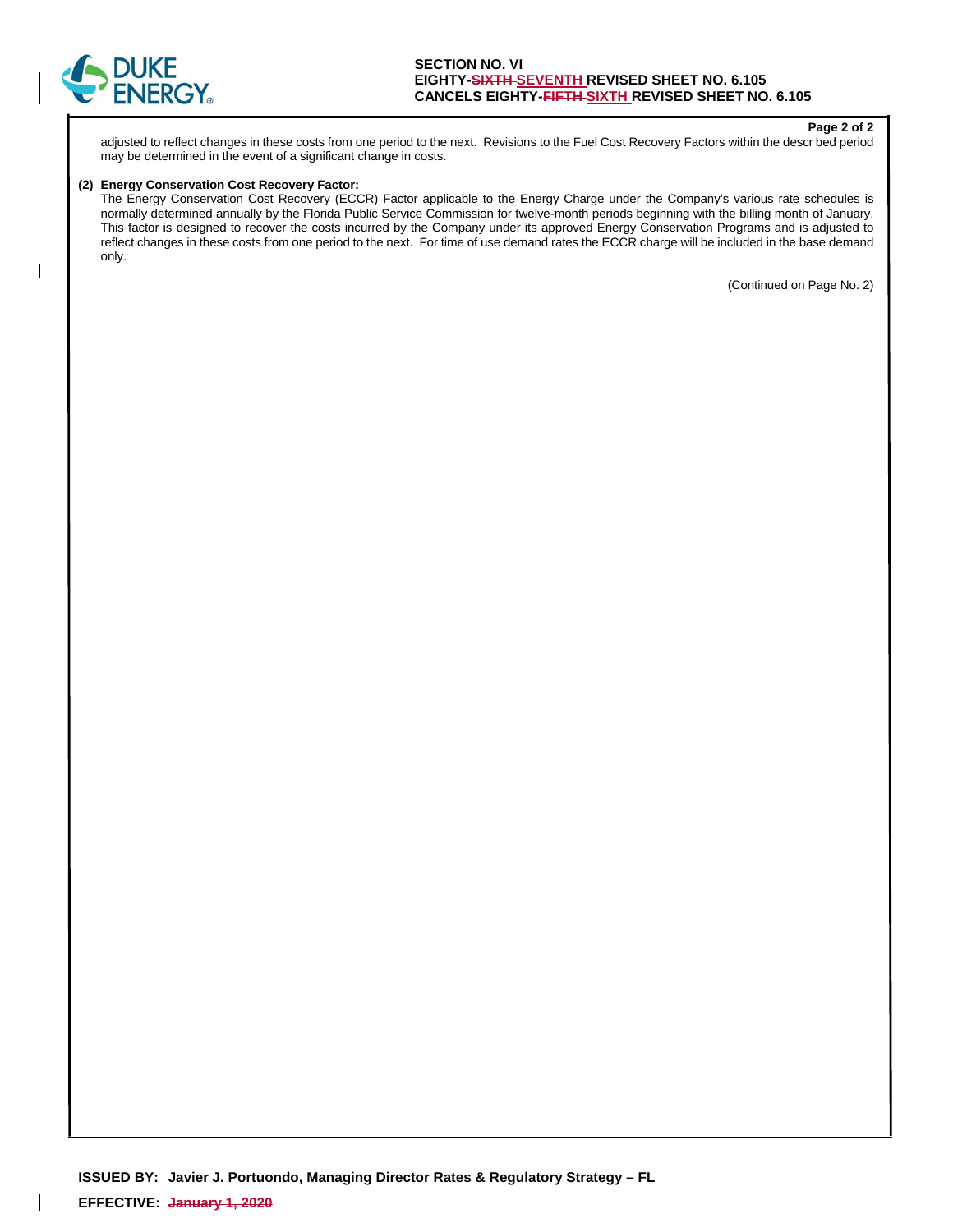

**Page 22 of 23**

# **RATE SCHEDULE BA-1 BILLING ADJUSTMENTS**

(Continued from Page 1)

#### **(3) Capacity Cost Recovery Factor:**

 The Capacity Cost Recovery (CCR) Factors applicable to the Energy Charge under the Company's various rate schedules are normally determined annually by the Florida Public Service Commission for the billing months of January through December. This factor is designed to recover the cost of capacity payments made by the Company for off-system capacity and is adjusted to reflect changes in these costs from one period to the next. For time of use demand rates the CCR charge will be included in the base demand only.

#### **(4) Environmental Cost Recovery Clause Factor:**

 The Environmental Cost Recovery Clause (ECRC) Factors applicable to the Energy Charge under the Company's various rate schedules are normally determined annually by the Florida Public Service Commission for the billing months of January through December. This factor is designed to recover environmental compliance costs incurred by the Company and is adjusted to reflect changes in these costs from one period to the next.

#### **(5) Asset Securitization Charge Factor:**

 The Asset Securitization Charge (ASC) Factors applicable to the Energy Charge under the Company's various rate schedules represent a Nuclear Asset-Recovery Charge approved in a financing order issued to the Company by the Florida Public Service Commission and are adjusted at least semi-annually to ensure timely payment of principal, interest and financing costs of nuclear asset-recovery bonds from the effective date of the ASC until the nuclear asset-recovery bonds have been paid in full or legally discharged and the financing costs have been fully recovered. As approved by the -Commission, a Special Purpose Entity (SPE) has been created and is the owner of all rights to the Nuclear Asset-Recovery Charge. The Company shall act as the SPE's collection agent or servicer for the Nuclear Asset-Recovery Charge. The Nuclear Asset-Recovery Charge shall be paid by all existing or future customers receiving transmission or distribution service from the Company or its successors or assignees under Commission-approved rate schedules or under special contracts, even if the customer elects to purchase electricity from alternative electric suppliers following a fundamental change in regulation of public utilities in this state.

### **(6) Storm Cost Recovery Surcharge Factor:**

In accordance with a Florida Public Service Commission ruling, the Storm Cost Recovery Surcharge (SCRS) factor is applicable to the Energy Charge under the Company's various rate schedules for the billing months of March 2020 through February 2021. This surcharge is designed to recover storm-related costs incurred by the Company related to Hurricane Dorian and Tropical Storm Nestor in 2019.

#### **Gross Receipts Tax Factor:**

 In accordance with Section 203.01(1)(a)1 of the Florida Statutes, a factor of 2.5641% is applicable to electric sales charges for collection of the state Gross Receipts Tax.

#### **Right-of-Way Utilization Fee:**

 A Right-of-Way Utilization Fee is applied to the charges for electric service (exclusive of any Municipal, County, or State Sales Tax) provided to customers within the jurisdictional limits of each municipal or county governmental body or any unit of special-purpose government or other entity with authority requiring the payment of a franchise fee, tax, charge, or other imposition whether in money, service, or other things of value for utilization of rights-of-way for location of Company distribution or transmission facilities. The Right-of-Way Utilization Fee shall be determined in a negotiated agreement (i.e., franchise and other agreements) in a manner which reflects the Company's payments to a governmental body or other entity with authority plus the appropriate Gross Receipts Taxes and Regulatory Assessment Fees resulting from such additional revenue. The Right-of-Way Utilization Fee is added to the charges for electric service prior to the application of any appropriate taxes.

#### **Municipal Tax:**

 A Municipal Tax is applied to the charge for electric service provided to customers within the jurisdictional limits of each municipal or other governmental body imposing a utility tax on such service. The Municipal Tax shall be determined in accordance with the governmental body's utility tax ordinance, and the amount collected by the Company from the Municipal Tax shall be remitted to the governmental body in the manner required by law. No Municipal Tax shall apply to fuel charges in excess of 0.699¢/kWh.

#### **Sales Tax:**

 A State Sales Tax is applied to the charge for electric service provided to all non-residential customers and equipment rental provided to all customers (unless a qualified sales tax exemption status is on record with the Company). The State Sales Tax shall be determined in accordance with the State's sales tax laws. The amount collected by the Company shall be remitted to the State in the manner required by law. In those counties that have enacted a County Discretionary Sales Surtax, such tax shall be applied and paid in a like manner. An additional tax factor is applied to the charge for electric service consistent with the applicability of State Sales Tax as described in this paragraph, in accordance with Section 203.01(1)(a)3 and (b)4 of the Florida Statutes.

(Continued on Page No. 3)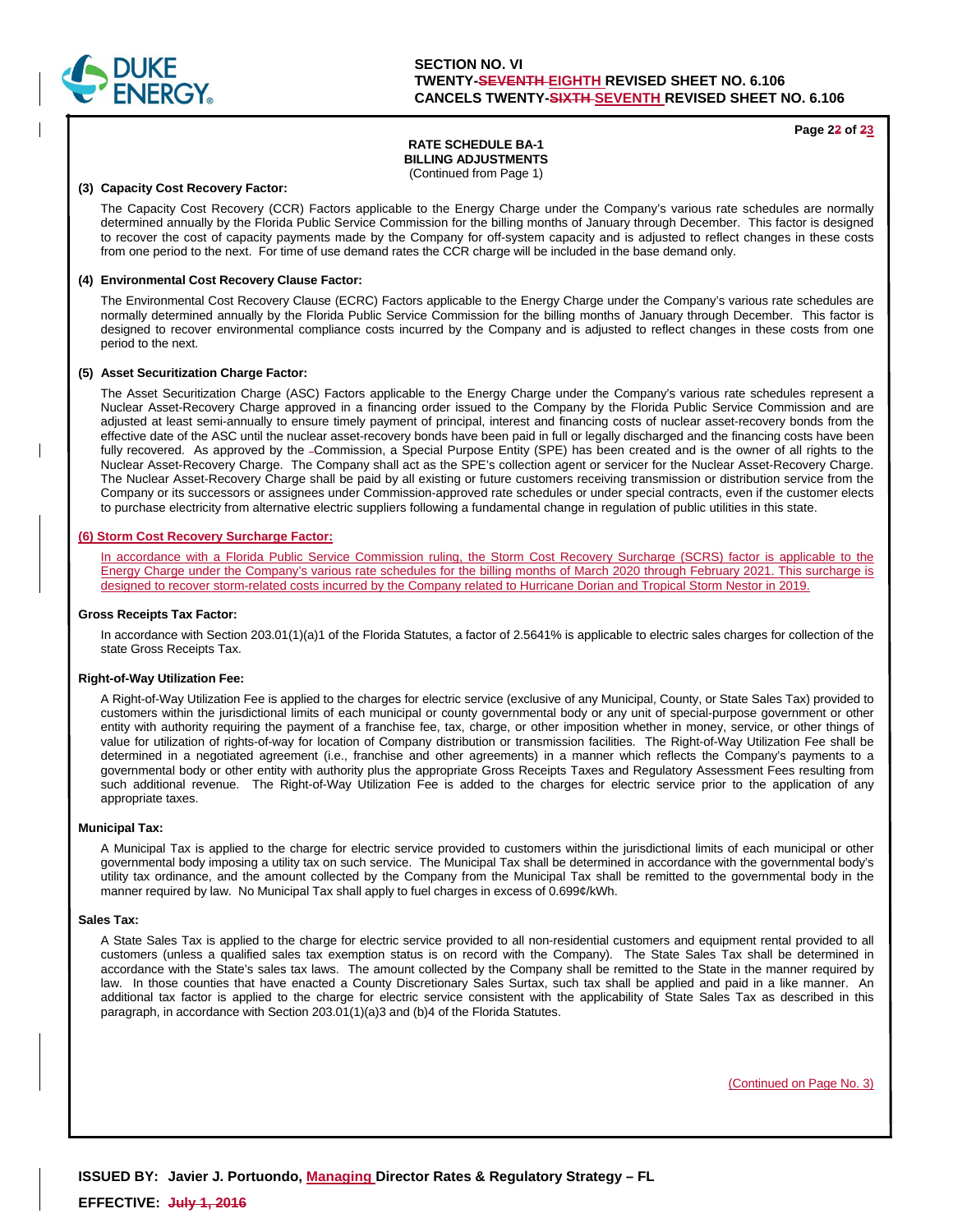

**Page 32 of 23**

## **RATE SCHEDULE BA-1 BILLING ADJUSTMENTS**  (Continued from Page 2)

#### **Governmental Undergrounding Fee:**

 Applicable to customers located in a designated Underground Assessment Area within a local government (a municipality or a county) that requires the Company to collect a Governmental Undergrounding Fee from such customers to recover the local government's costs of converting overhead electric distribution facilities to underground facilities. The Governmental Undergrounding Fee billed to a customer's account shall not exceed the lesser of (i) 15 percent of a customer's total net electric service charges, or (ii) a maximum monthly amount of \$30 for residential customers and \$50 for each 5,000 kilowatt-hour increment of consumption for commercial/industrial customers, unless the Commission approves a higher percentage or maximum monthly amount. The maximum monthly amount shall apply to each line of billing in the case of a customer receiving a single bill for multiple service points, and to each occupancy unit in the case of a master metered customer. The Governmental Undergrounding Fee shall be calculated on the customer's charges for electric service before the addition of any applicable taxes.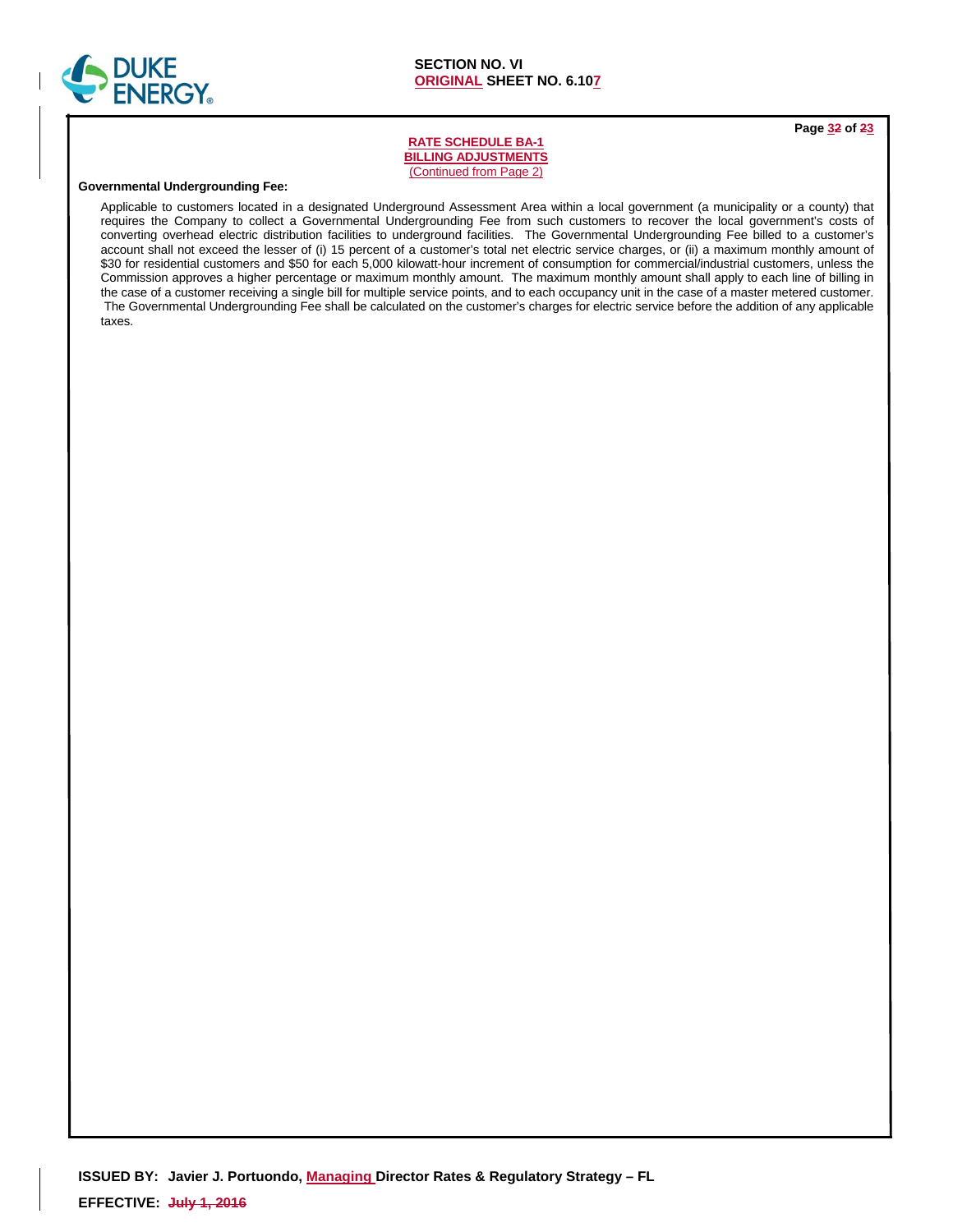

# **SECTION NO. VI EIGHTY-SEVENTH REVISED SHEET NO. 6.105 CANCELS EIGHTY-SIXTH REVISED SHEET NO. 6.105**

## **RATE SCHEDULE BA-1 BILLING ADJUSTMENTS**

**Page 1 of 2** 

### **Applicable:**

To the Rate Per Month provision in each of the Company's filed rate schedules which reference the billing adjustments set forth below.

| <b>COST RECOVERY FACTORS</b>                         |                     |                                   |                    |                                               |                |                    |                |                     |                    |                     |
|------------------------------------------------------|---------------------|-----------------------------------|--------------------|-----------------------------------------------|----------------|--------------------|----------------|---------------------|--------------------|---------------------|
| Rate                                                 |                     | Fuel Cost Recovery <sup>(1)</sup> |                    | ECCR <sup>(2)</sup>                           |                | CCR <sup>(3)</sup> |                | ECRC <sup>(4)</sup> | ASC <sup>(5)</sup> | SCRS <sup>(6)</sup> |
| <b>Schedule/Metering</b><br>Level                    | Levelized<br>¢/ kWh | <b>On-Peak</b><br>¢/ kWh          | Off-Peak<br>¢/ kWh | ¢/ kWh                                        | \$/ kW         | ¢/ kWh             | $$/$ kW        | ¢/ kWh              | ¢/ kWh             | ¢/ kWh              |
| RS-1, RST-1, RSL-1,<br>RSL-2, RSS-1 (Sec.)           |                     | 4.308                             | 2.921              | 0.339                                         |                | 1.200              |                | 0.079               | 0.235              | 0.534               |
| < 1000                                               | 3.067               |                                   |                    |                                               |                |                    |                |                     |                    |                     |
| >1000                                                | 4.067               |                                   |                    |                                               |                |                    |                |                     |                    |                     |
| GS-1, GST-1                                          |                     | 4.308                             | 2.921              | 0.327                                         | ÷,             | 1.147              | $\blacksquare$ | 0.079               | 0.222              | 0.444               |
| Secondary<br>Primary                                 | 3.350<br>3.317      | 4.266                             | 2.892              | 0.324                                         |                | 1.136              |                | 0.078               | 0.220              | 0.440               |
| Transmission                                         | 3.283               | 4.222                             | 2.863              | 0.320                                         | ٠              | 1.124              | $\blacksquare$ | 0.077               | 0.218              | 0.435               |
|                                                      |                     |                                   |                    | 0.226                                         | $\blacksquare$ |                    | $\blacksquare$ |                     |                    | 0.207               |
| GS-2 (Sec.)<br>GSD-1, GSDT-1, SS-                    | 3.350               |                                   |                    |                                               | $\blacksquare$ | 0.690              | $\blacksquare$ | 0.075               | 0.135              |                     |
| $1*$                                                 |                     |                                   |                    |                                               |                |                    |                |                     |                    |                     |
| Secondary                                            | 3.350               | 4.308                             | 2.921              | $\blacksquare$                                | 1.09           | $\blacksquare$     | 3.60           | 0.076               | 0.175              | 0.320               |
| Primary                                              | 3.317               | 4.266                             | 2.892              |                                               | 1.08           | $\blacksquare$     | 3.56           | 0.075               | 0.173              | 0.317               |
| Transmission                                         | 3.283               | 4.222                             | 2.863              |                                               | 1.07           |                    | 3.53           | 0.074               | 0.172              | 0.314               |
| CS-1, CST-1, CS-2,<br>CST-2, CS-3, CST-3,<br>$SS-3*$ |                     |                                   |                    |                                               |                |                    |                |                     |                    |                     |
| Secondary                                            | 3.350               | 4.308                             | 2.921              |                                               | 0.46           | $\overline{a}$     | 1.38           | 0.072               | 0.120              | 0.518               |
| Primary                                              | 3.317               | 4.266                             | 2.892              |                                               | 0.46           | $\blacksquare$     | 1.37           | 0.071               | 0.119              | 0.513               |
| Transmission                                         | 3.283               | 4.222                             | 2.863              | $\blacksquare$                                | 0.45           | $\blacksquare$     | 1.35           | 0.071               | 0.118              | 0.508               |
| IS-1, IST-1, IS-2, IST-<br>2, SS-2*                  |                     |                                   |                    |                                               |                |                    |                |                     |                    |                     |
| Secondary                                            | 3.350               | 4.308                             | 2.921              |                                               | 0.95           | $\overline{a}$     | 3.00           | 0.073               | 0.144              | 0.199               |
| Primary                                              | 3.317               | 4.266                             | 2.892              |                                               | 0.94           |                    | 2.97           | 0.072               | 0.143              | 0.197               |
| Transmission                                         | 3.283               | 4.222                             | 2.863              |                                               | 0.93           |                    | 2.94           | 0.072               | 0.141              | 0.195               |
| LS-1 (Sec.)                                          | 3.181               |                                   |                    | 0.103                                         |                | 0.147              |                | 0.070               | 0.027              | 0.379               |
| *SS-1, SS-2, SS-3                                    |                     |                                   |                    |                                               |                |                    |                |                     |                    |                     |
| Monthly                                              |                     |                                   |                    |                                               |                |                    |                |                     |                    |                     |
| Secondary                                            |                     |                                   |                    |                                               | 0.106          | $\blacksquare$     | 0.349          |                     |                    |                     |
| Primary                                              |                     |                                   |                    |                                               | 0.105          | $\blacksquare$     | 0.346          |                     |                    |                     |
| Transmission                                         |                     |                                   |                    |                                               | 0.104          | $\blacksquare$     | 0.342          |                     |                    |                     |
| Daily                                                |                     |                                   |                    |                                               |                |                    |                |                     |                    |                     |
| Secondary                                            |                     |                                   |                    |                                               | 0.050          | $\overline{a}$     | 0.166          |                     |                    |                     |
| Primary                                              |                     |                                   |                    |                                               | 0.050          | $\blacksquare$     | 0.164          |                     |                    |                     |
| Transmission                                         |                     |                                   |                    |                                               | 0.049          |                    | 0.163          |                     |                    |                     |
| GSLM-1, GSLM-2                                       |                     |                                   |                    | See appropriate General Service rate schedule |                |                    |                |                     |                    |                     |

### **(1) Fuel Cost Recovery Factor:**

The Fuel Cost Recovery Factors applicable to the Fuel Charge under the Company's various rate schedules are normally determined annually by the Florida Public Service Commission for the billing months of January through December. These factors are designed to recover the costs of fuel and purchased power (other than capacity payments) incurred by the Company to provide electric service to its customers and are adjusted to reflect changes in these costs from one period to the next. Revisions to the Fuel Cost Recovery Factors within the descr bed period may be determined in the event of a significant change in costs.

### **(2) Energy Conservation Cost Recovery Factor:**

The Energy Conservation Cost Recovery (ECCR) Factor applicable to the Energy Charge under the Company's various rate schedules is normally determined annually by the Florida Public Service Commission for twelve-month periods beginning with the billing month of January. This factor is designed to recover the costs incurred by the Company under its approved Energy Conservation Programs and is adjusted to reflect changes in these costs from one period to the next. For time of use demand rates the ECCR charge will be included in the base demand only.

(Continued on Page No. 2)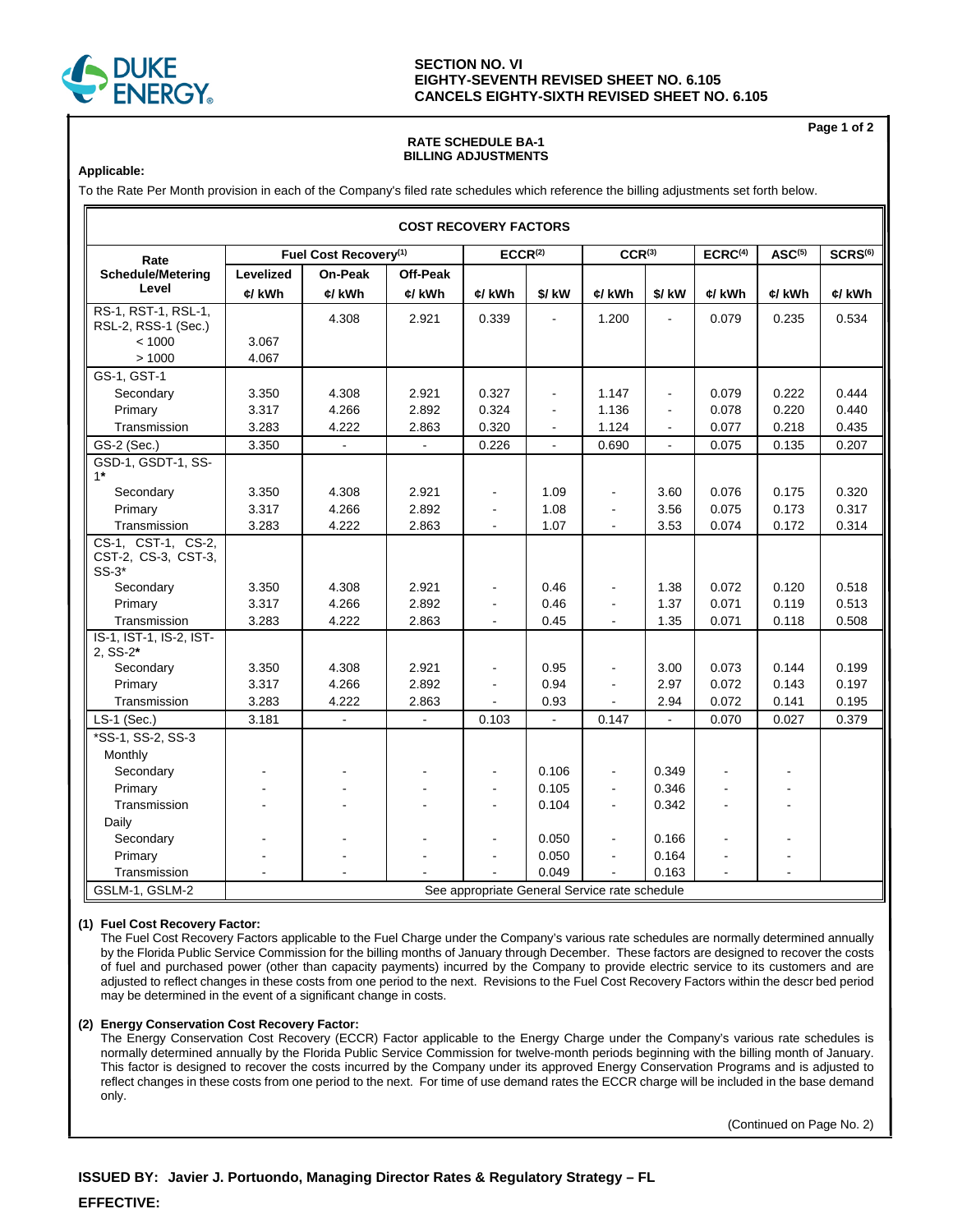

## **SECTION NO. VI TWENTY-EIGHTH REVISED SHEET NO. 6.106 CANCELS TWENTY-SEVENTH REVISED SHEET NO. 6.106**

### **Page 2 of 3**

# **RATE SCHEDULE BA-1 BILLING ADJUSTMENTS**

(Continued from Page 1)

### **(3) Capacity Cost Recovery Factor:**

The Capacity Cost Recovery (CCR) Factors applicable to the Energy Charge under the Company's various rate schedules are normally determined annually by the Florida Public Service Commission for the billing months of January through December. This factor is designed to recover the cost of capacity payments made by the Company for off-system capacity and is adjusted to reflect changes in these costs from one period to the next. For time of use demand rates the CCR charge will be included in the base demand only.

### **(4) Environmental Cost Recovery Clause Factor:**

The Environmental Cost Recovery Clause (ECRC) Factors applicable to the Energy Charge under the Company's various rate schedules are normally determined annually by the Florida Public Service Commission for the billing months of January through December. This factor is designed to recover environmental compliance costs incurred by the Company and is adjusted to reflect changes in these costs from one period to the next.

#### **(5) Asset Securitization Charge Factor:**

The Asset Securitization Charge (ASC) Factors applicable to the Energy Charge under the Company's various rate schedules represent a Nuclear Asset-Recovery Charge approved in a financing order issued to the Company by the Florida Public Service Commission and are adjusted at least semi-annually to ensure timely payment of principal, interest and financing costs of nuclear asset-recovery bonds from the effective date of the ASC until the nuclear asset-recovery bonds have been paid in full or legally discharged and the financing costs have been fully recovered. As approved by the Commission, a Special Purpose Entity (SPE) has been created and is the owner of all rights to the Nuclear Asset-Recovery Charge. The Company shall act as the SPE's collection agent or servicer for the Nuclear Asset-Recovery Charge. The Nuclear Asset-Recovery Charge shall be paid by all existing or future customers receiving transmission or distribution service from the Company or its successors or assignees under Commission-approved rate schedules or under special contracts, even if the customer elects to purchase electricity from alternative electric suppliers following a fundamental change in regulation of public utilities in this state.

#### **(6) Storm Cost Recovery Surcharge Factor:**

In accordance with a Florida Public Service Commission ruling, the Storm Cost Recovery Surcharge (SCRS) factor is applicable to the Energy Charge under the Company's various rate schedules for the billing months of March 2020 through February 2021. This surcharge is designed to recover storm-related costs incurred by the Company related to Hurricane Dorian and Tropical Storm Nestor in 2019.

#### **Gross Receipts Tax Factor:**

In accordance with Section 203.01(1)(a)1 of the Florida Statutes, a factor of 2.5641% is applicable to electric sales charges for collection of the state Gross Receipts Tax.

#### **Right-of-Way Utilization Fee:**

A Right-of-Way Utilization Fee is applied to the charges for electric service (exclusive of any Municipal, County, or State Sales Tax) provided to customers within the jurisdictional limits of each municipal or county governmental body or any unit of special-purpose government or other entity with authority requiring the payment of a franchise fee, tax, charge, or other imposition whether in money, service, or other things of value for utilization of rights-of-way for location of Company distribution or transmission facilities. The Right-of-Way Utilization Fee shall be determined in a negotiated agreement (i.e., franchise and other agreements) in a manner which reflects the Company's payments to a governmental body or other entity with authority plus the appropriate Gross Receipts Taxes and Regulatory Assessment Fees resulting from such additional revenue. The Right-of-Way Utilization Fee is added to the charges for electric service prior to the application of any appropriate taxes.

#### **Municipal Tax:**

A Municipal Tax is applied to the charge for electric service provided to customers within the jurisdictional limits of each municipal or other governmental body imposing a utility tax on such service. The Municipal Tax shall be determined in accordance with the governmental body's utility tax ordinance, and the amount collected by the Company from the Municipal Tax shall be remitted to the governmental body in the manner required by law. No Municipal Tax shall apply to fuel charges in excess of 0.699¢/kWh.

#### **Sales Tax:**

A State Sales Tax is applied to the charge for electric service provided to all non-residential customers and equipment rental provided to all customers (unless a qualified sales tax exemption status is on record with the Company). The State Sales Tax shall be determined in accordance with the State's sales tax laws. The amount collected by the Company shall be remitted to the State in the manner required by law. In those counties that have enacted a County Discretionary Sales Surtax, such tax shall be applied and paid in a like manner. An additional tax factor is applied to the charge for electric service consistent with the applicability of State Sales Tax as described in this paragraph, in accordance with Section 203.01(1)(a)3 and (b)4 of the Florida Statutes.

(Continued on Page No. 3)